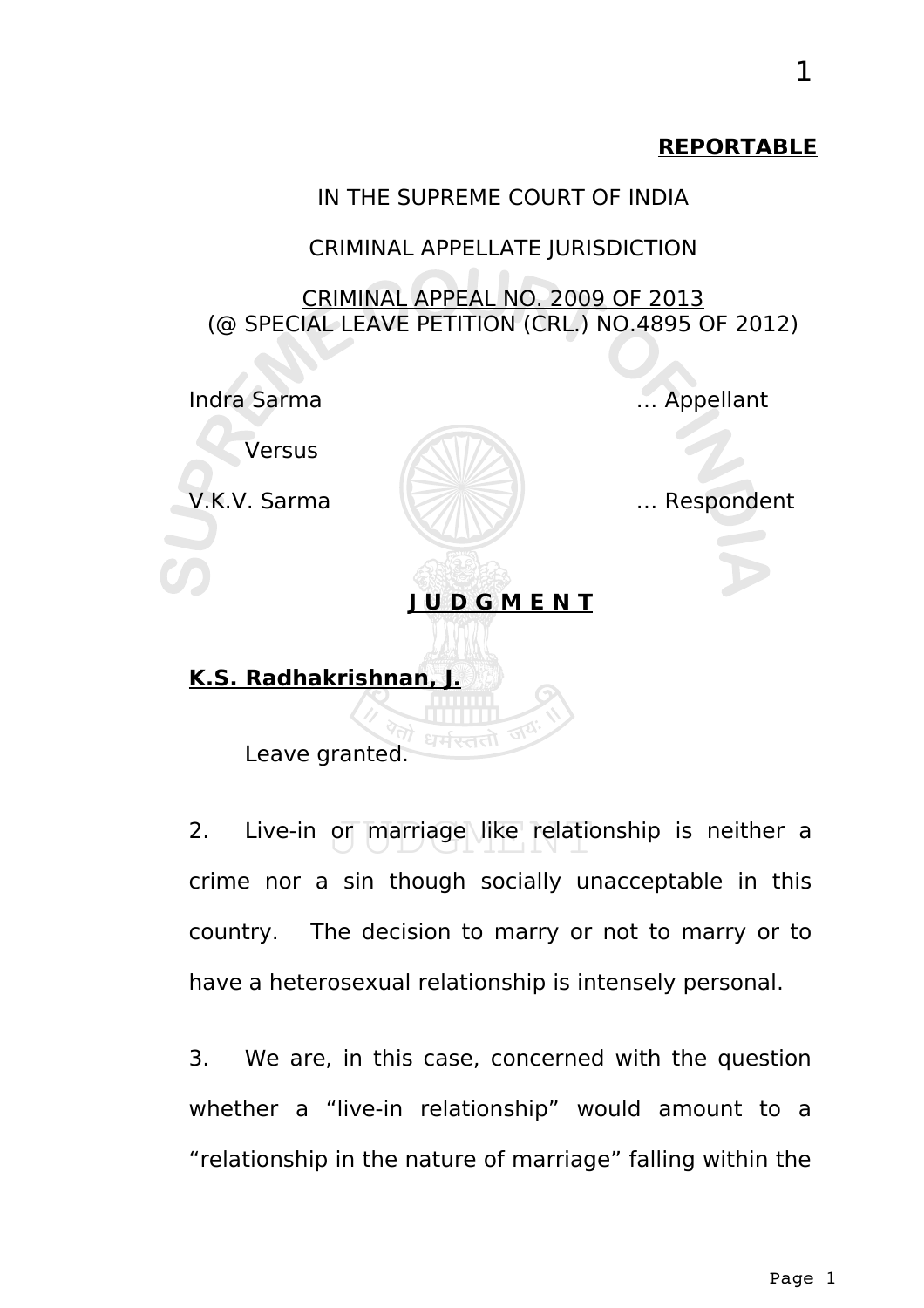definition of "domestic relationship" under Section 2(f) of the Protection of Women from Domestic Violence Act, 2005 (for short "the DV Act") and the disruption of such a relationship by failure to maintain a women involved in such a relationship amounts to "domestic violence" within the meaning of Section 3 of the DV Act.

### **FACTS**:

4. Appellant and respondent were working together in a private company. The Respondent, who was working as a Personal Officer of the Company, was a married person having two children and the appellant, aged 33 years, was unmarried. Constant contacts between them developed intimacy and in the year 1992, appellant left the job from the above-mentioned Company and started living with the respondent in a shared household. Appellant's family members, including her father, brother and sister, and also the wife of the respondent, opposed that live-in-relationship. She has also maintained the stand that the respondent, in fact, started a business in her name and that they were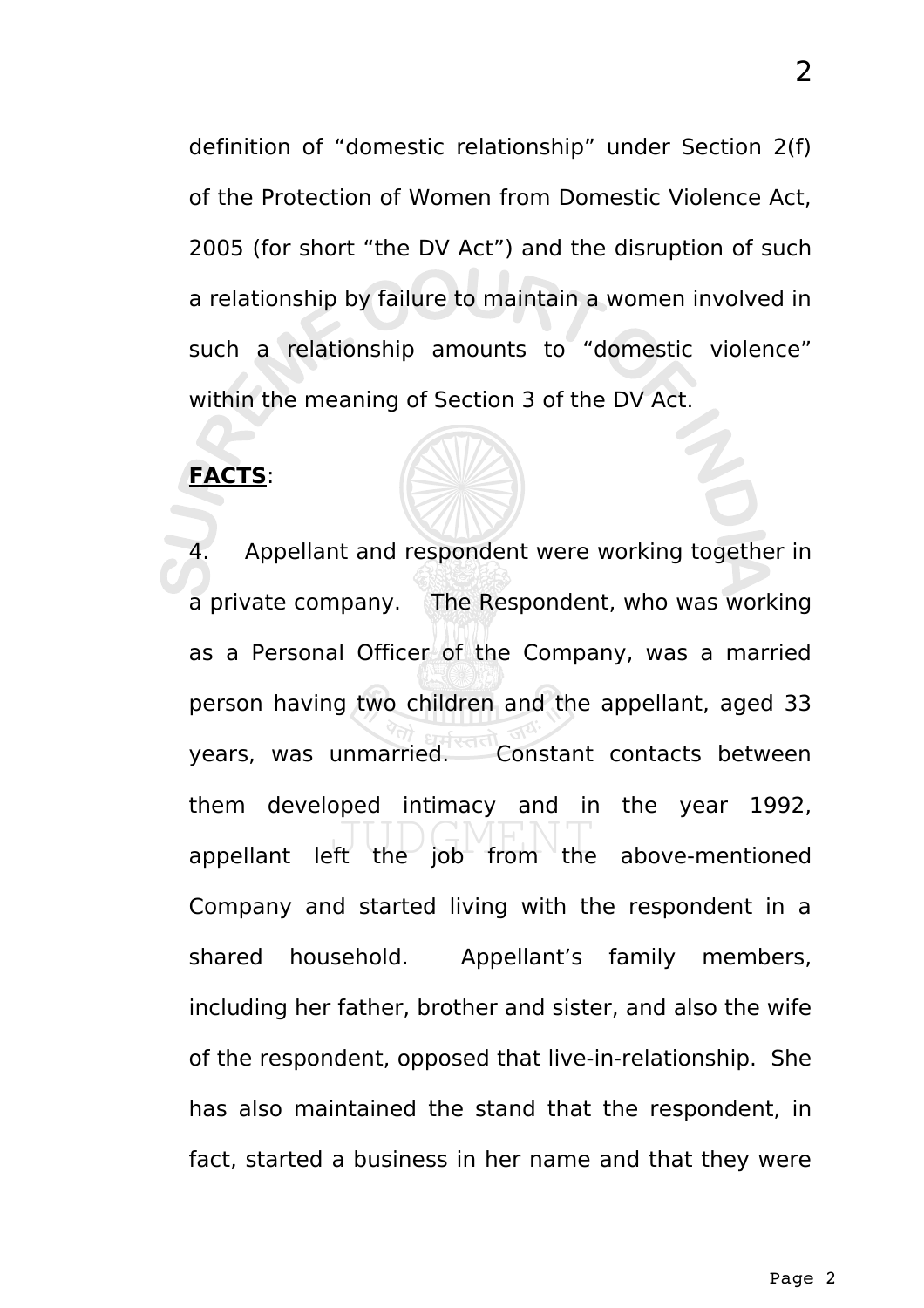earning from that business. After some time, the respondent shifted the business to his residence and continued the business with the help of his son, thereby depriving her right of working and earning. Appellant has also stated that both of them lived together in a shared household and, due to their relationship, appellant became pregnant on three occasions, though all resulted in abortion. Respondent, it was alleged, used to force the appellant to take contraceptive methods to avoid pregnancy. Further, it was also stated that the respondent took a sum of Rs.1,00,000/- from the appellant stating that he would buy a land in her name, but the same was not done. Respondent also took money from the appellant to start a beauty parlour for his wife. Appellant also alleged that, during the year 2006, respondent took a loan of Rs.2,50,000/- from her and had not returned. Further, it was also stated that the respondent, all along, was harassing the appellant by not exposing her as his wife publicly, or permitting to suffix his name after the name of the appellant. Appellant also alleged that the respondent never used to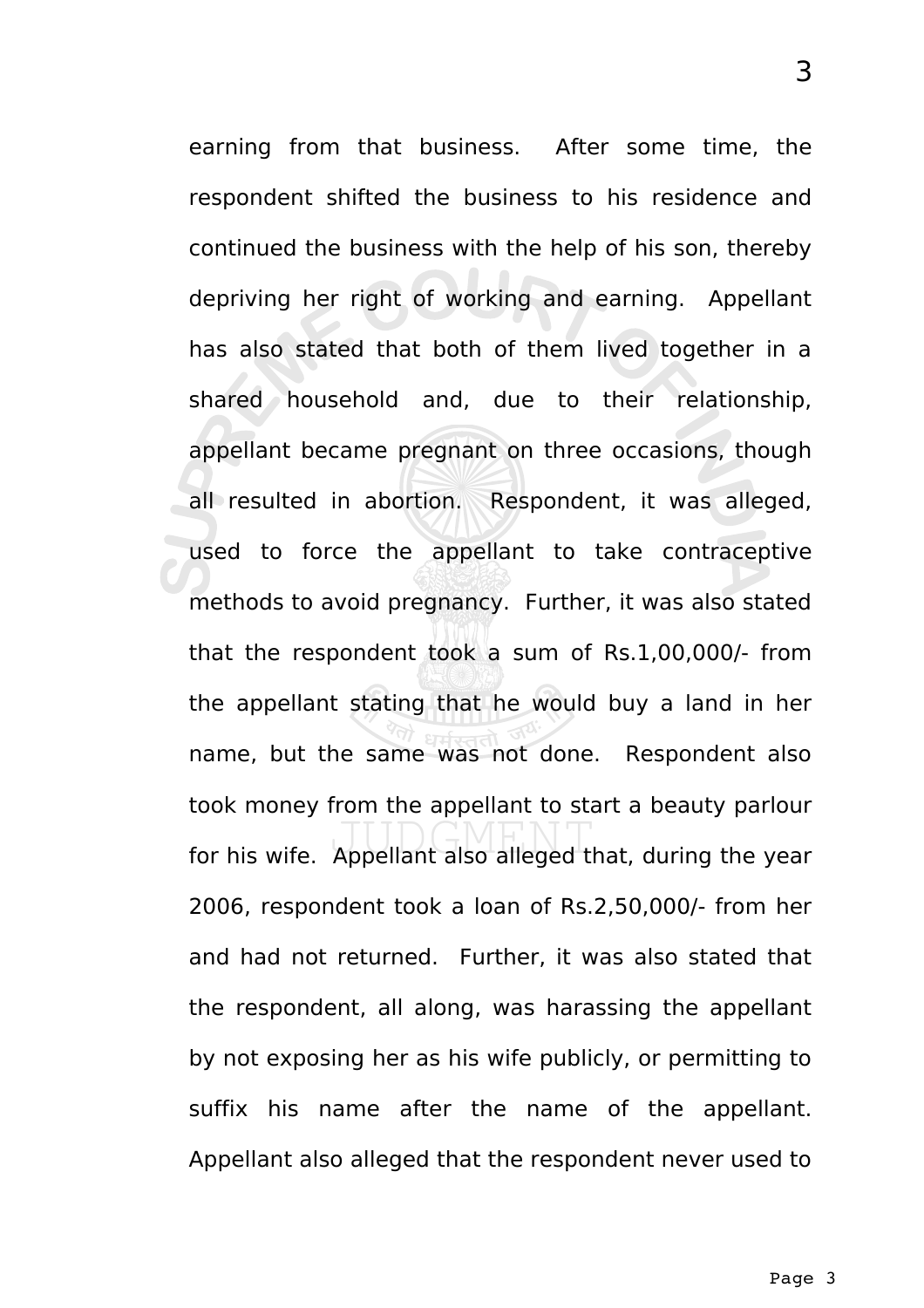take her anywhere, either to the houses of relatives or friends or functions. Appellant also alleged that the respondent never used to accompany her to the hospital or make joint Bank account, execute documents, etc. Respondent's family constantly opposed their live-in relationship and ultimately forced him to leave the company of the appellant and it was alleged that he left the company of the appellant without maintaining her.

5. Appellant then preferred Criminal Misc. No. 692 of 2007 under Section 12 of the DV Act before the III Additional Chief Metropolitan Magistrate, Bangalore, seeking the following reliefs:

- 1) Pass a Protection Order under Section 18 of the DV Act prohibiting the respondent from committing any act of domestic violence against the appellant and her relatives, and further prohibiting the respondent from alienating the assets both moveable and immoveable properties owned by the respondent;
- 2) Pass a residence order under Section 19 of the DV Act and direct the respondent to provide for an independent residence as being provided by the respondent or in the alternative a joint residence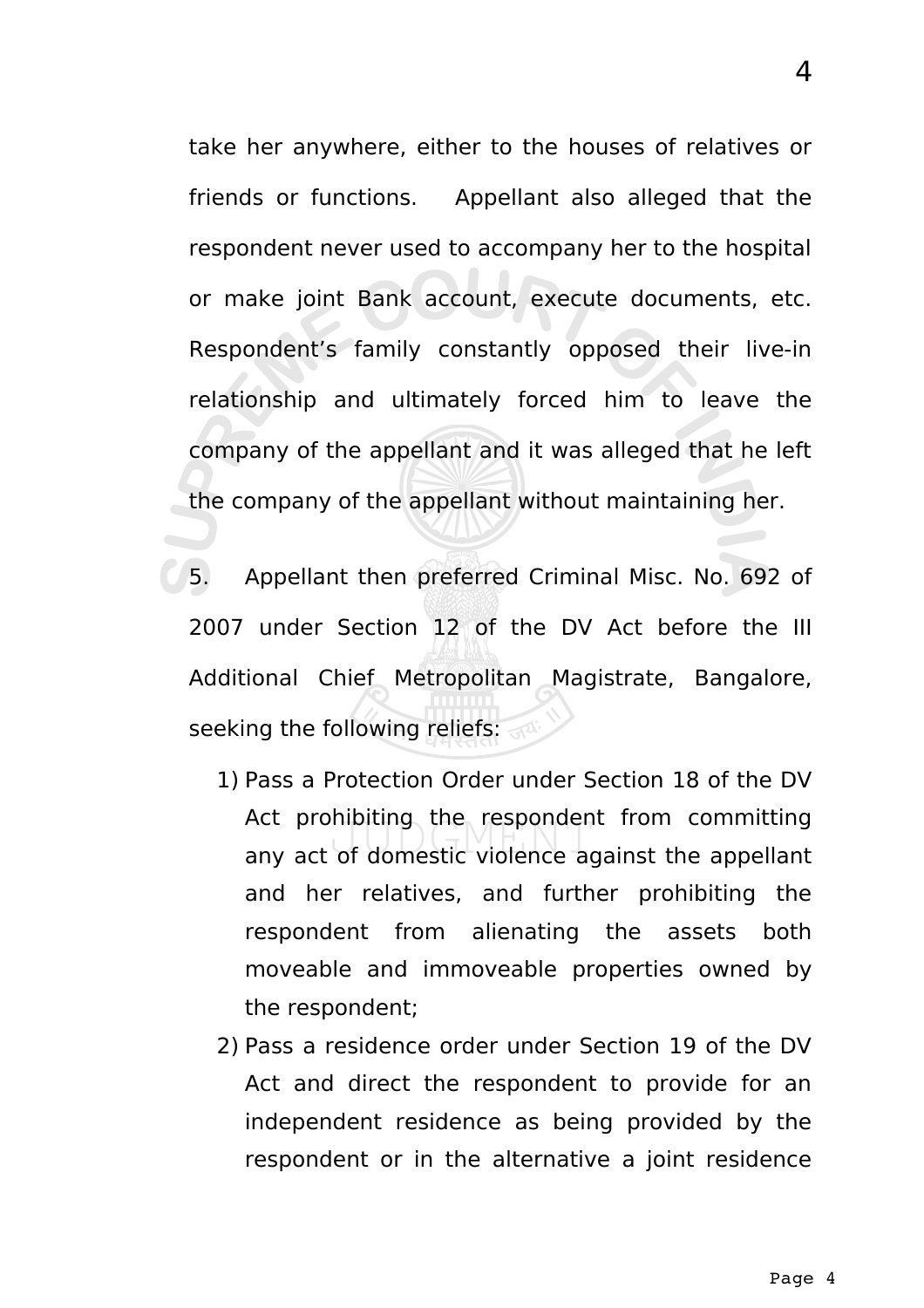along with the respondent where he is residing presently and for the maintenance of Rs.25,000/ per month regularly as being provided earlier or in the alternative to pay the permanent maintenance charges at the rate of Rs.25,000/- per month for the rest of the life;

- 3) Pass a monetary order under Section 20 of the DV Act directing the respondent to pay a sum of Rs.75,000/- towards the operation, pre and post operative medication, tests etc and follow up treatments;
- 4) Pass a compensation order under Section 22 of the DV Act to a sum of Rs.3,50,000/- towards damages for misusing the funds of the sister of the appellant, mental torture and emotional feelings; and
	- 5) Pass an ex-parte interim order under Section 23 of the DV Act directing the respondent to pay Rs.75,000/- towards the medical expenses and pay the maintenance charges @ Rs.25,000/- per month as being paid by the respondent earlier.

6. Respondent filed detailed objections to the application stating that it was on sympathetical grounds that he gave shelter to her in a separate house after noticing the fact that she was abandoned by her parents and relatives, especially after the demise of her father.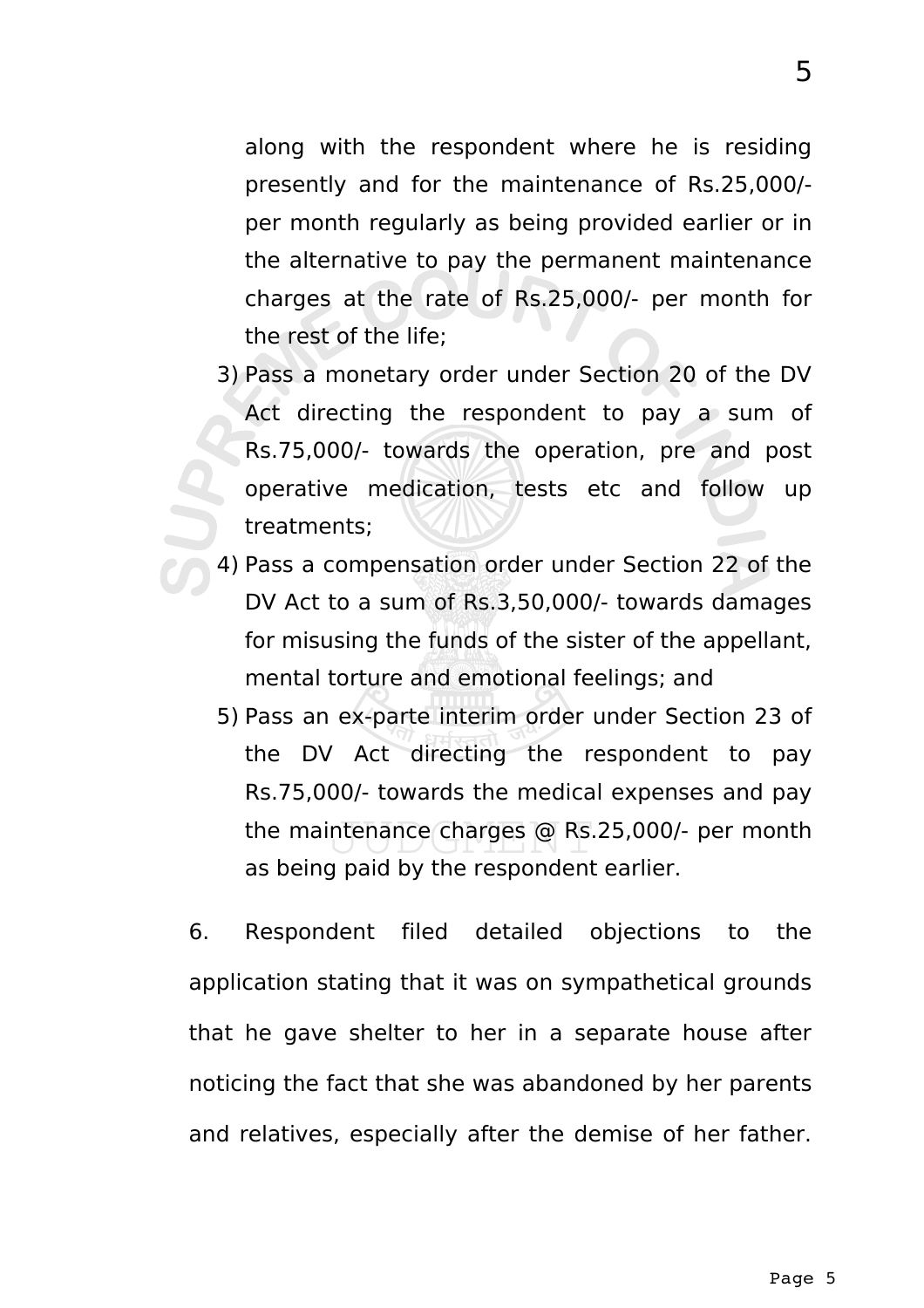She had also few litigations against her sister for her father's property and she had approached the respondent for moral as well as monetary support since they were working together in a Company. The respondent has admitted that he had cohabited with the appellant since 1993. The fact that he was married and had two children was known to the appellant. Pregnancy of the appellant was terminated with her as well as her brother's consent since she was not maintaining good health. The respondent had also spent large amounts for her medical treatment and the allegation that he had taken money from the appellant was denied. During the month of April, 2007, the respondent had sent a cheque for Rs.2,50,000/- towards her medical expenses, drawn in the name of her sister which was encashed. Further, it was stated, it was for getting further amounts and to tarnish the image of the respondent, the application was preferred under the DV Act. Before the learned Magistrate, appellant examined herself as P.W.1 and gave evidence according to the averments made in the petition. Respondent examined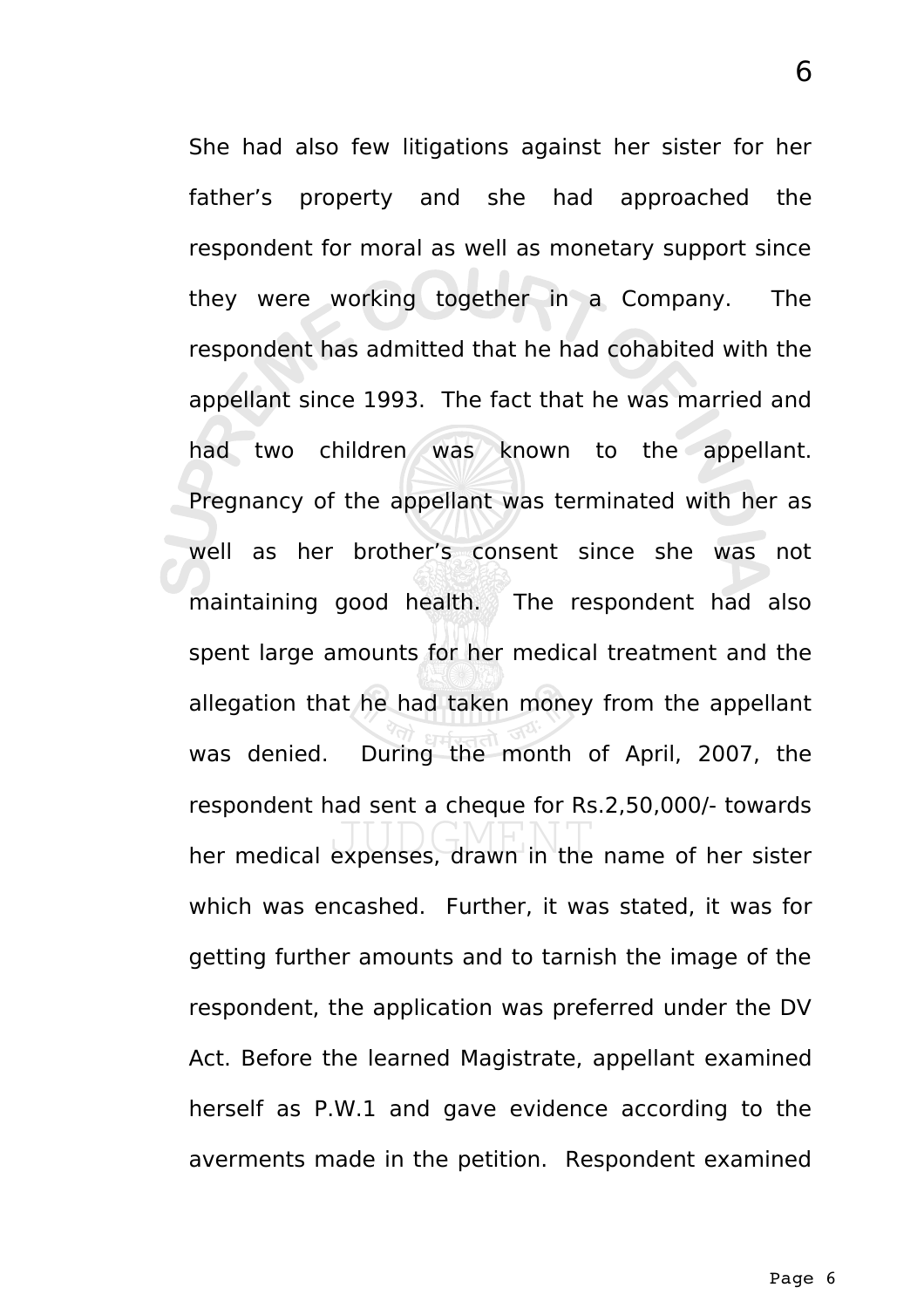himself as R.W.1. Child Development Project Officer was examined as R.W.2. The learned Magistrate found proof that the parties had lived together for a considerable period of time, for about 18 years, and then the respondent left the company of the appellant without maintaining her. Learned Magistrate took the view that the plea of "domestic violence" had been established, due to the non-maintenance of the appellant and passed the order dated 21.7.2009 directing the respondent to pay an amount of Rs.18,000/- per month towards maintenance from the date of the petition.

7. Respondent, aggrieved by the said order of the learned Magistrate, filed an appeal before the Sessions Court under Section 29 of the DV Act. The Appellate Court, after having noticed that the respondent had admitted the relationship with appellant for over a period of 14 years, took the view that, due to their livein relationship for a considerable long period, nonmaintenance of the appellant would amount to domestic violence within the meaning of Section 3 of the DV Act.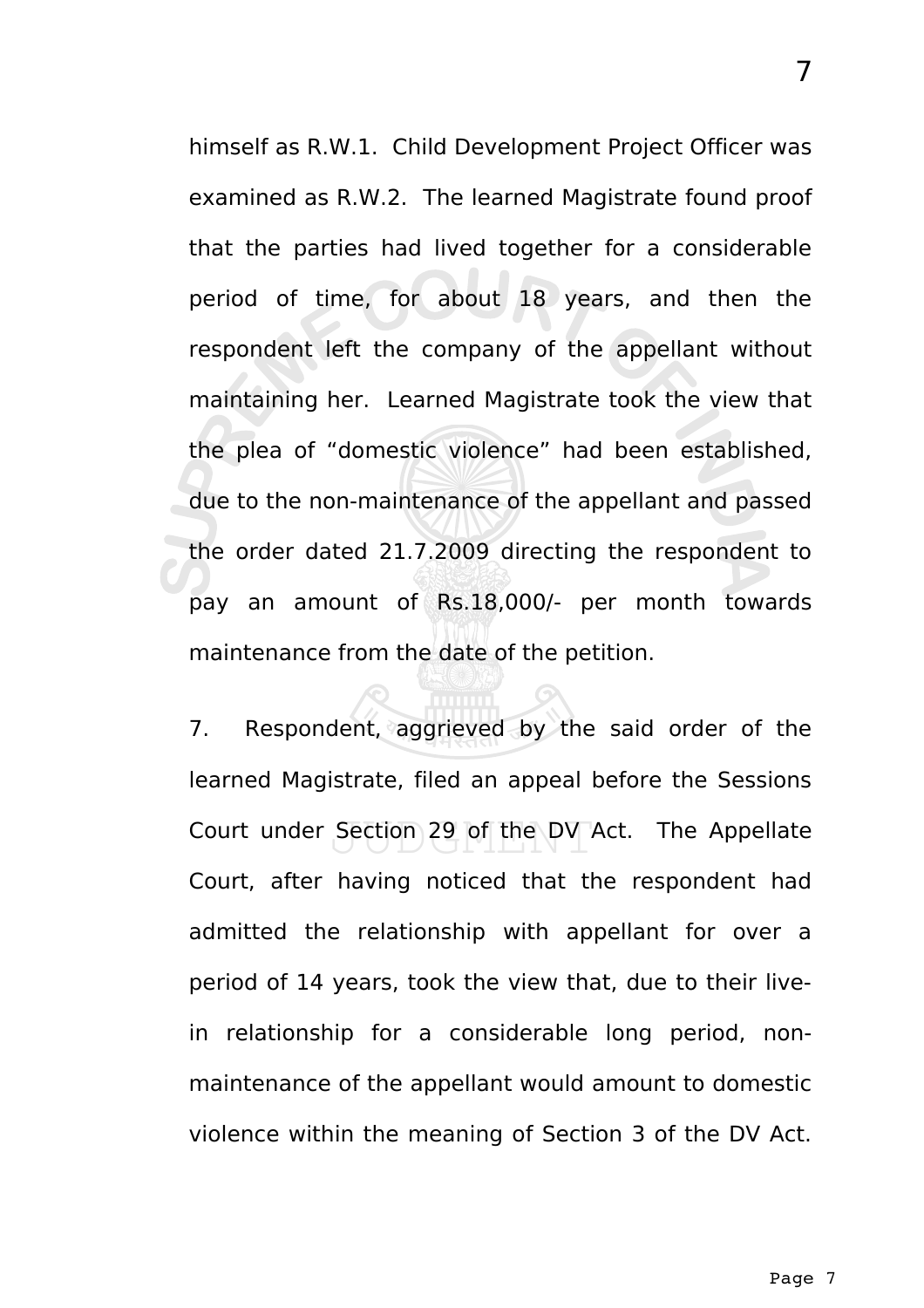The appellate Court also concluded that the appellant has no source of income and that the respondent is legally obliged to maintain her and confirmed the order passed by the learned Magistrate.

8. The respondent took up the matter in appeal before the High Court. It was contended before the High Court that the appellant was aware of the fact that the respondent was a married person having two children, yet she developed a relationship, in spite of the opposition raised by the wife of the respondent and also by the appellant's parents. Reliance was also placed on the judgment of this Court in **D. Velusamy v. D. Patchaiammal** (2010) 10 SCC 469 and submitted that the tests laid down in **Velusamy** case (supra) had not been satisfied. The High Court held that the relationship between the parties would not fall within the ambit of "relationship in the nature of marriage" and the tests laid down in **Velusamy** case (supra) have not been satisfied. Consequently, the High Court allowed the appeal and set aside the order passed by the Courts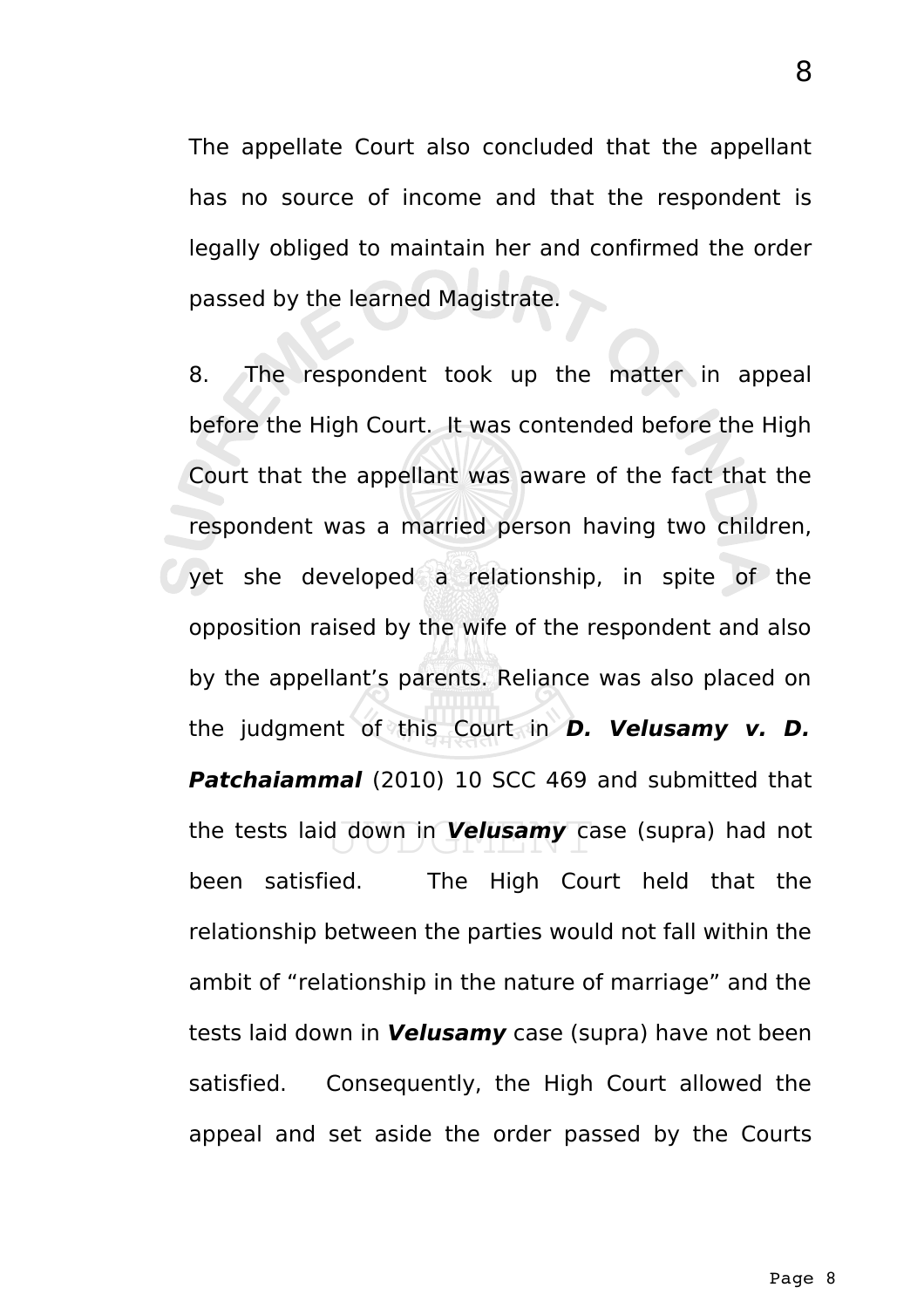below. Aggrieved by the same, this appeal has been preferred.

9. Shri Anish Kumar Gupta, learned counsel appearing for the appellant, submitted that the relationship between the parties continued from 1992 to 2006 and since then, the respondent started avoiding the appellant without maintaining her. Learned counsel submitted that the relationship between them constituted a "relationship in the nature of marriage" within the meaning of Section 2(f) of the DV Act, which takes in every relationship by a man with a woman, sharing household, irrespective of the fact whether the respondent is a married person or not. Learned counsel also submitted that the tests laid down in **Velusamy** case (supra) have also been satisfied.

10. Ms. Jyotika Kalra, learned amicus curiae, took us elaborately through the provisions of the DV Act as well as the objects and reasons for enacting such a legislation. Learned amicus curiae submitted that the Act is intended to provide for protection of rights of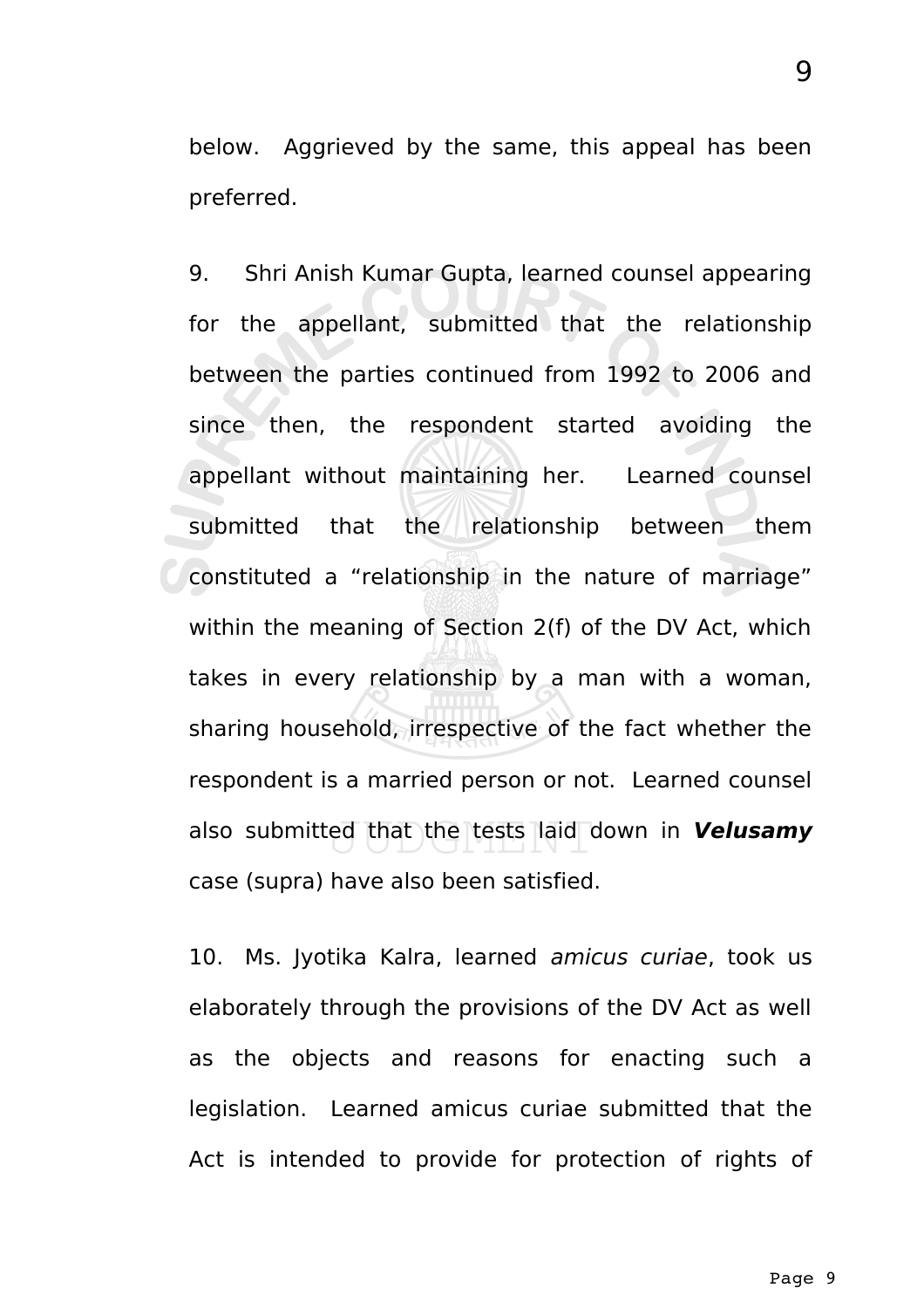women who are victims of violence of any type occurring in the family. Learned amicus curiae also submitted that the various provisions of the DV Act are intended to achieve the constitutional principles laid down in Article 15(3), reinforced vide Article 39 of the Constitution of India. Learned amicus curiae also made reference to the Malimath Committee report and submitted that a man who marries a second wife, during the subsistence of the first wife, should not escape his liability to maintain his second wife, even under Section 125 CrPC. Learned amicus curiae also referred to a recent judgment of this Court in **Deoki Panjhiyara v. Shashi Bhushan Narayan Azad and Another** (2013) 2 SCC 137 in support of her contention.

# GMENT

11. Mr. Nikhil Majithia, learned counsel appearing for the respondent, made extensive research on the subject and made available valuable materials. Learned counsel referred to several judgments of the Constitutional Courts of South Africa, Australia, New Zealand, Canada, etc. and also referred to parallel legislations on the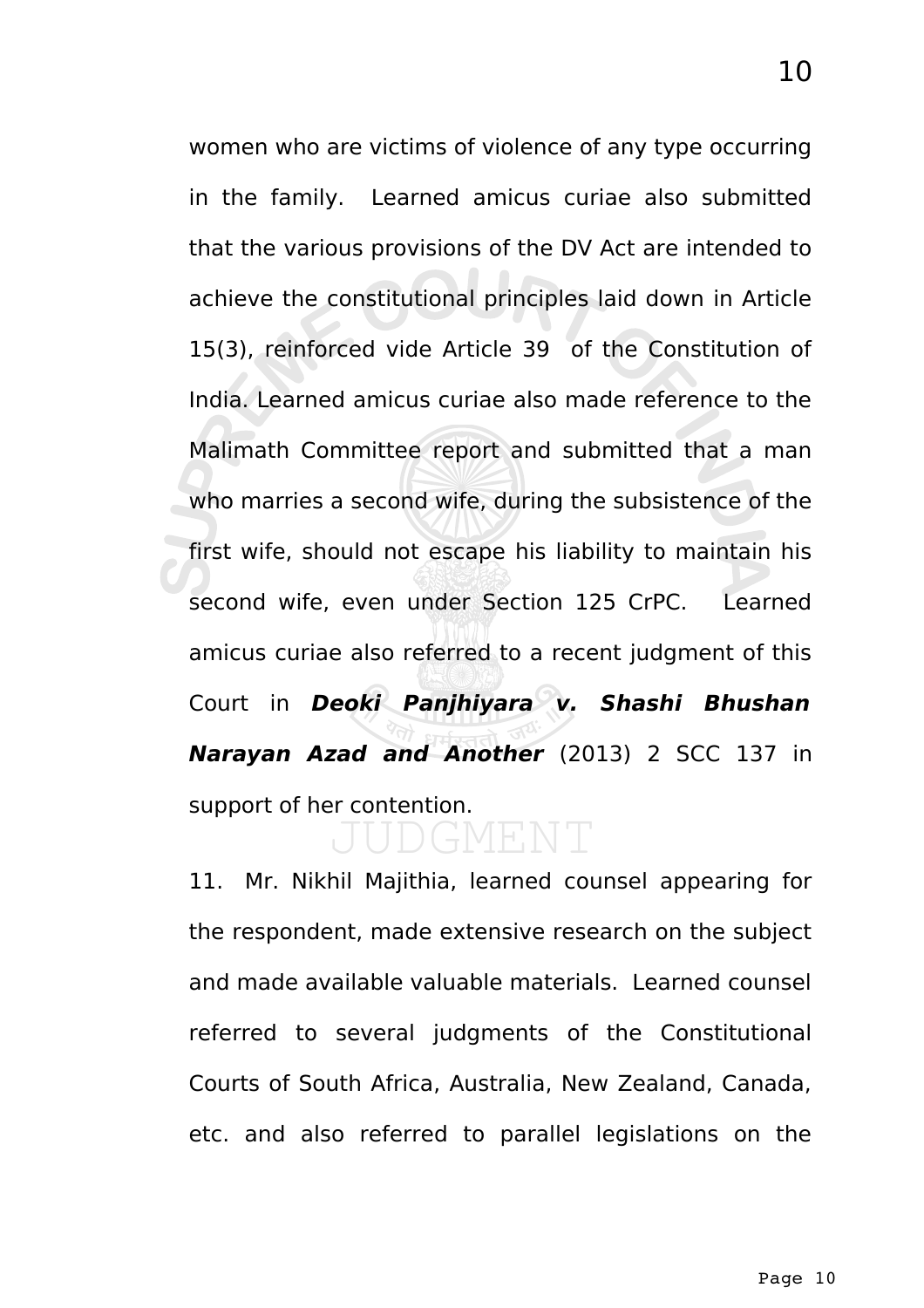subject in other countries. Learned counsel submitted that the principle laid down in **Velusamy** case (supra) has been correctly applied by the High Court and, on facts, appellant could not establish that their relationship is a "relationship in the nature of marriage" so as to fall within Section 2(f) of the DV Act. Learned counsel also submitted that the parties were not qualified to enter into a legal marriage and the appellant knew that the respondent was a married person. Further, the appellant was not a victim of any fraudulent or bigamous marriage and it was a live-in relationship for mutual benefits, consequently, the High Court was right in holding that there has not been any domestic violence, within the scope of Section 3 of the DV Act entitling the appellant to claim maintenance.

12. We have to examine whether the non maintenance of the appellant in a broken live-in-relationship, which is stated to be a relationship not in the nature of a marriage, will amount to "domestic violence" within the definition of Section 3 of the DV Act, enabling the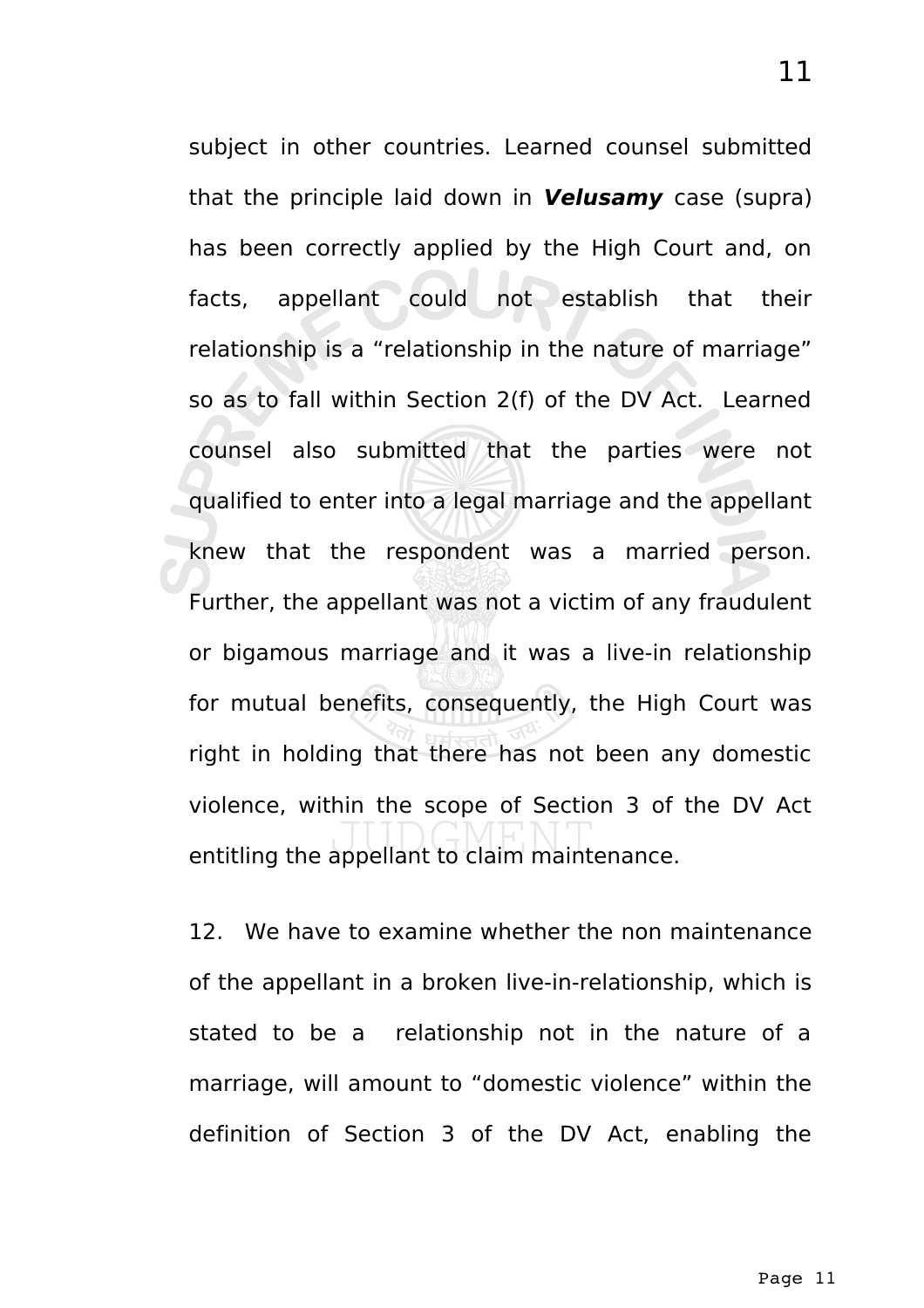appellant to seek one or more reliefs provided under Section 12 of the DV Act.

13. Before examining the various issues raised in this appeal, which have far reaching consequences with regard to the rights and liabilities of parties indulging in live-in relationship, let us examine the relevant provisions of the DV Act and the impact of those provisions on such relationships.

# **D.V. ACT**

14. The D.V. Act has been enacted to provide a remedy in Civil Law for protection of women from being victims of domestic violence and to prevent occurrence of domestic violence in the society. The DV Act has been enacted also to provide an effective protection of the rights of women guaranteed under the Constitution, who are victims of violence of any kind occurring within the family.

15. "Domestic Violence" is undoubtedly a human rights issue, which was not properly taken care of in this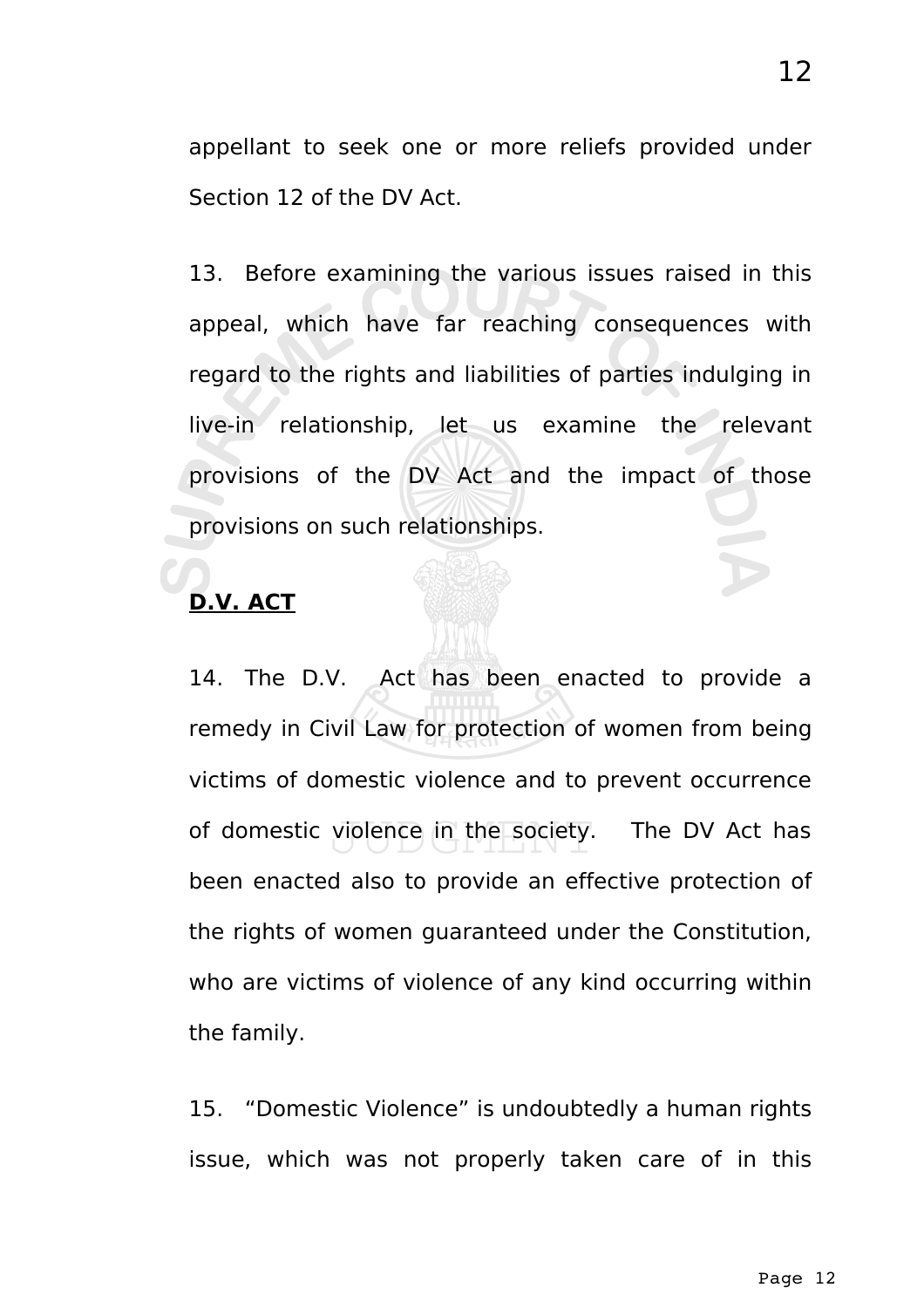country even though the Vienna Accord 1994 and the Beijing Declaration and Platform for Action (1995) had acknowledged that domestic violence was undoubtedly a human rights issue. UN Committee on Convention on Elimination of All Forms of Discrimination Against Women in its general recommendations had also exhorted the member countries to take steps to protect women against violence of any kind, especially that occurring within the family, a phenomenon widely prevalent in India. Presently, when a woman is subjected to cruelty by husband or his relatives, it is an offence punishable under Section 498A IPC. The Civil Law, it was noticed, did not address this phenomenon in its entirety. Consequently, the Parliament, to provide more effective protection of rights of women guaranteed under the Constitution under Articles 14, 15 and 21, who are victims of violence of any kind occurring in the family, enacted the DV Act.

16. Chapter IV is the heart and soul of the DV Act, which provides various reliefs to a woman who has or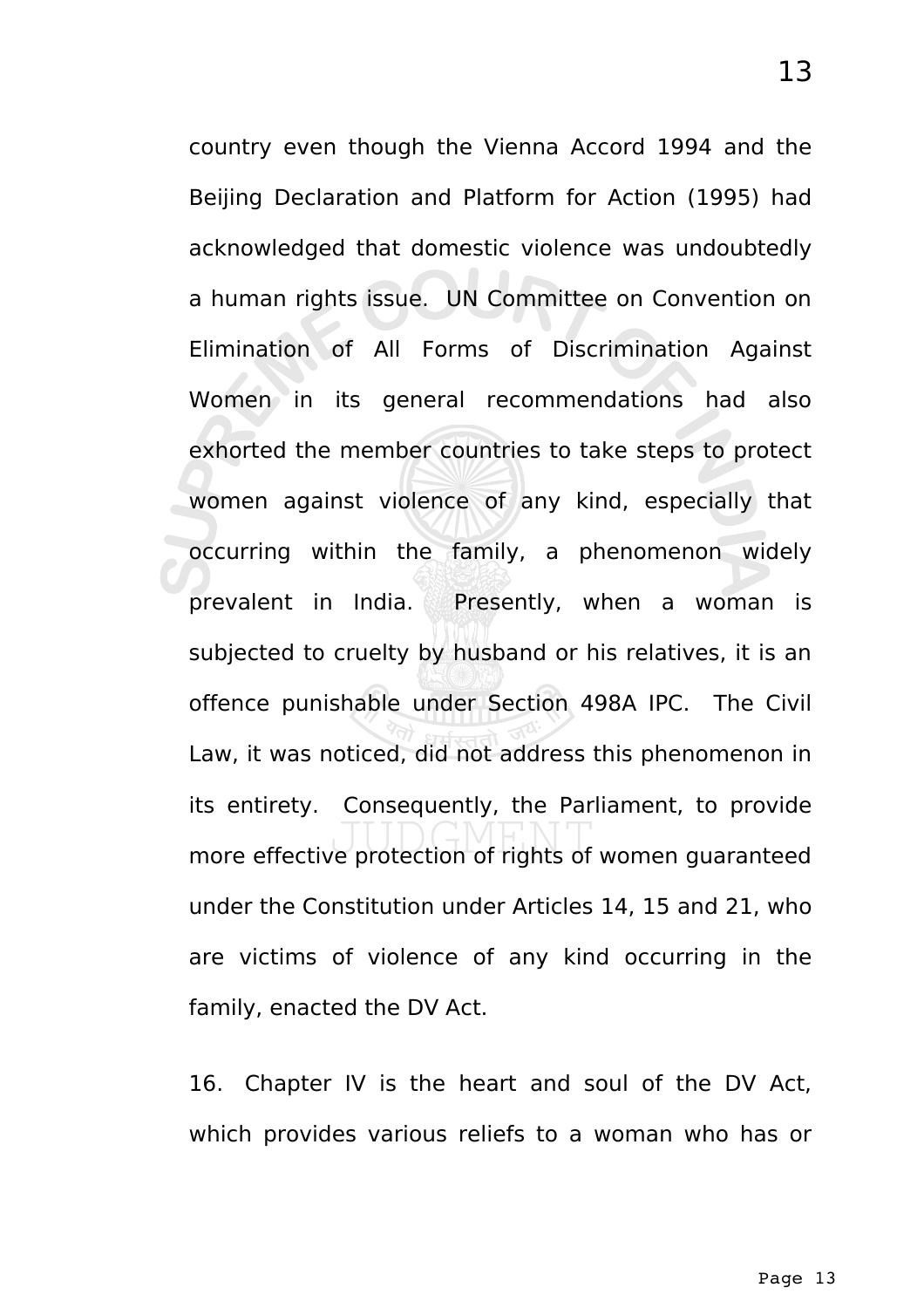has been in domestic relationship with any adult male person and seeks one or more reliefs provided under the Act. The Magistrate, while entertaining an application from an aggrieved person under Section 12 of the DV Act, can grant the following reliefs:

- $(1)$  Payment of compensation or damages without prejudice to the right of such person to institute a suit for compensation or damages for injuries caused by the acts of domestic violence committed by the adult male member, with a prayer for set off against the amount payable under a decree obtained in Court;
- (2) The Magistrate, under Section 18 of the DV Act, can pass a "protection order" in favour of the aggrieved person and prohibit the respondent from:
	- (a)committing any act of domestic violence;
	- (b)aiding or abetting in the commission of acts of domestic violence;
	- (c) entering the place of employment of the aggrieved person or, if the person aggrieved is a child, its school or any other place frequented by the aggrieved person;
	- (d)attempting to communicate in any form, whatsoever, with the aggrieved person, including personal, oral or written or electronic or telephonic contact;
	- (e)alienating any assets, operating bank lockers or bank accounts used or held or enjoyed by both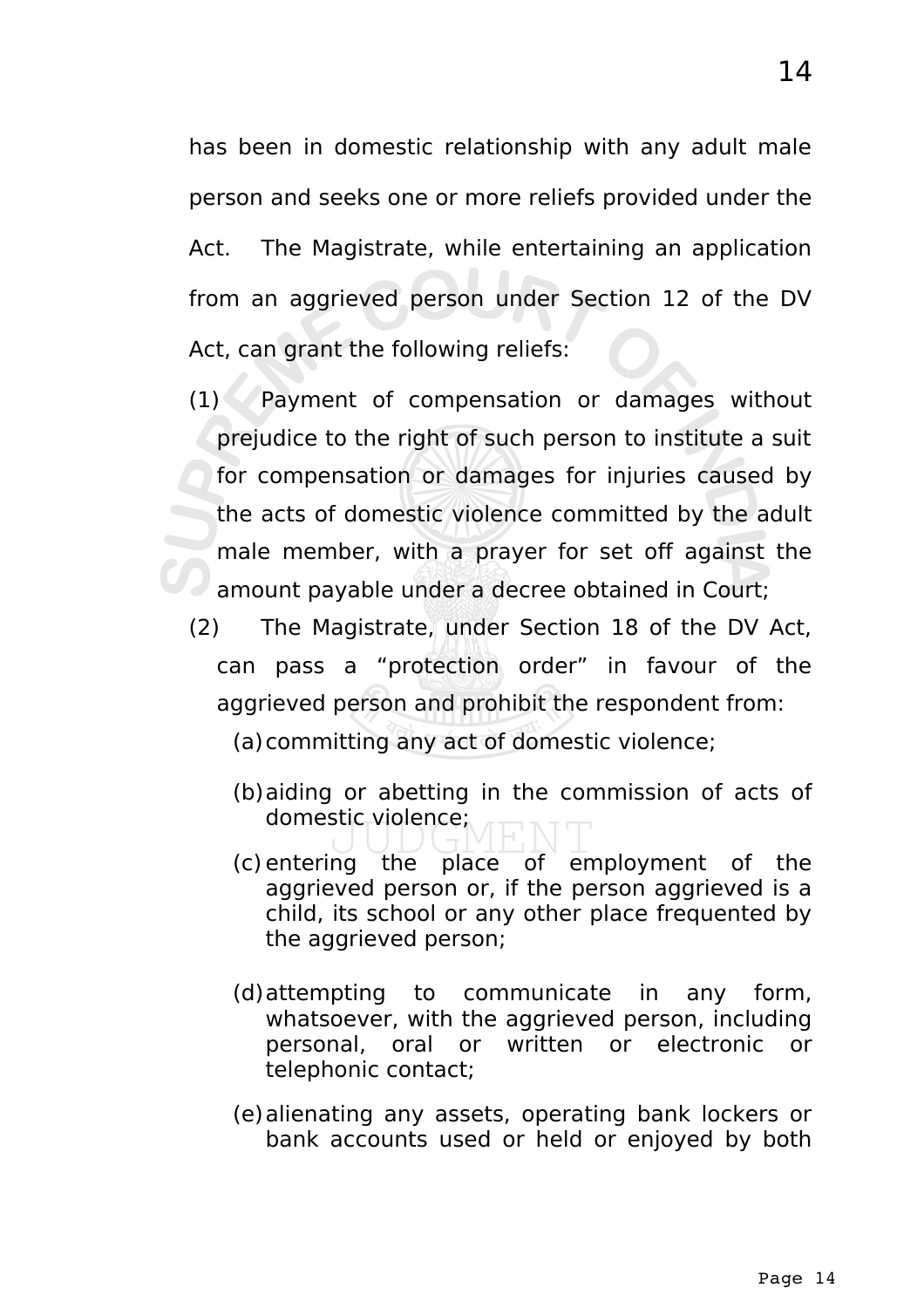the parties, jointly by the aggrieved person and the respondent or singly by the respondent, including her stridhan or any other property held either jointly by the parties or separately by them without the leave of the Magistrate;

- (f) causing violence to the dependants, other relatives or any person who give the aggrieved person assistance from domestic violence;
- (g)committing any other act as specified in the protection order.

(3) The Magistrate, while disposing of an application under Section 12(1) of the DV Act, can pass a "residence order" under Section 19 of the DV Act, in the following manner:

**"19. Residence orders.-** (1) While disposing of an application under sub-section (1) of section 12, the Magistrate may, on being satisfied that domestic violence has taken place, pass a residence order-

- (a) restraining the respondent from dispossessing or in any other manner disturbing the possession of the aggrieved person from the shared household, whether or not the respondent has a legal or equitable interest in the shared household;
- (b) directing the respondent to remove himself from the shared household;
- (c) restraining the respondent or any of his relatives from entering any portion of the shared household in which the aggrieved person resides;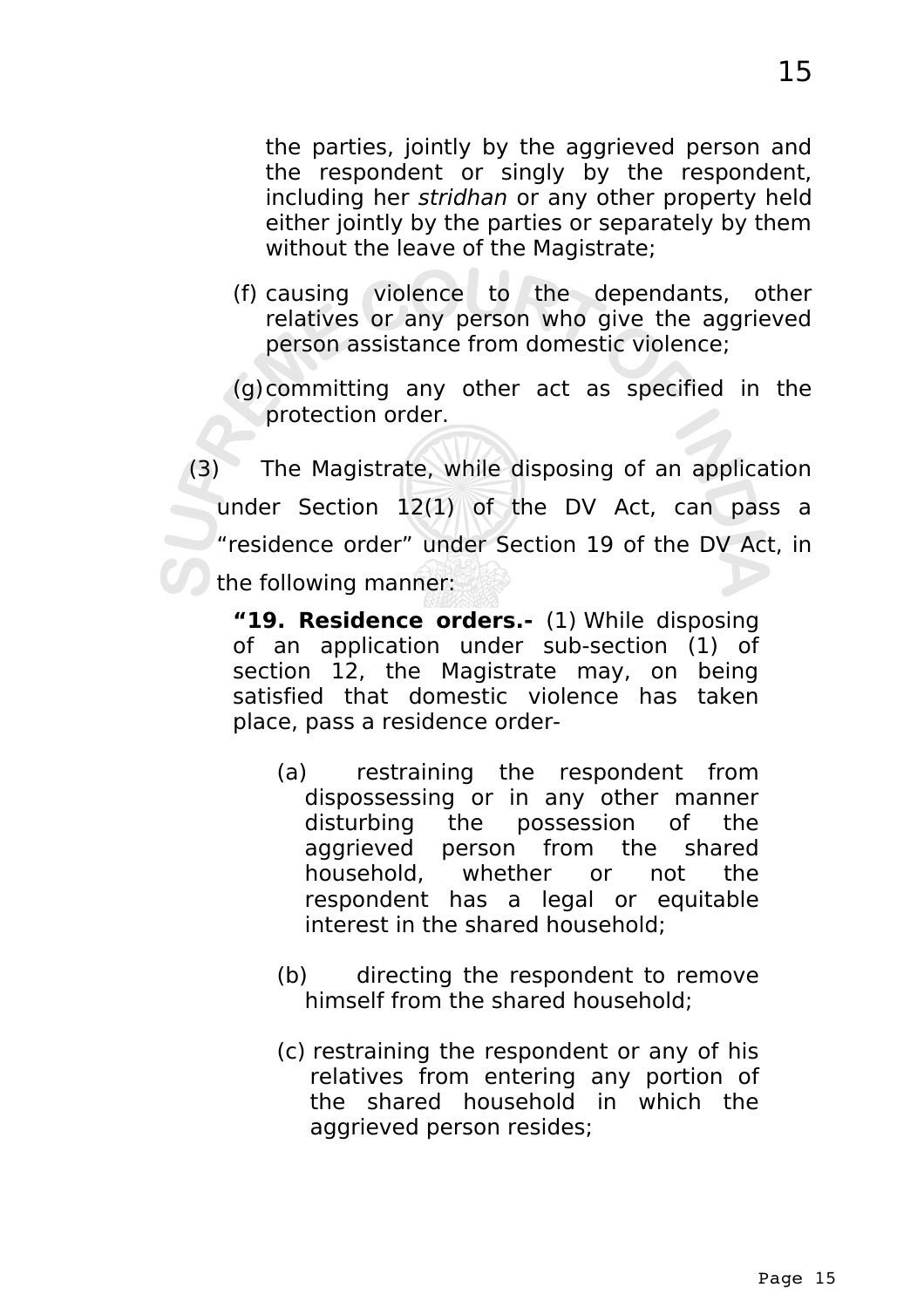- (d) restraining the respondent from alienating or disposing off the shared household or encumbering the same;
- (e) restraining the respondent from renouncing his rights in the shared household except with the leave of the Magistrate; or
- (f) directing the respondent to secure same level of alternate accommodation for the aggrieved person as enjoyed by her in the shared household or to pay rent for the same, if the circumstances so require:

Provided that no order under clause (b) shall be passed against any person who is a woman.

| <b>XXX</b> | <b>XXX</b> | <b>XXX</b> |
|------------|------------|------------|
| <b>XXX</b> | <b>XXX</b> | xxx"       |
|            |            |            |

(4) An aggrieved person, while filing an application under Section 12(1) of the DV Act, is also entitled, under Section 20 of the DV Act, to get "monetary reliefs" to meet the expenses incurred and losses suffered by the aggrieved person and any child of the aggrieved person as a result of the domestic violence and such relief may include, but is not limited to,-

"**20. Monetary reliefs.-** (1) While disposing of an application under sub- section (1) of section 12, the Magistrate may direct the respondent to pay monetary relief to meet the expenses incurred and losses suffered by the aggrieved person and any child of the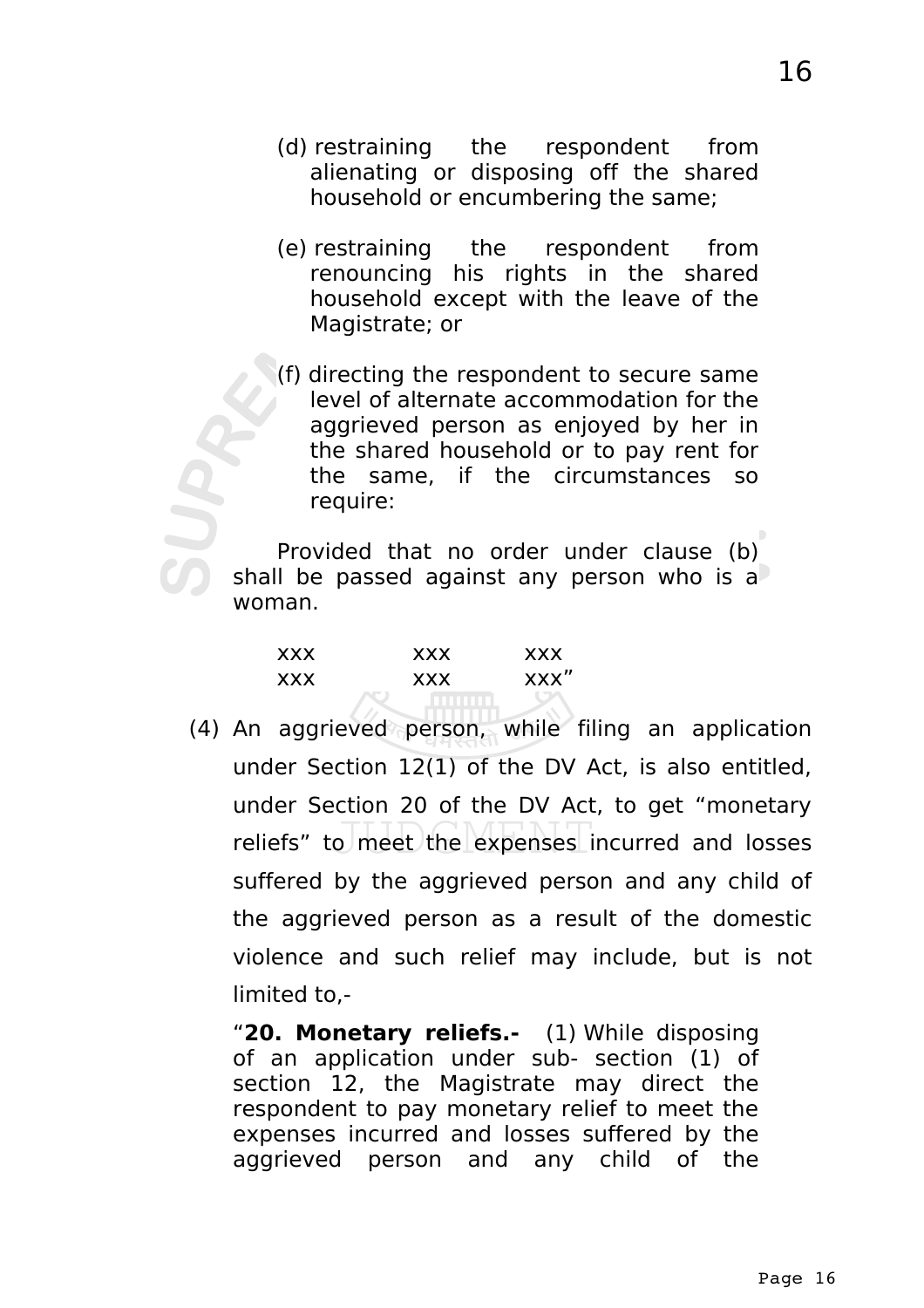aggrieved person as a result of the domestic violence and such relief may include, but not limited to,-

(a) the loss of earnings;

(b) the medical expenses;

(c) the loss caused due to the destruction, damage or removal of any property from the control of the aggrieved person; and

(d) the maintenance for the aggrieved person as well as her children, if any, including an order under or in addition to an order of maintenance under section 125 of the Code of Criminal Procedure, 1973 (2 of 1974 ) or any other law for the time being in force.

| <b>XXX</b> | <b>XXX</b> | <b>XXX</b> |
|------------|------------|------------|
| <b>XXX</b> | <b>XXX</b> | XXX"       |

The monetary reliefs granted under the above mentioned section shall be adequate, fair, reasonable and consistent with the standard of living to which an aggrieved person is accustomed and the Magistrate has the power to order an appropriate lump sum payment or monthly payments of maintenance.

(5) The Magistrate, under Section 21 of the DV Act, has the power to grant temporary custody of any child or children to the aggrieved person or the person making an application on her behalf and specify, if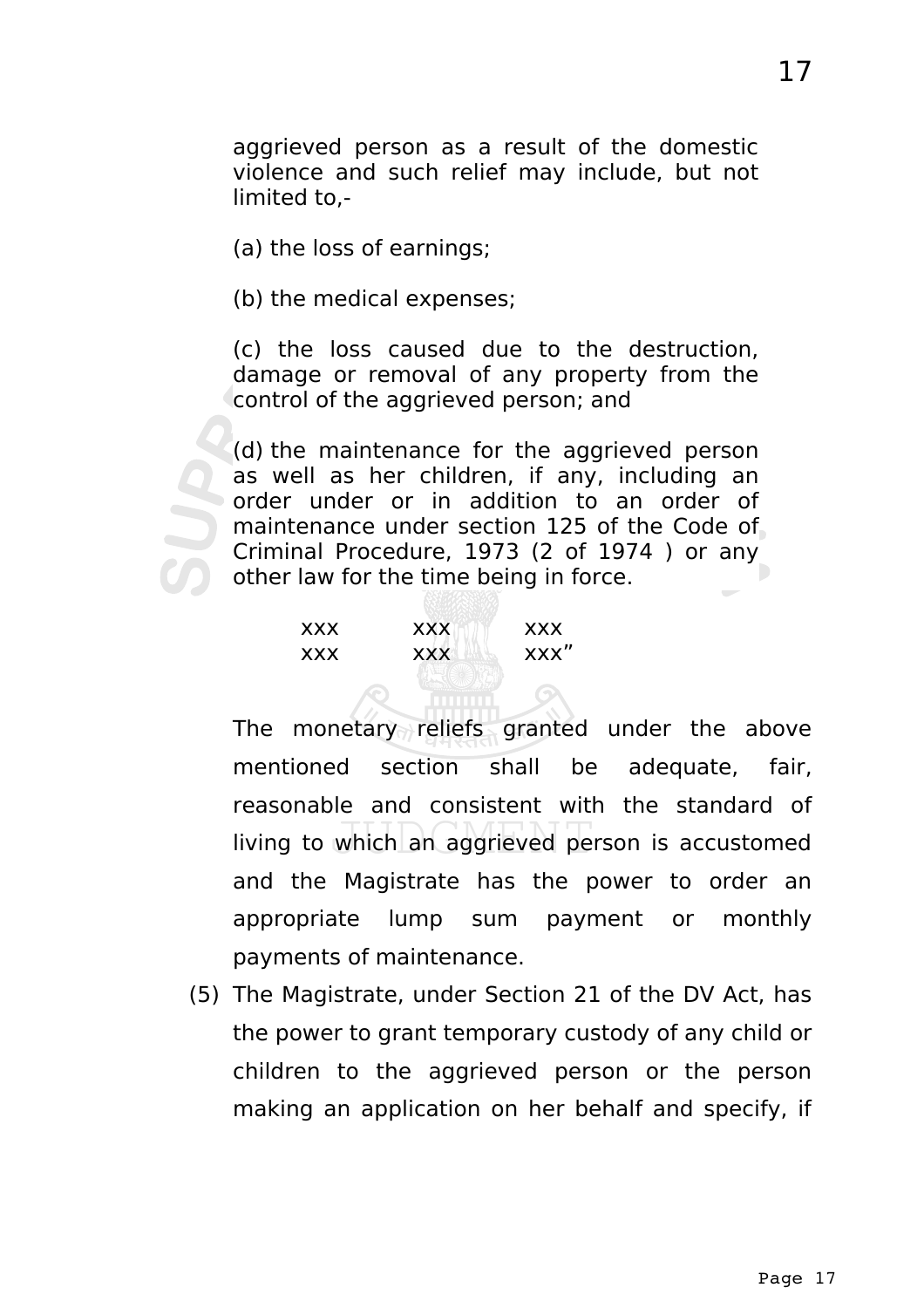necessary, the arrangements for visit of such child or children by the respondent.

- (6) The Magistrate, in addition to other reliefs, under Section 22 of the DV Act, can pass an order directing the respondent to pay compensation and damages for the injuries, including mental torture and emotional distress, caused by the acts of domestic violence committed by the respondent.
- 17. Section 26 of the DV Act provides that any relief available under Sections 18, 19, 20, 21 and 22 may also be sought in any legal proceeding, before a Civil Court, family court or a criminal court, affecting the aggrieved person and the respondent whether such proceeding was initiated before or after the commencement of this Act. Further, any relief referred to above may be sought for in addition to and along with any other reliefs that the aggrieved person may seek in such suit or legal proceeding before a civil or criminal court. Further, if any relief has been obtained by the aggrieved person in any proceedings other than a proceeding under this Act, she shall be bound to inform the Magistrate of the grant of such relief.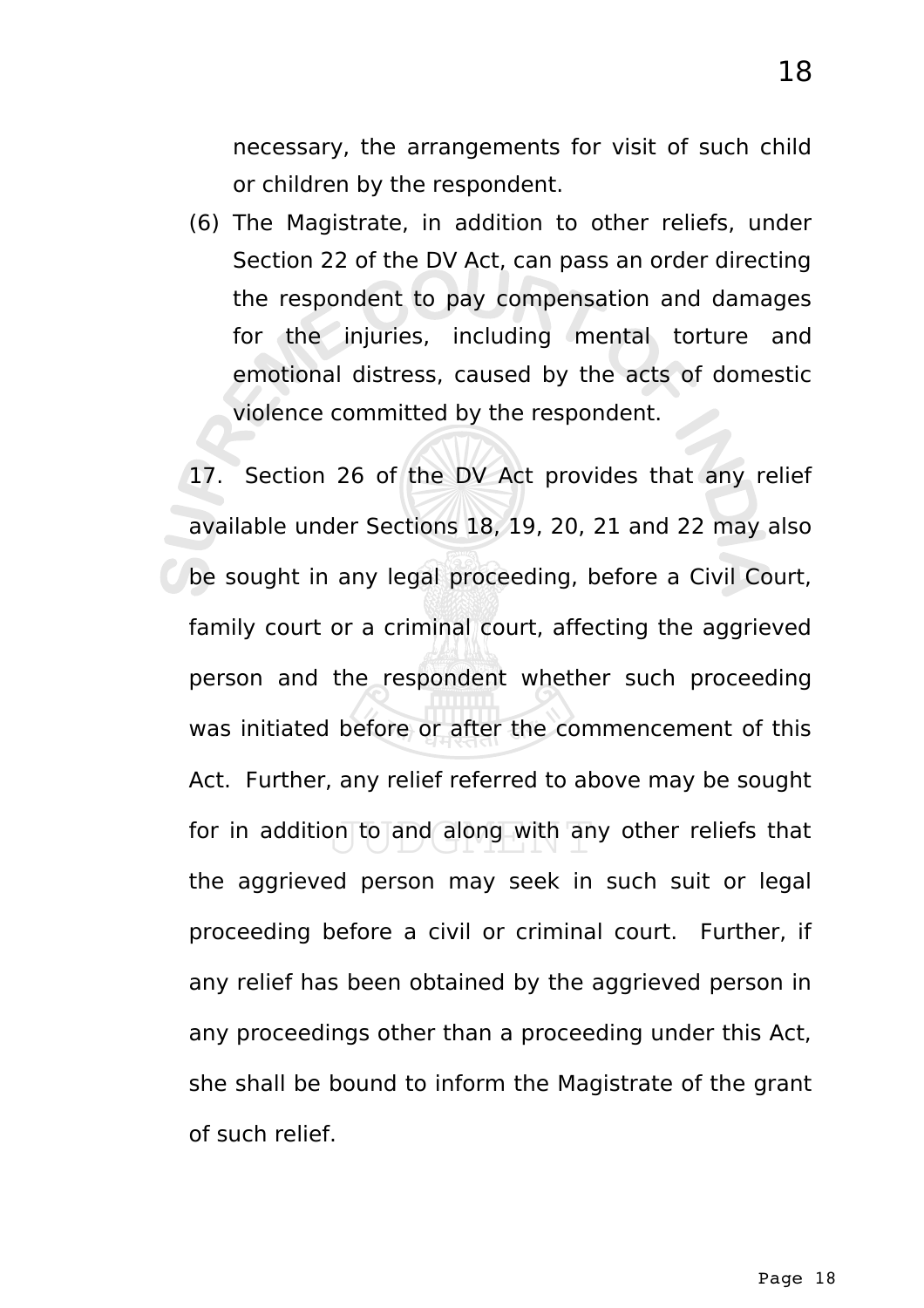18. Section 3 of the DV Act deals with "domestic

violence" and reads as under:

"**3. Definition of domestic violence.-** For the purposes of this Act, any act, omission or commission or conduct of the respondent shall constitute domestic violence in case it-

- (a) harms or injures or endangers the health, safety, life, limb or well-being, whether mental or physical, of the aggrieved person or tends to do so and includes causing physical abuse, sexual abuse, verbal and emotional abuse and economic abuse; or
- (b) harasses, harms, injures or endangers the aggrieved person with a view to coerce her or any other person related to her to meet any unlawful demand for any dowry or other property or valuable security; or
- (c) has the effect of threatening the aggrieved person or any person related to her by any conduct mentioned in clause (a) or clause  $(b)$ ; or
- (d) otherwise injures or causes harm, whether physical or mental, to the aggrieved person.

Explanation I.- For the purposes of this section,-

- (i) "physical abuse" means any act or conduct which is of such a nature as to cause bodily pain, harm, or danger to life, limb, or health or impair the health or development of the aggrieved person and includes assault, criminal intimidation and criminal force;
- (ii) "sexual abuse" includes any conduct of a sexual nature that abuses, humiliates, degrades or otherwise violates the dignity of woman;
- (iii) "verbal and emotional abuse" includes-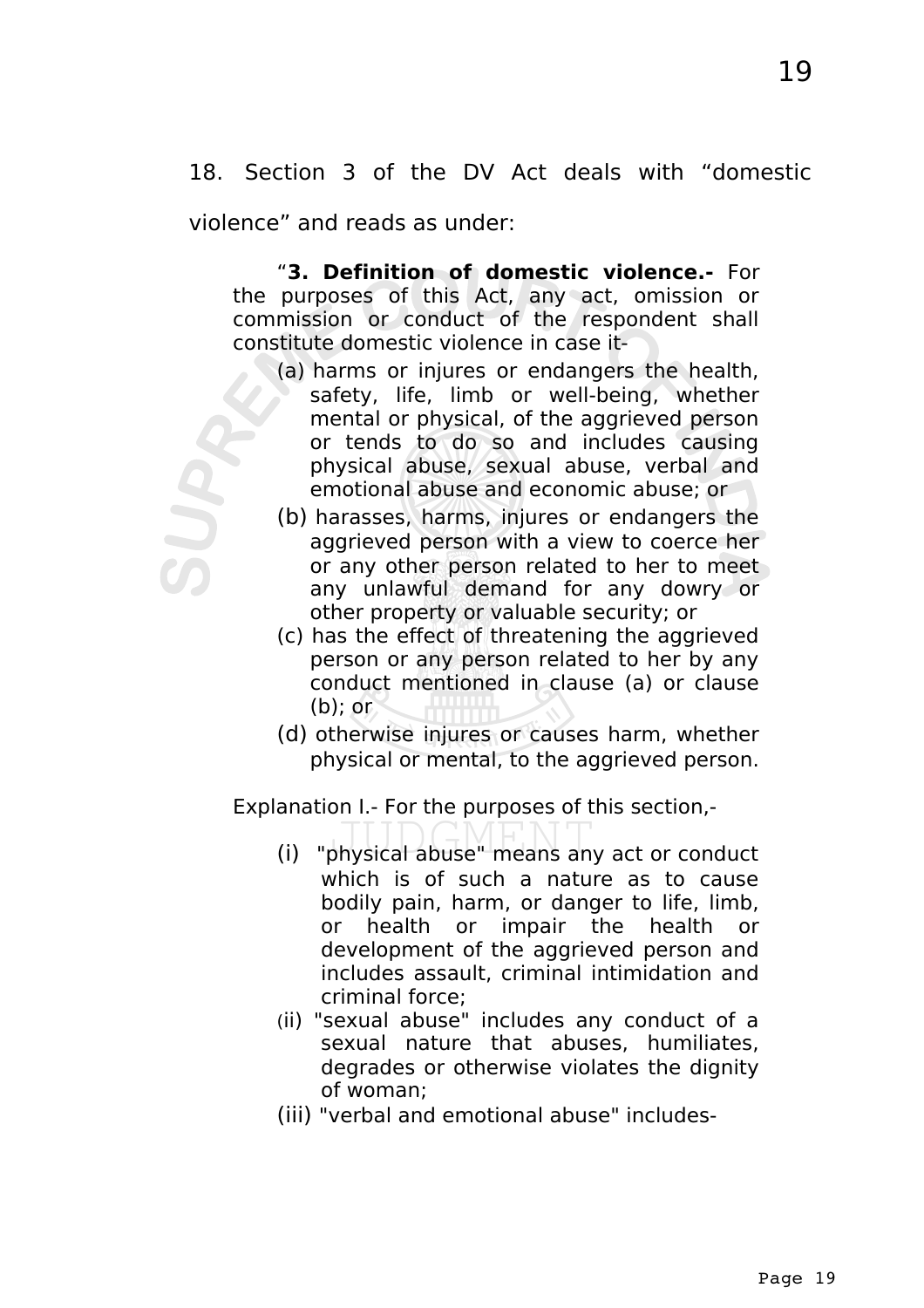- (a) insults, ridicule, humiliation, name calling and insults or ridicule specially with regard to not having a child or a male child; and
- (b) repeated threats to cause physical pain to any person in whom the aggrieved person is interested.
- (iv) "economic abuse" includes-
	- (a) deprivation of all or any economic or financial resources to which the aggrieved person is entitled under any law or custom whether payable under an order of a court or otherwise or which the aggrieved person requires out of necessity including, but not limited to, household necessities for the aggrieved person and her children, if any, stridhan, property, jointly or separately owned by the aggrieved person, payment of rental related to the shared household and maintenance;
	- (b) disposal of household effects, any alienation of assets whether movable or immovable, valuables, shares, securities, bonds and the like or other property in which the aggrieved person has an interest or is entitled to use by virtue of the domestic relationship or which may be reasonably required by the aggrieved person or her children or her stridhan or any other property jointly or separately held by the aggrieved person; and
	- (c) prohibition or restriction to continued access to resources or facilities which the aggrieved person is entitled to use or enjoy by virtue of the domestic relationship including access to the shared household.

20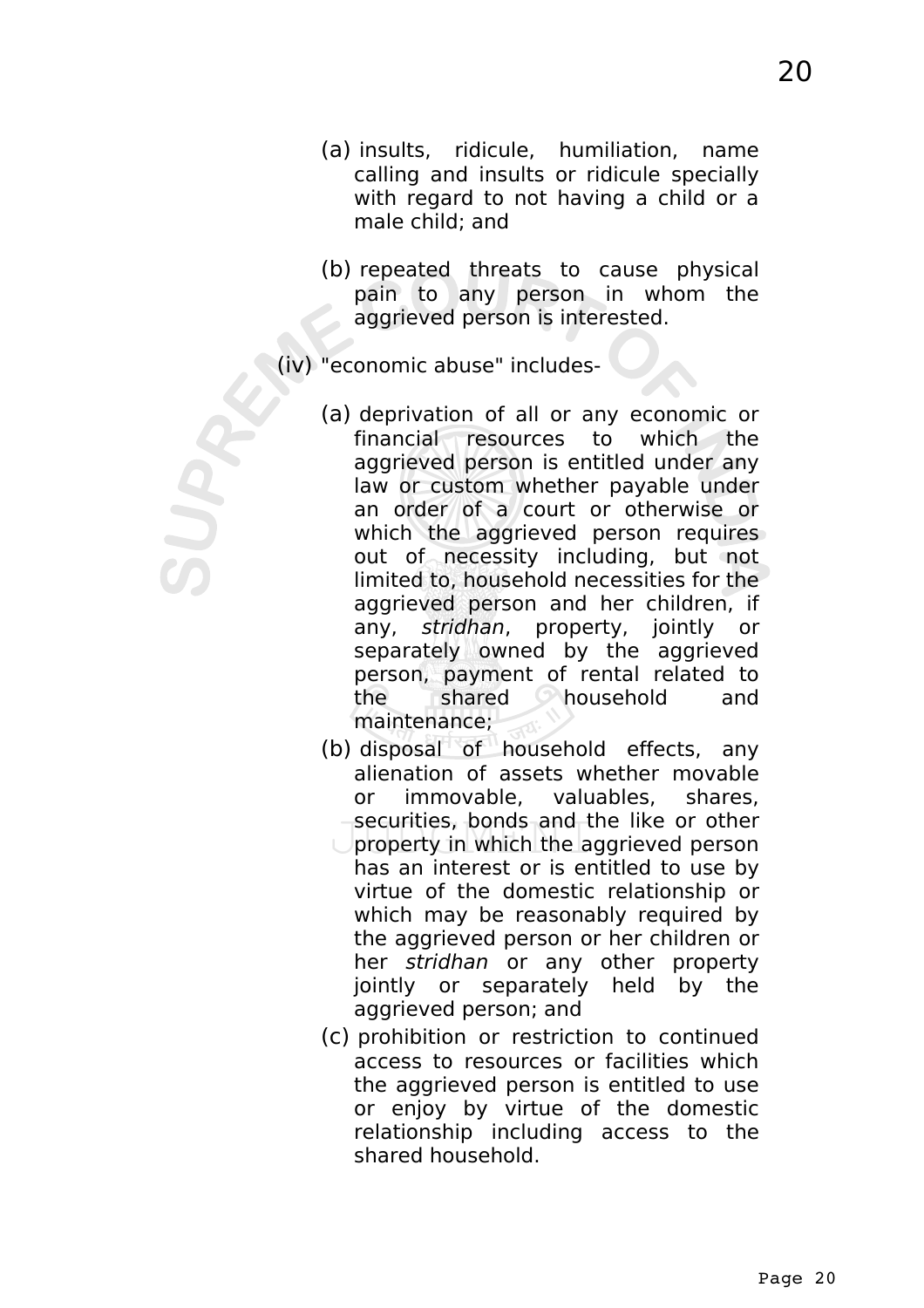Explanation II.- For the purpose of determining whether any act, omission, commission or conduct of the respondent constitutes" domestic violence" under this section, the overall facts and circumstances of the case shall be taken into consideration."

19. In order to examine as to whether there has been any act, omission, or commission or conduct so as to constitute domestic violence, it is necessary to examine some of the definition clauses under Section 2 of the DV Act. Section 2(a) of the DV Act defines the expression "aggrieved person" as follows:

"**2(a).** "Aggrieved person" means any woman who is, or has been, in a domestic relationship with the respondent and who alleges to have been subjected to any act of domestic violence by the respondent."

Section 2(f) defines the expression "domestic relationship" as follows:

"**2(f).** "Domestic relationship" means a relationship between two persons who live or have, at any point of time, lived together in a shared household, when they are related by consanguinity, marriage, or through a relationship in the nature of marriage, adoption or are family members living together as a joint family."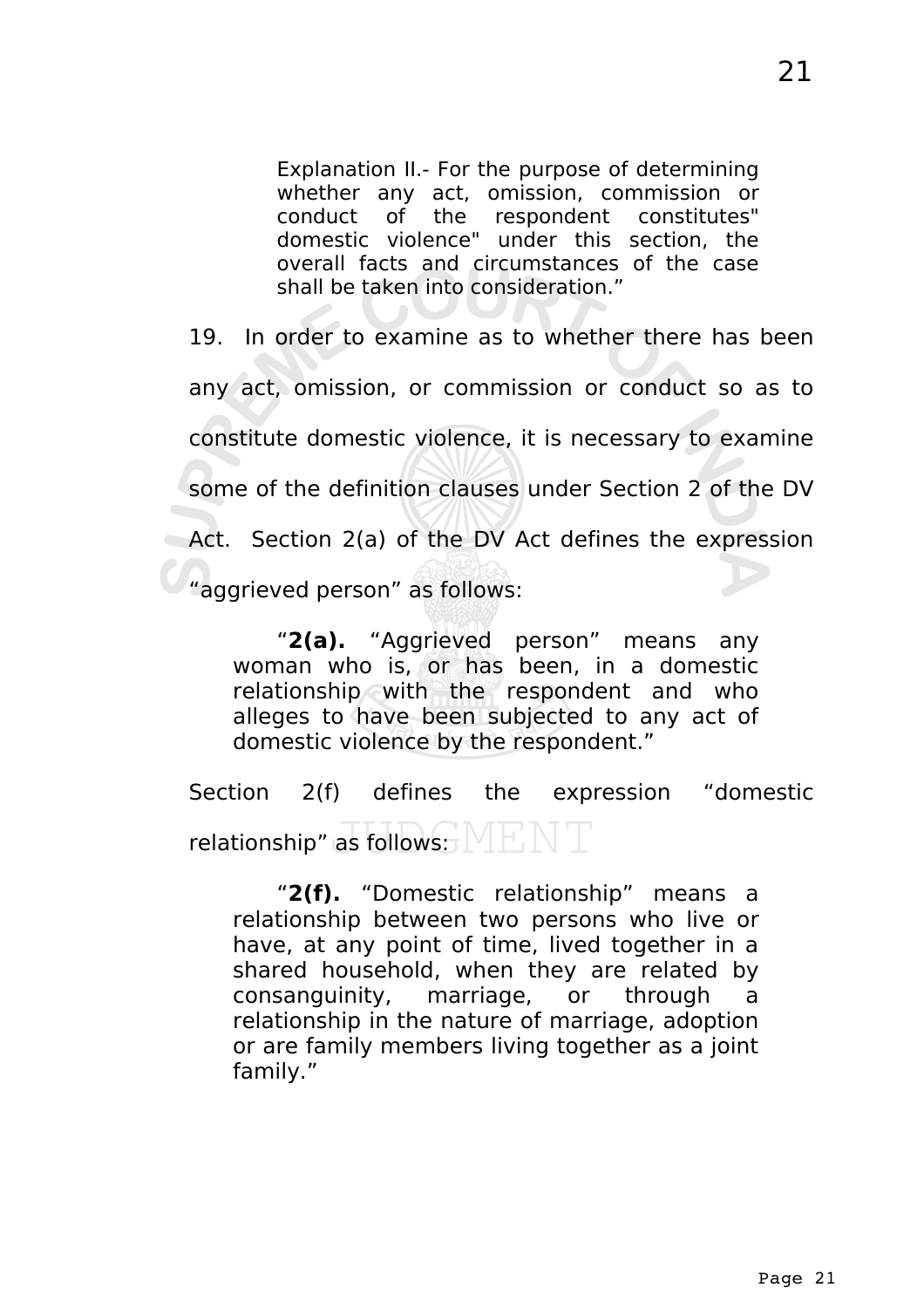Section 2(q) defines the expression "respondent" as follows:

"**2(q).** "Respondent" means any adult male person who is, or has been, in a domestic relationship with the aggrieved person and against whom the aggrieved person has sought any relief under this Act:

Provided that an aggrieved wife or female living in a relationship in the nature of a marriage may also file a complaint against a relative of the husband or the male partner."

Section 2(s) defines the expression "shared household"

and reads as follows:

"**2(s).** "shared household" means a household where the person aggrieved lives or at any stage has lived in a domestic relationship either singly or along with the respondent and includes such a household whether owned or tenanted either jointly by the aggrieved person and the respondent, or owned or tenanted by either of them in respect of which either the aggrieved person or the respondent or both jointly or singly have any right, title, interest or equity and includes such a household which may belong to the joint family of which the respondent is a member, irrespective of whether the respondent or the aggrieved person has any right, title or interest in the shared household."

20. We are, in this case, concerned with a "live-in relationship" which, according to the aggrieved person, is a "relationship in the nature of marriage" and it is that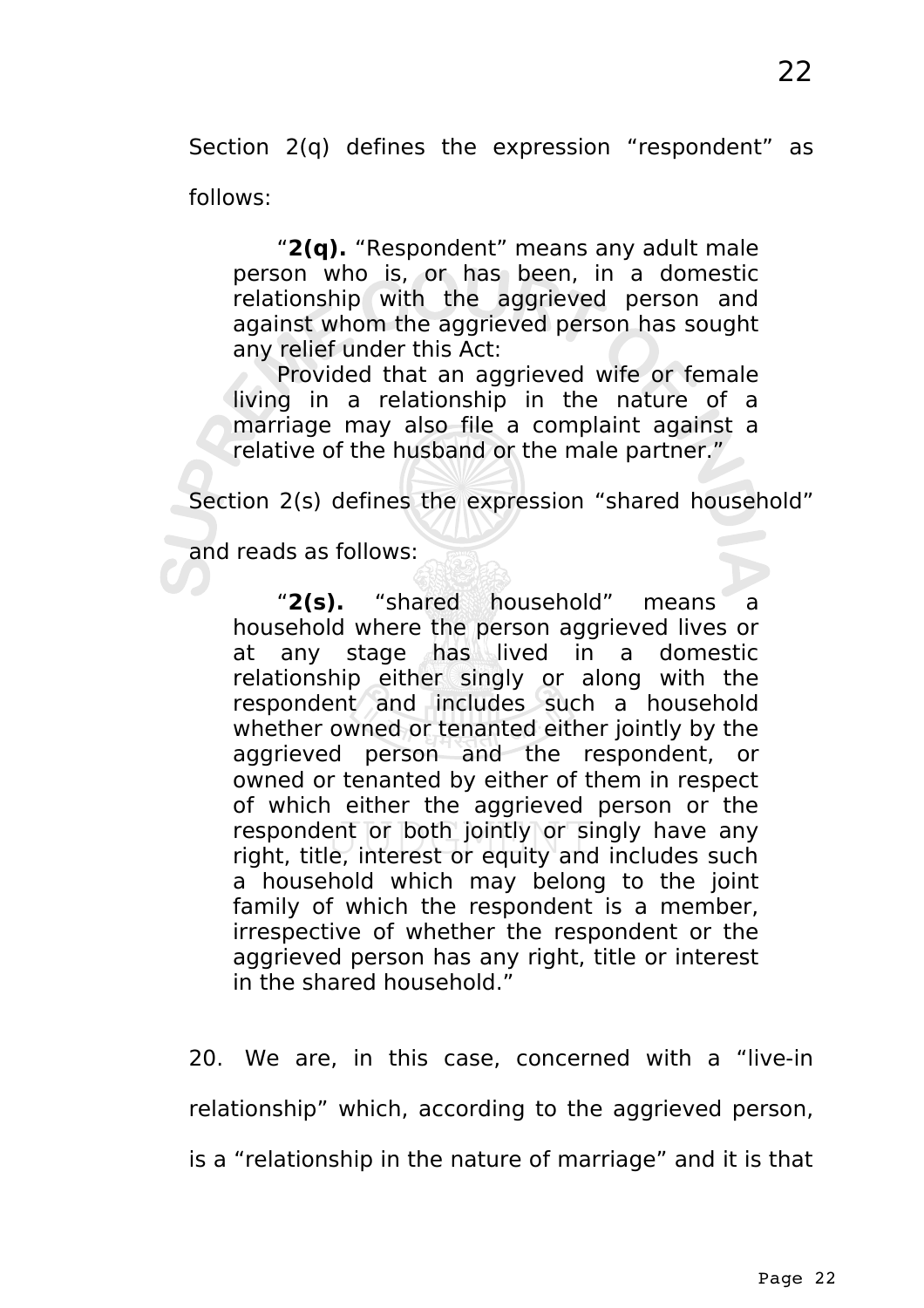relationship which has been disrupted in the sense that the respondent failed to maintain the aggrieved person, which, according to the appellant, amounts to "domestic violence". The respondent maintained the stand that the relationship between the appellant and the respondent was not a relationship in the nature of marriage but a live-in-relationship simplicitor and the alleged act, omission, commission or conduct of the respondent would not constitute "domestic violence" so as to claim any protection orders under Section 18, 19 or 20 of the DV Act.

21. We have to first examine whether the appellant was involved in a domestic relationship with the respondent. Section 2(f) refers to five categories of relationship, such as, related by consanguinity, marriage, relationship in the nature of marriage, adoption, family members living together as a joint family, of which we are, in this case, concerned with an alleged relationship in the nature of marriage.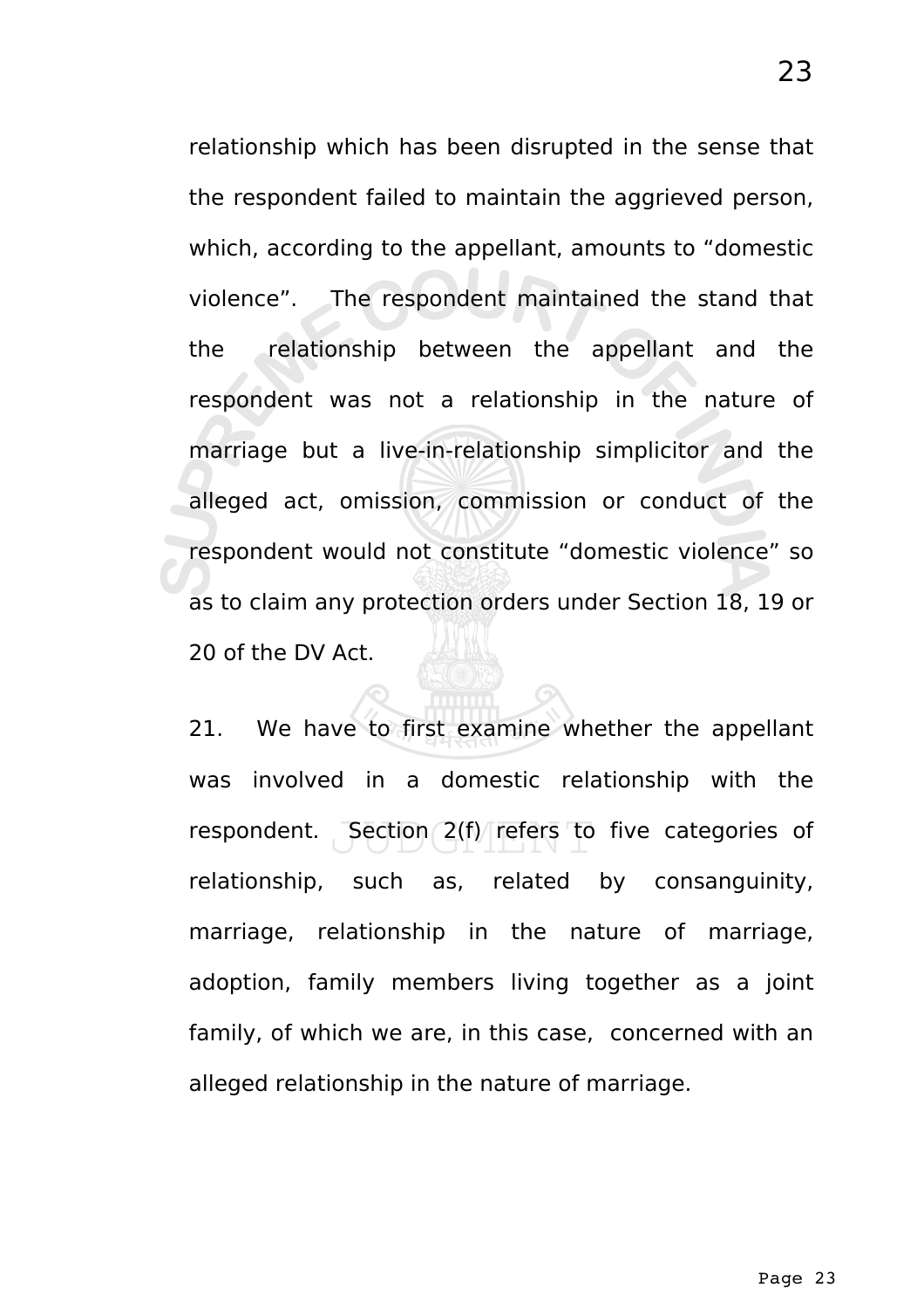22. Before we examine whether the respondent has committed any act of domestic violence, we have to first examine whether the relationship between them was a "relationship in the nature of marriage" within the definition of Section 3 read with Section 2(f) of the DV Act. Before examining the term "relationship in the nature of marriage", we have to first examine what is "marriage", as understood in law.

### **MARRIAGE AND MARITAL RELATIONSHIP:**

23. Marriage is often described as one of the basic civil rights of man/woman, which is voluntarily undertaken by the parties in public in a formal way, and once concluded, recognizes the parties as husband and wife. Three elements of common law marriage are  $(1)$ agreement to be married (2) living together as husband and wife, (3) holding out to the public that they are married. Sharing a common household and duty to live together form part of the 'Consortium Omnis Vitae" which obliges spouses to live together, afford each other reasonable marital privileges and rights and be honest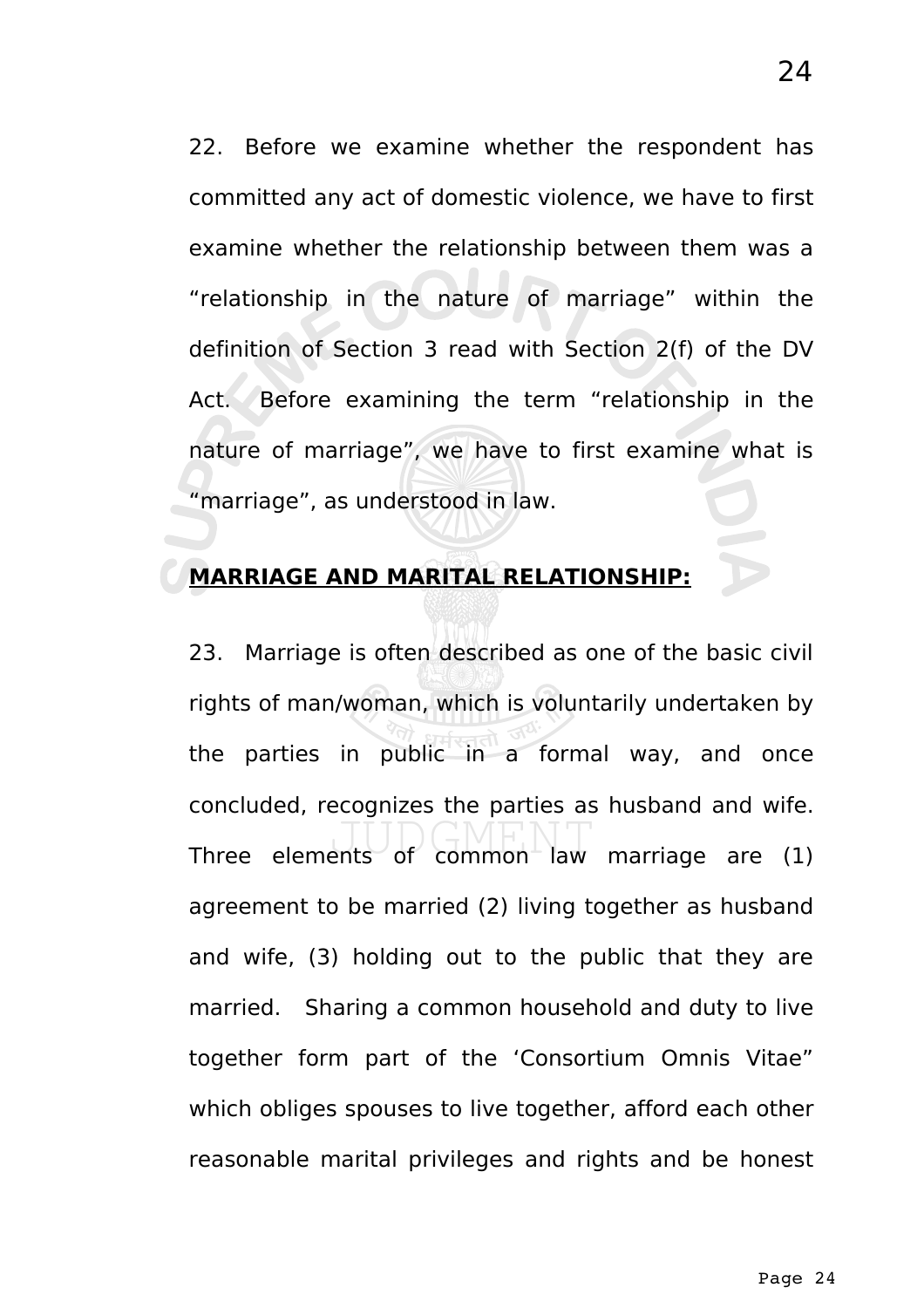and faithful to each other. One of the most important invariable consequences of marriage is the reciprocal support and the responsibility of maintenance of the common household, jointly and severally. Marriage as an institution has great legal significance and various obligations and duties flow out of marital relationship, as per law, in the matter of inheritance of property, successionship, etc. Marriage, therefore, involves legal requirements of formality, publicity, exclusivity and all the legal consequences flow out of that relationship.

24. Marriages in India take place either following the personal Law of the Religion to which a party is belonged or following the provisions of the Special Marriage Act. Marriage, as per the Common Law, constitutes a contract between a man and a woman, in which the parties undertake to live together and support each other. Marriage, as a concept, is also nationally and internationally recognized. O'Regan, J., in **Dawood and Another v. Minister of Home Affairs and Others** 2000 (3) SA 936 (CC) noted as follows: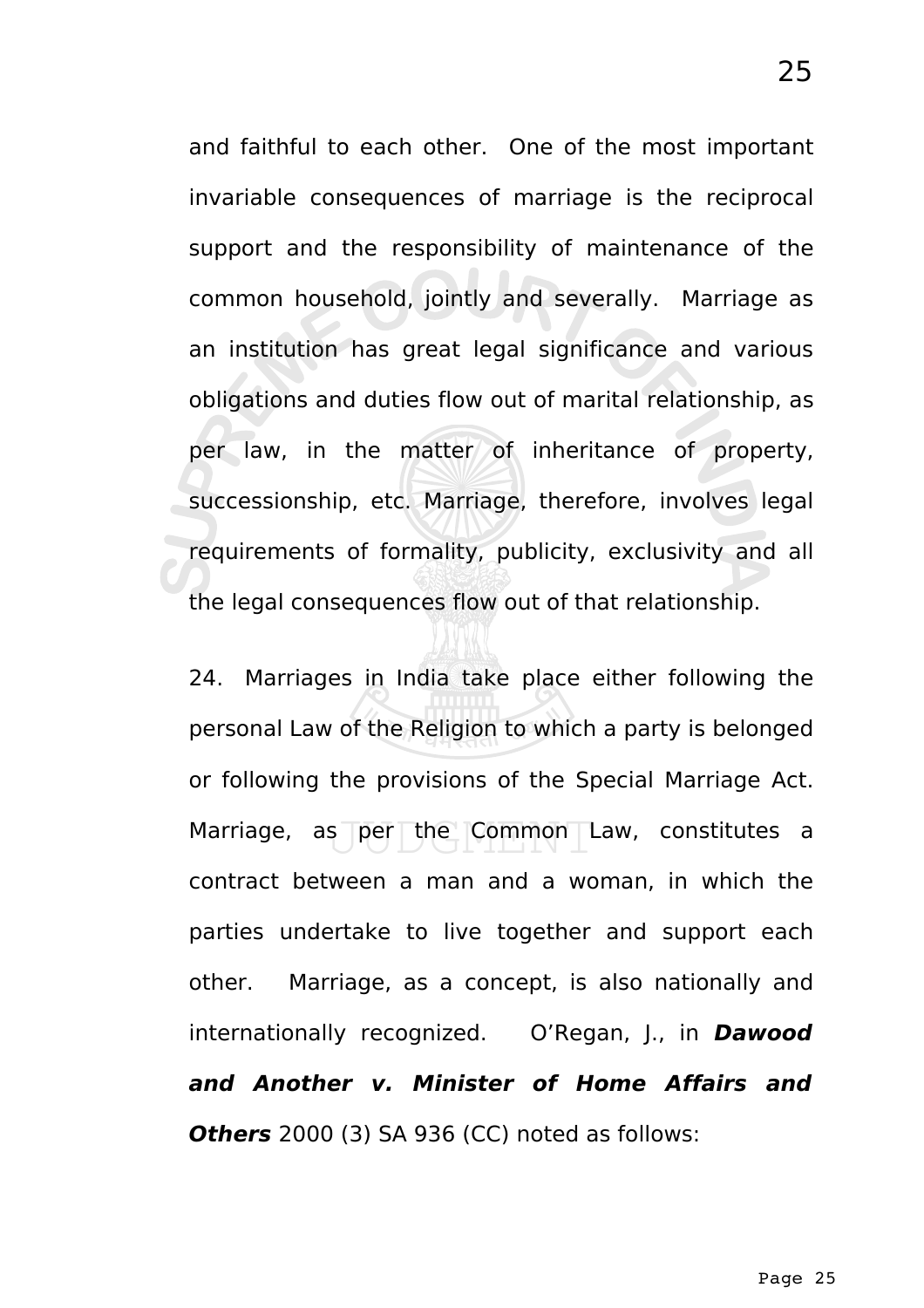"Marriage and the family are social institutions of vital importance. Entering into and sustaining a marriage is a matter of intense private significance to the parties to that marriage for they make a promise to one another to establish and maintain an intimate relationship for the rest of their lives which they acknowledge obliges them to support one another, to live together and to be faithful to one another. Such relationships are of profound significance to the individuals concerned. But such relationships have more than personal significance at least in part because human beings are social beings whose humanity is expressed through their relationships with others. Entering into marriage therefore is to enter into a relationship that has public significance as well.

The institutions of marriage and the family are important social institutions that provide for the security, support and companionship of members of our society and bear an important role in the rearing of children. The celebration of a marriage gives rise to moral and legal obligations, particularly the reciprocal duty of support placed upon spouses and their joint responsibility for supporting and raising children born of the marriage. These legal obligations perform an important social function. This importance is symbolically acknowledged in part by the fact that marriage is celebrated generally in a public ceremony, often before family and close friends...."

25. South African Constitutional Court in various

judgments recognized the above mentioned principle. In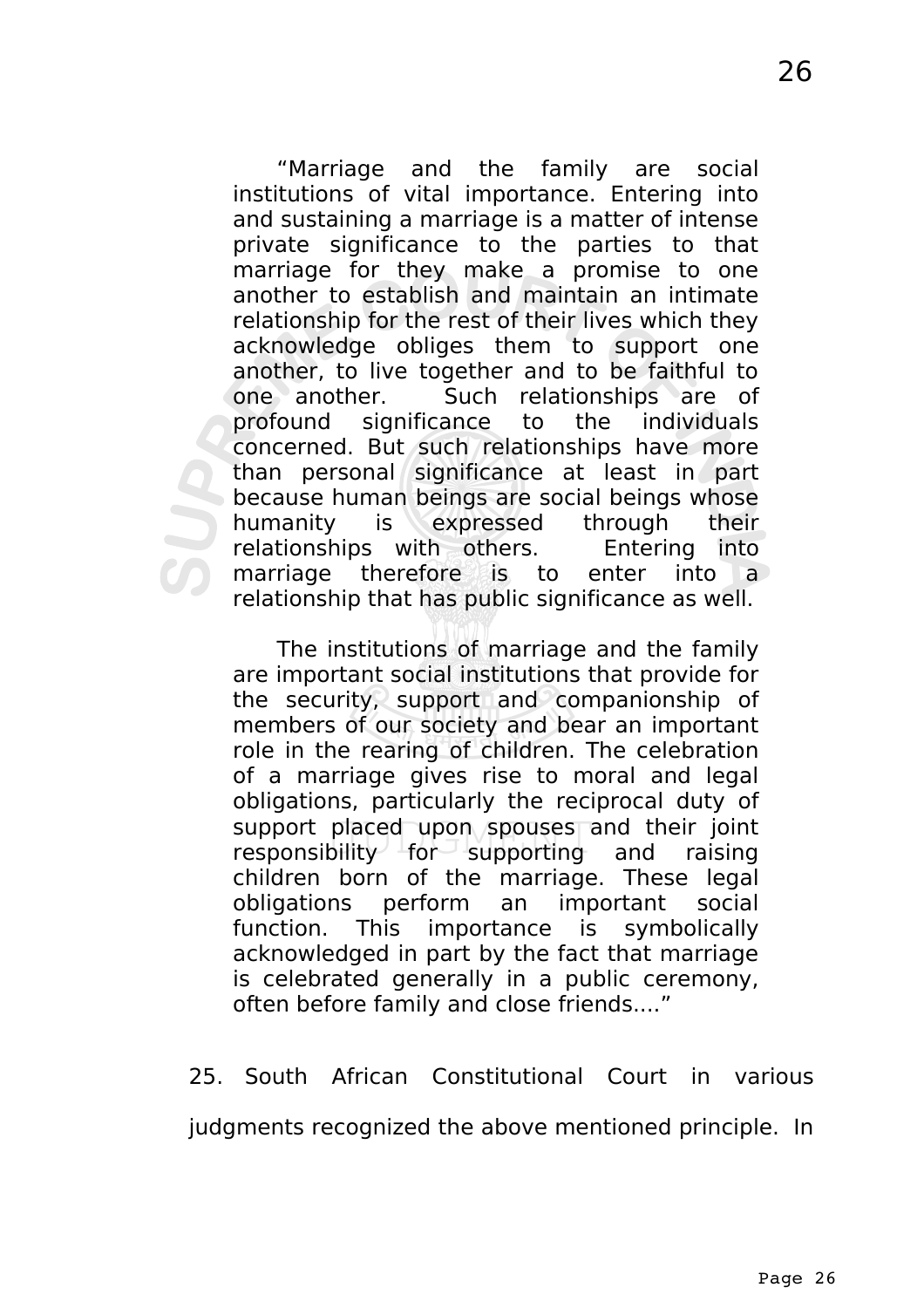**Satchwell v. President of the Republic of South Africa and Another** 2002 (6) SA 1 (CC), **Du Toit and Another v. Minister of Welfare and Population Development and Others (Lesbian and Gay Equality Project as Amicus Curiae)** 2003 (2) SA 198 (CC), the Constitutional Court of South Africa recognized the right "free to marry and to raise family". Section 15(3)(a)(i) of the Constitution of South Africa, in substance makes provision for the recognition of "marriages concluded under the tradition, or a system of religious, personal or family law." Section 9(3) of the Constitution of South Africa reads as follows:

"The State may not unfairly discriminate directly or indirectly against anyone on one or more grounds, including race, gender, sex, pregnancy, marital status, ethnic or social origin, colour, sexual orientation, age, disability, religion, conscience, belief, culture, language and birth."

26. Article 23 of the International Covenant on Civil and Political Rights, 1966 (ICCPR) provides that:

"1. The family is the natural and fundamental group unit of society and is entitled to protection by society and the State.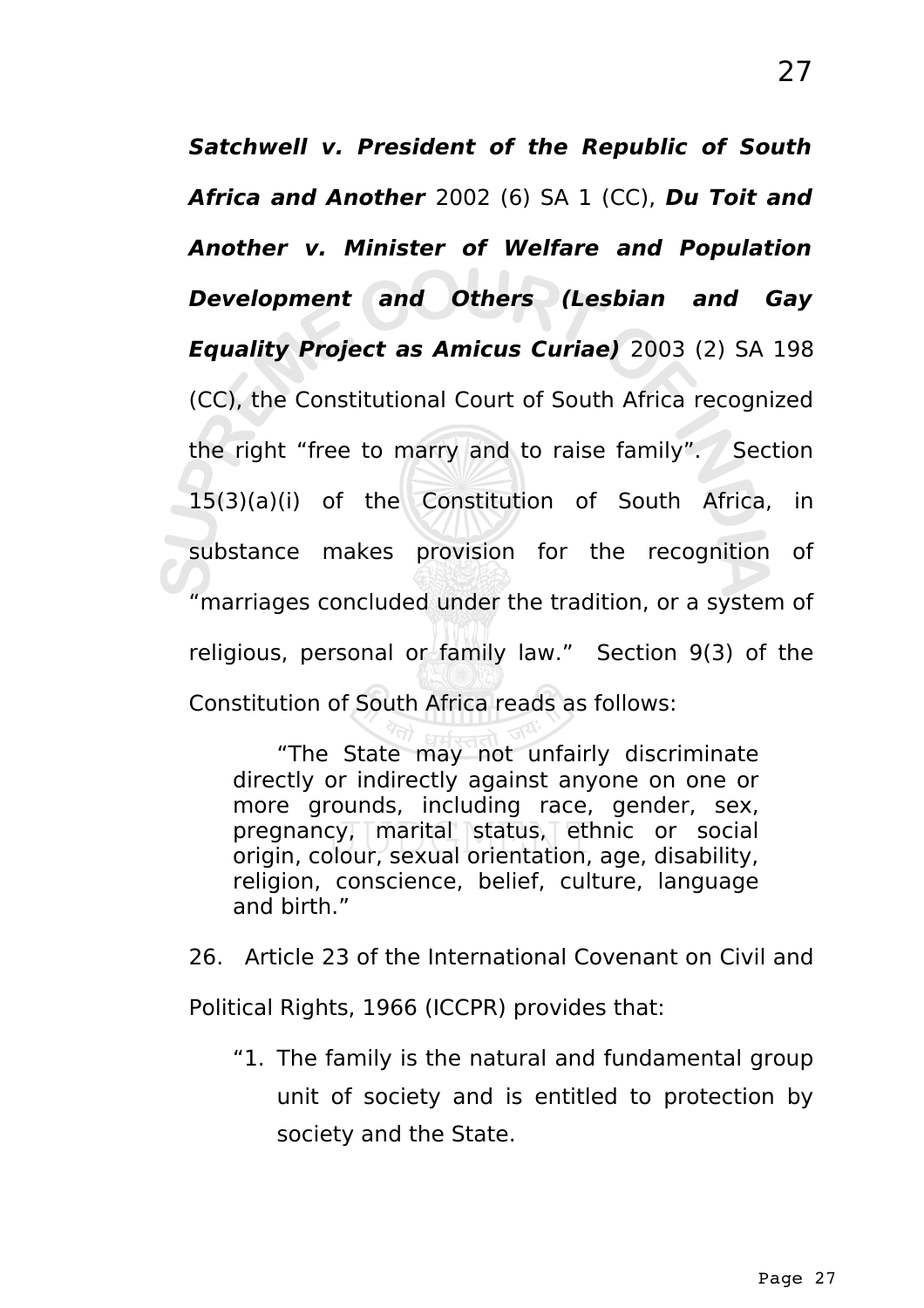- 2. The right of men and women of marriageable age to marry and to found a family shall be recognized.
- 3. No marriage shall be entered into without the free and full consent of the intending spouses.
- 4. States Parties to the present Covenant shall take appropriate steps to ensure equality of rights and responsibilities of spouses as to marriage, during marriage and at its dissolution. In the case of dissolution, provision shall be made for the necessary protection of any children."

Article 16 of the Universal Declaration of Human Rights, 1948 provides that:

- "1. Men and women of full age, without any limitation due to race, nationality or religion, have the right to marry and to found a family. They are entitled to equal rights as to marriage, during marriage and at it dissolution.
- 2. Marriage shall be entered into only with the free and full consent of the intending spouses.
- 3. The family is the natural and fundamental group unit of society and is entitled to protection by society and the State."

28. Parties in the present case are Hindus by religion and are governed by the Hindu Marriage Act, 1955.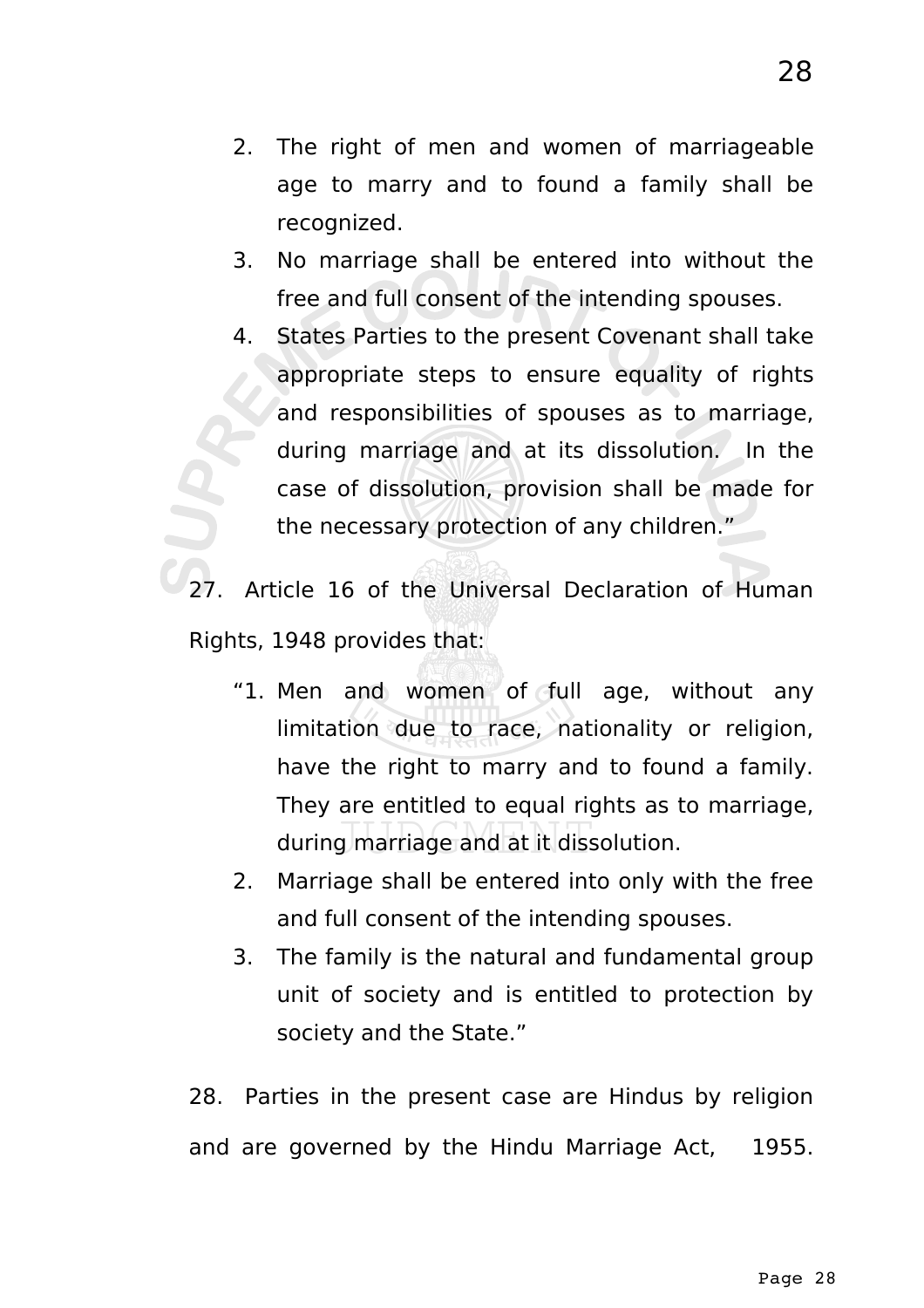The expression "marriage", as stated, is not defined under the Hindu Marriage Act, but the "conditions for a Hindu marriage" are dealt with in Section 5 of the Hindu Marriage Act and which reads as under:

"**5**. **Conditions for a Hindu marriage -** A marriage may be solemnized between any two hindus, if the following conditions are fulfilled, namely:-

(i) neither party has a spouse living at the time of the marriage

(ii) at the time of the marriage, neither party-

- (a) is incapable of giving a valid consent to it in consequence of unsoundness of mind; or
- (b) though capable of giving a valid consent, has been suffering from mental disorder of such a kind or to such an extent as to be unfit for marriage and the procreation of children; or
- (c) has been subject to recurrent attacks of insanity;
- (iii) the bridegroom has completed the age of twenty- one years and the bride the age of eighteen years at the time of the marriage;
- (iv) the parties are not within the degrees of prohibited relationship unless the custom or usage governing each of them permits of a marriage between the two;
- (v) the parties are not sapindas of each other, unless the custom or usage governing each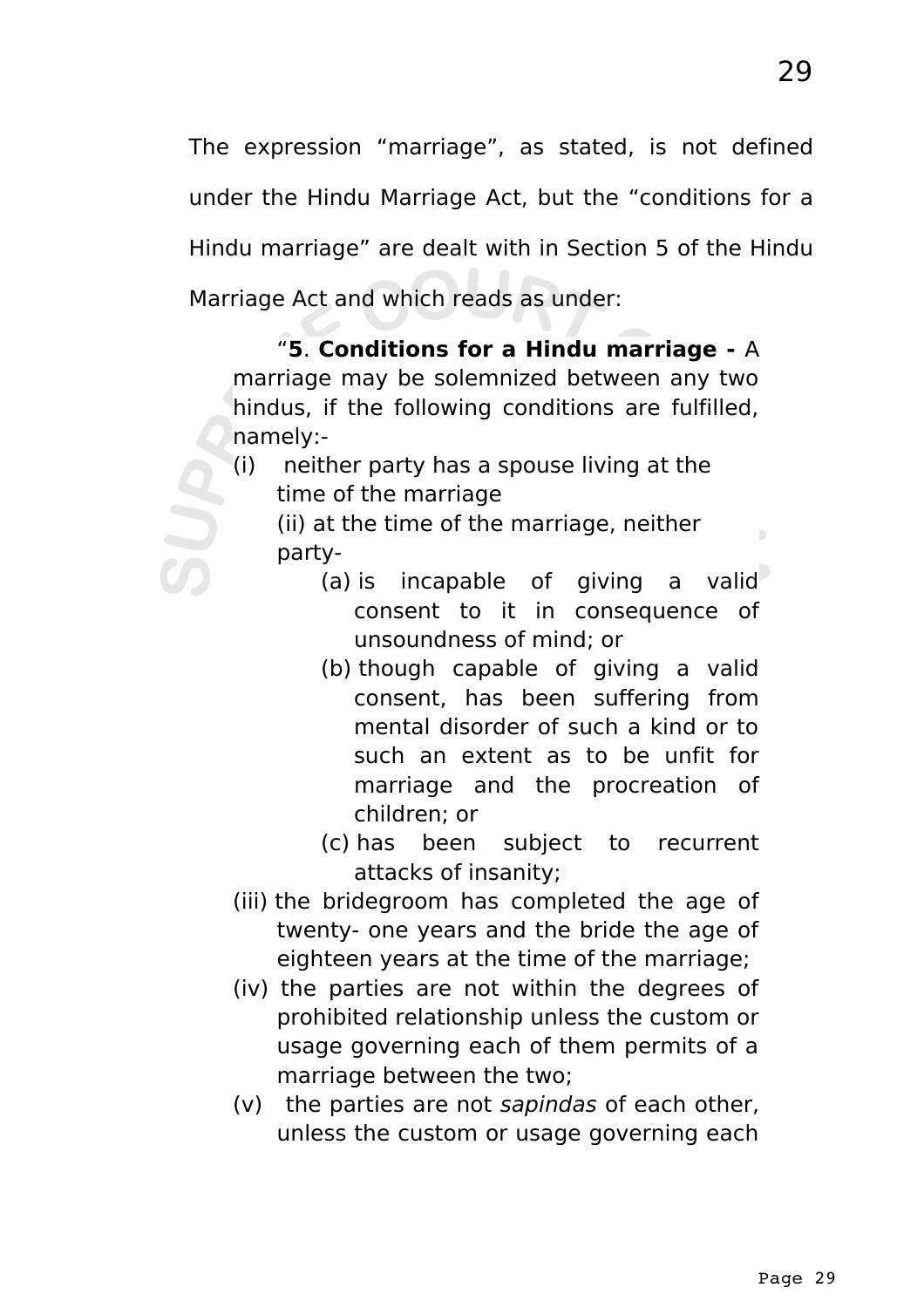of them permits of a marriage between the two."

29. Section 7 of the Hindu Marriage Act deals with the

"Ceremonies for a Hindu marriage" and reads as follows:

# "**7. Ceremonies for a Hindu marriage. -**

(1) A Hindu marriage may be solemnized in accordance with the customary rites and ceremonies of either party thereto.

(2) Where such rites and ceremonies include the saptapadi (that is, the taking of seven steps by the bridegroom and the bride jointly before the sacred fire), the marriage becomes complete and binding when the seventh step is taken."

30. Entering into a marriage, therefore, either through the Hindu Marriage Act or the Special Marriage Act or any other Personal Law, applicable to the parties, is entering into a relationship of "public significance", since marriage being  $a$  social institution, many rights and liabilities flow out of that legal relationship. The concept of marriage as a "civil right" has been recognised by various courts all over the world, for example, **Skinner v. Oklahoma** 316 US 535 (1942), **Perez v. Lippold** 198 P.2d 17, 20.1 (1948), **Loving v. Virginia** 388 US 1 (1967).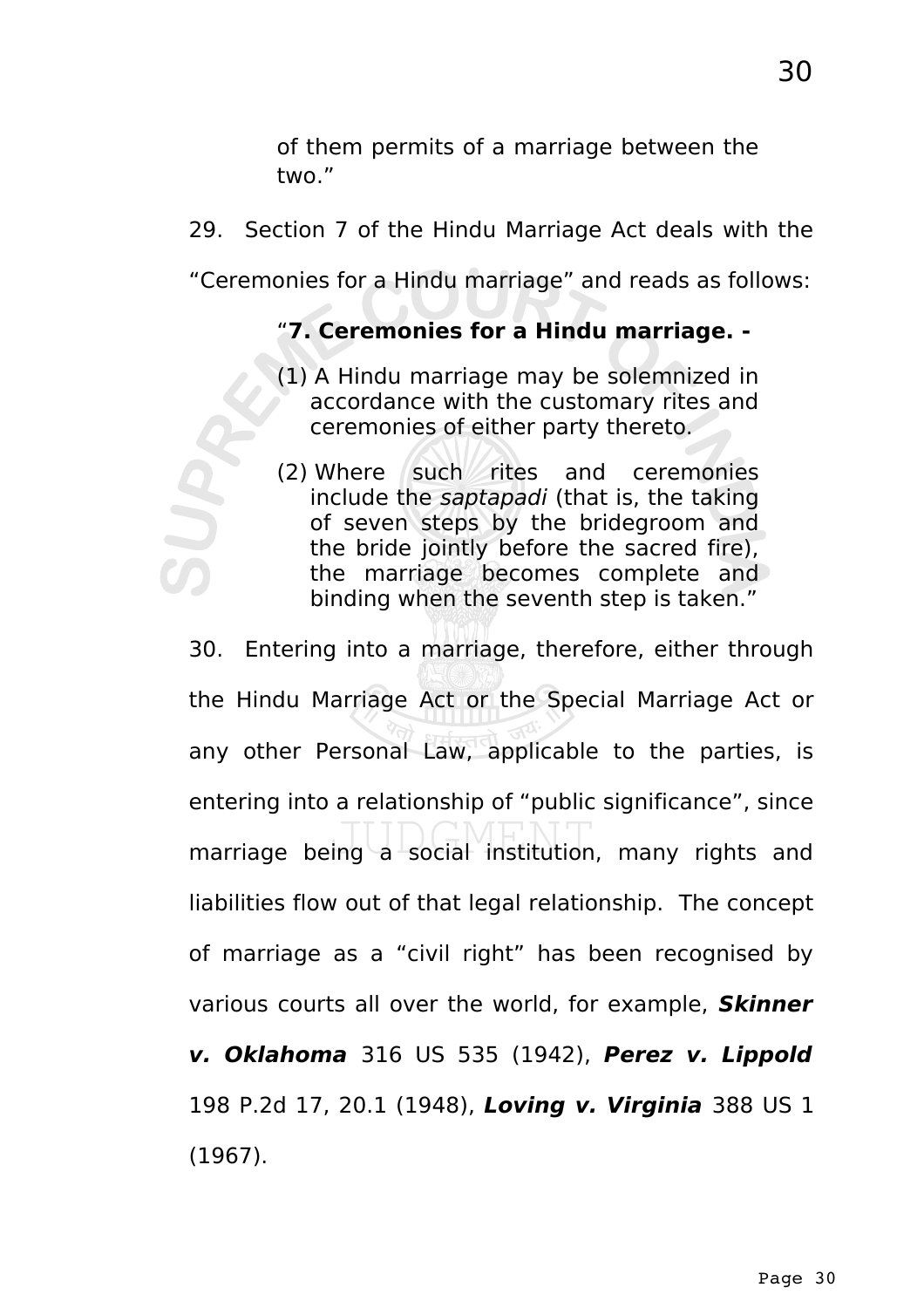31. We have referred to, in extenso, about the concept of "marriage and marital relationship" to indicate that the law has distinguished between married and unmarried people, which cannot be said to be unfair when we look at the rights and obligations which flow out of the legally wedded marriage. A married couple has to discharge legally various rights and obligations, unlike the case of persons having live-in relationship or, marriage-like relationship or defacto relationship.

32. Married couples who choose to marry are fully cognizant of the legal obligation which arises by the operation of law on solemnization of the marriage and the rights and duties they owe to their children and the family as a whole, unlike the case of persons entering into live-in relationship. This Court in **Pinakin Mahipatray Rawal v. State of Gujarat** (2013) 2 SCALE 198 held that marital relationship means the legally protected marital interest of one spouse to another which include marital obligation to another like companionship, living under the same roof, sexual

31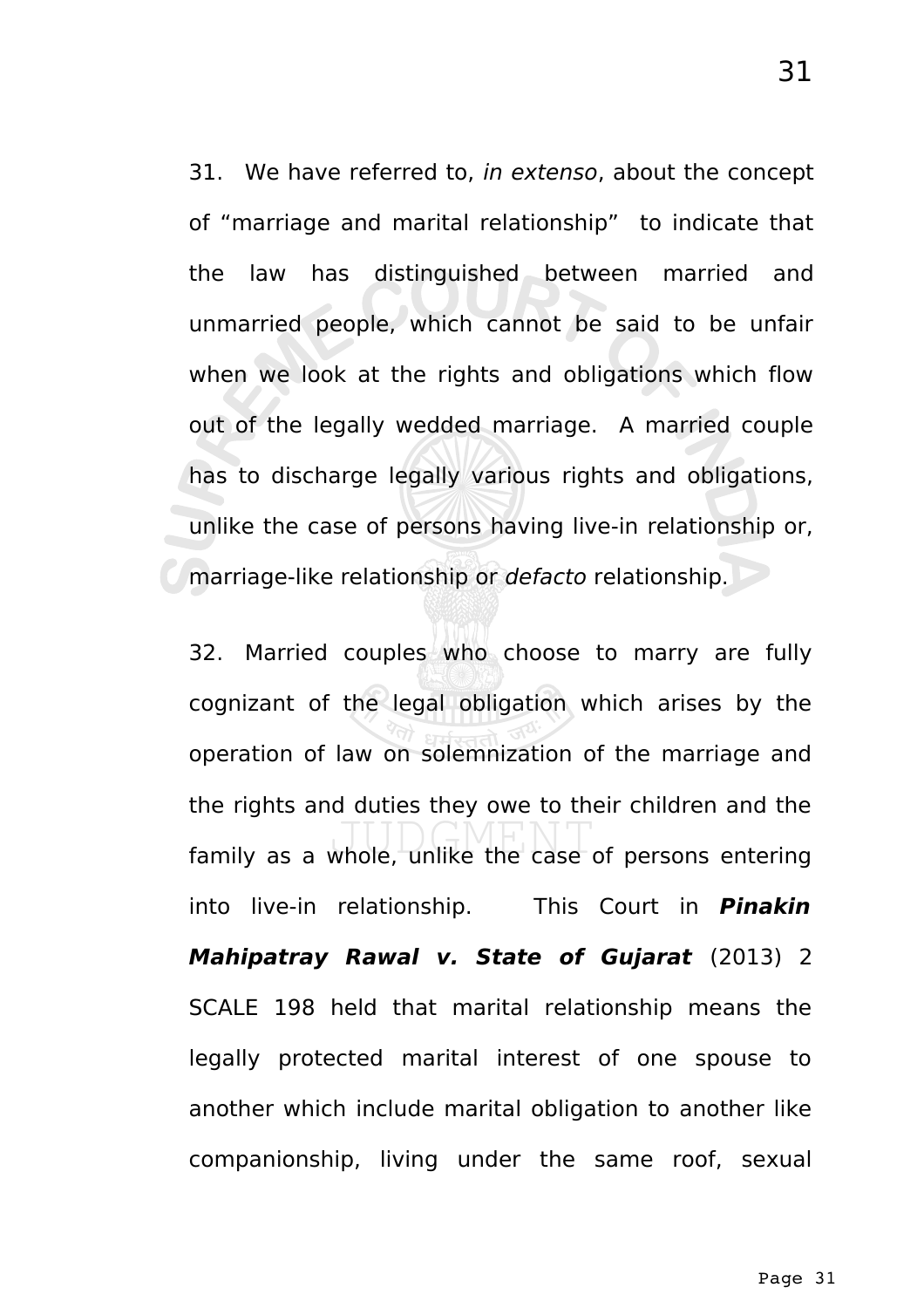relation and the exclusive enjoyment of them, to have children, their up-bringing, services in the home, support, affection, love, liking and so on.

 $\sim$ 

## **RELATIONSHIP IN THE NATURE OF MARRIAGE:**

33. Modern Indian society through the DV Act recognizes in reality, various other forms of familial relations, shedding the idea that such relationship can only be through some acceptable modes hitherto understood. Section 2(f), as already indicated, deals with a relationship between two persons (of the opposite sex) who live or have lived together in a shared household when they are related by:

- (a) Consanguinity
- (b) Marriage  $\int_{-\infty}^{\infty}$  Marriage  $\int_{-\infty}^{\infty}$
- (c) Through a relationship in the nature of marriage
- (d) Adoption
- (e) Family members living together as joint family.

34. The definition clause mentions only five categories of relationships which exhausts itself since the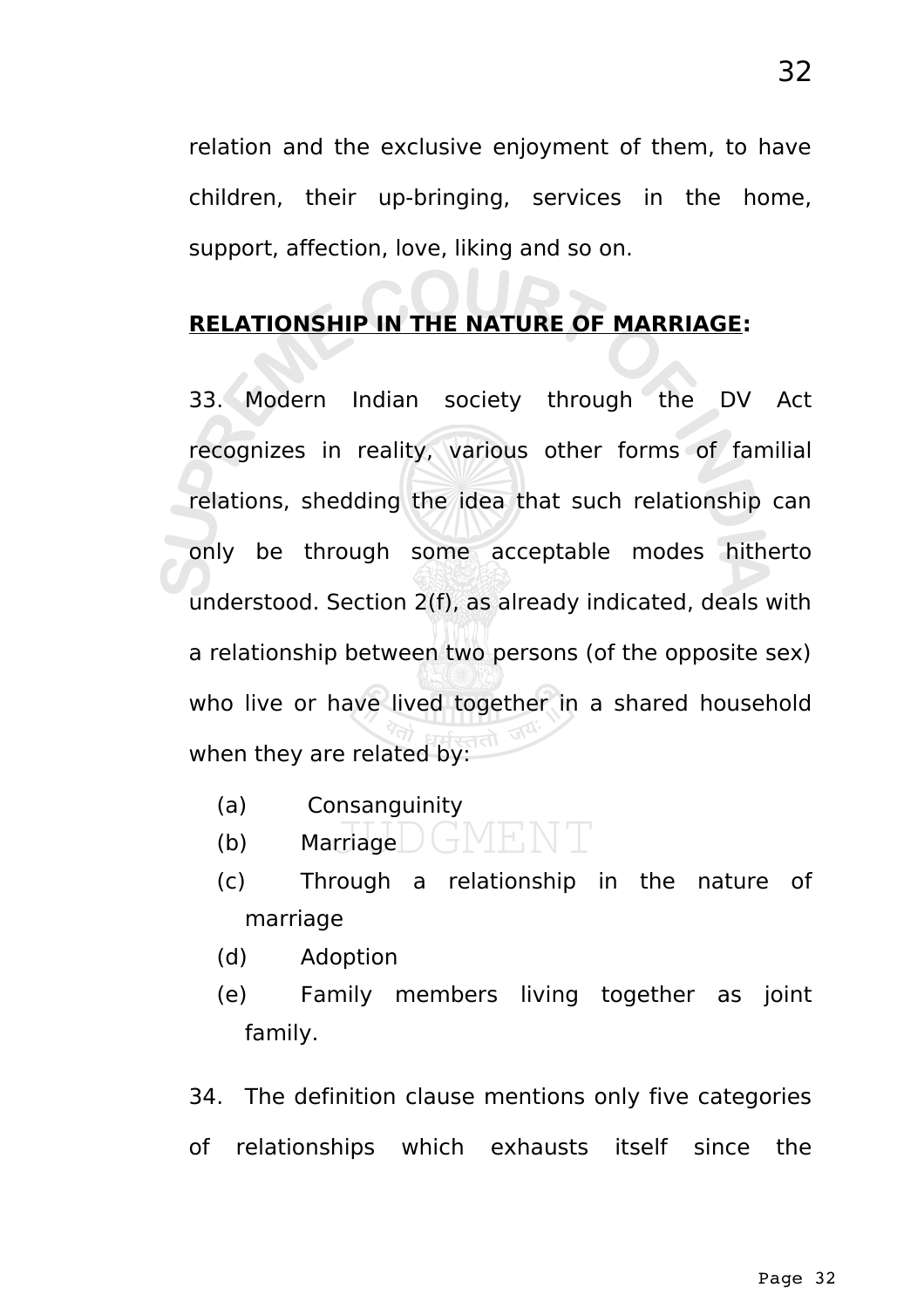expression "means", has been used. When a definition clause is defined to "mean" such and such, the definition is prima facie restrictive and exhaustive. Section 2(f) has not used the expression "include" so as to make the definition exhaustive. It is in that context we have to examine the meaning of the expression "relationship in the nature of marriage".

35. We have already dealt with what is "marriage", "marital relationship" and "marital obligations". Let us now examine the meaning and scope of the expression "relationship in the nature of marriage" which falls within the definition of Section 2(f) of the DV Act. Our concern in this case is of the third enumerated category that is "relationship in the nature of marriage" which means a relationship which has some inherent or essential characteristics of a marriage though not a marriage legally recognized, and, hence, a comparison of both will have to be resorted, to determine whether the relationship in a given case constitutes the characteristics of a regular marriage.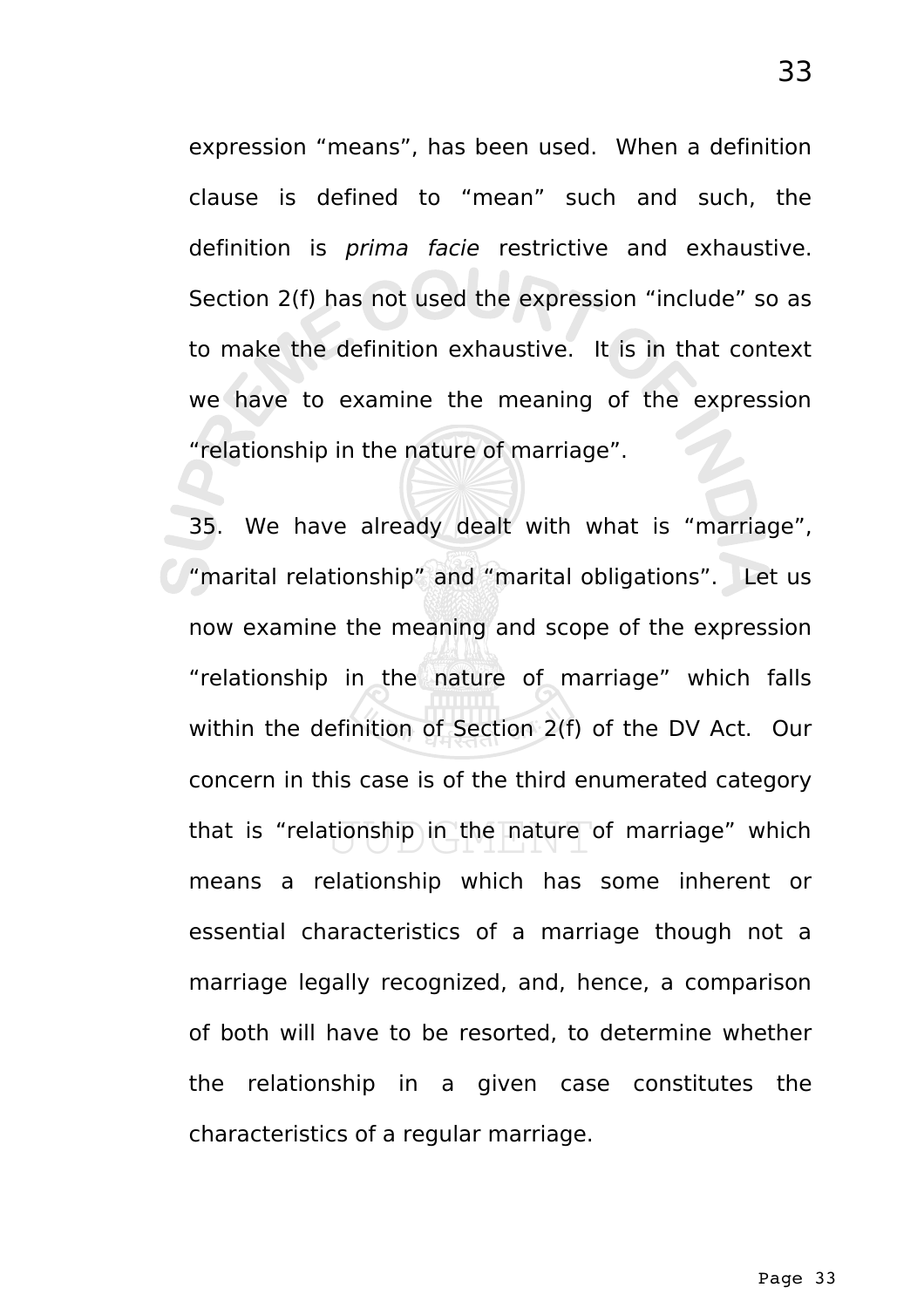36. Distinction between the relationship in the nature of marriage and marital relationship has to be noted first. Relationship of marriage continues, notwithstanding the fact that there are differences of opinions, marital unrest etc., even if they are not sharing a shared household, being based on law. But live-inrelationship is purely an arrangement between the parties unlike, a legal marriage. Once a party to a livein-relationship determines that he/she does not wish to live in such a relationship, that relationship comes to an end. Further, in a relationship in the nature of marriage, the party asserting the existence of the relationship, at any stage or at any point of time, must positively prove the existence of the identifying characteristics of that relationship, since the legislature has used the expression "in the nature of".

37. Reference to certain situations, in which the relationship between an aggrieved person referred to in Section 2(a) and the respondent referred to in Section 2(q) of the DV Act, would or would not amount to a

34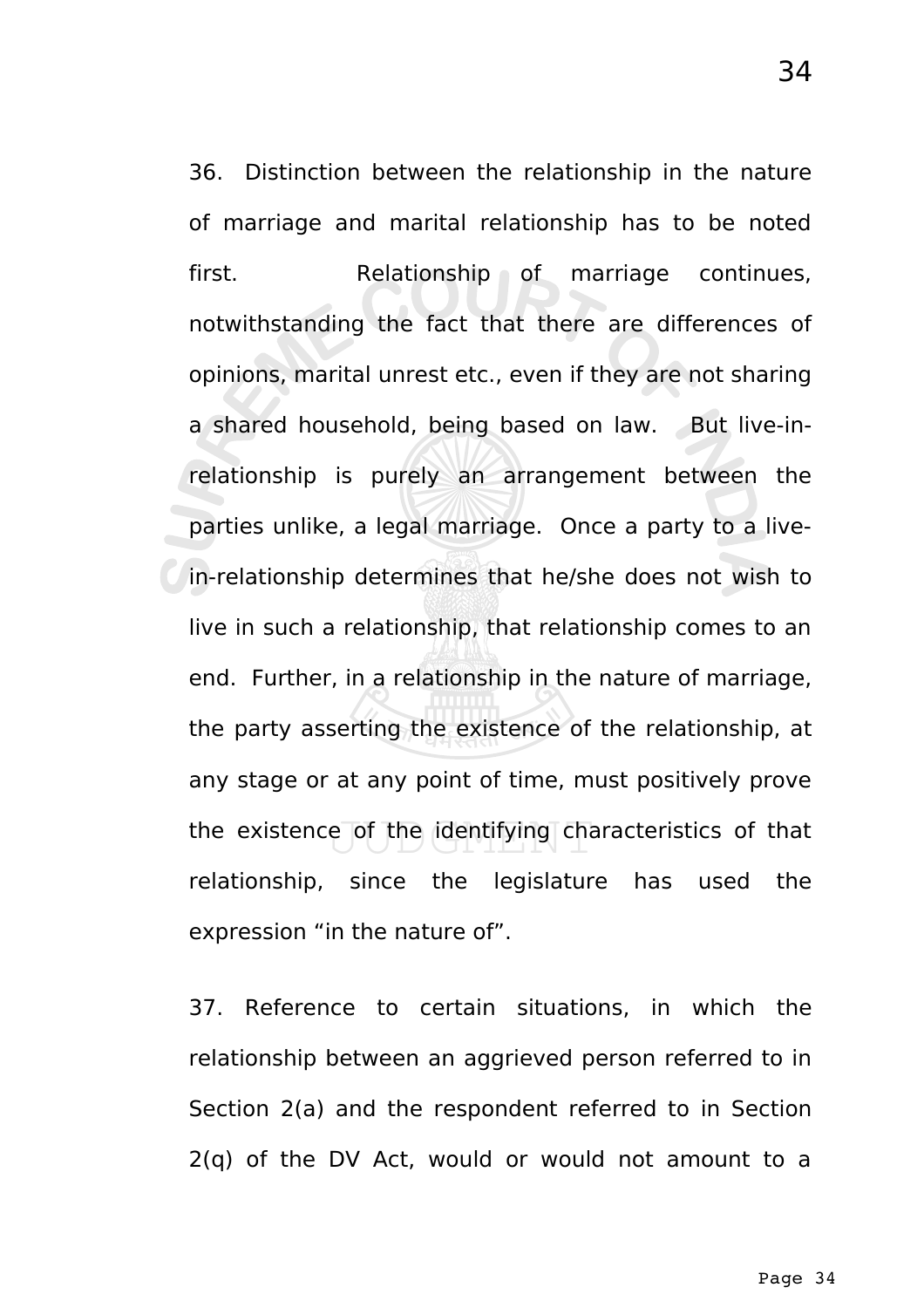relationship in the nature of marriage, would be apposite. Following are some of the categories of cases which are only illustrative:

- (a) Domestic relationship between an unmarried adult woman and an unmarried adult male: Relationship between an unmarried adult woman and an unmarried adult male who lived or, at any point of time lived together in a shared household, will fall under the definition of Section 2(f) of the DV Act and in case, there is any domestic violence, the same will fall under Section 3 of the DV Act and the aggrieved person can always seek reliefs provided under Chapter IV of the DV Act.
	- (b) Domestic relationship between an unmarried woman and a married adult male: Situations may arise when an unmarried adult women knowingly enters into a relationship with a married adult male. The question is whether such a relationship is a relationship "in the nature of marriage" so as to fall within the definition of Section 2(f) of the DV Act.
	- (c) Domestic relationship between a married adult woman and an unmarried adult male: Situations may also arise where an adult married woman, knowingly enters into a relationship with an unmarried adult male, the question is whether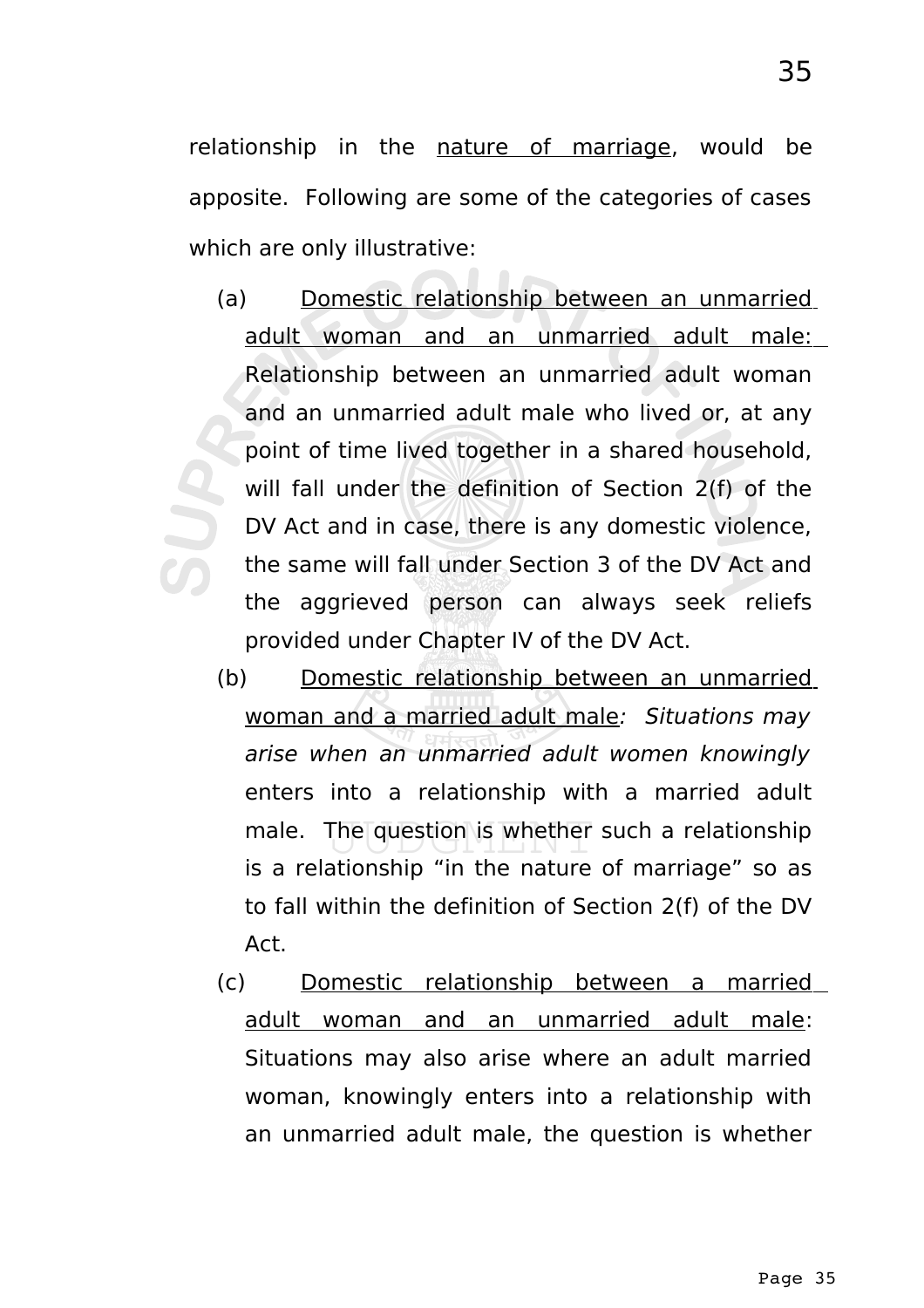36

such a relationship would fall within the expression relationship "in the nature of marriage".

- (d) Domestic relationship between an unmarried woman unknowingly enters into a relationship with a married adult male:  $\triangle$  An unmarried woman unknowingly enters into a relationship with a married adult male, may, in a given situation, fall within the definition of Section 2(f) of the DV Act and such a relationship may be a relationship in the "nature of marriage", so far as the aggrieved person is concerned.
- (e) Domestic relationship between same sex partners (Gay and Lesbians): DV Act does not recognize such a relationship and that relationship cannot be termed as a relationship in the nature of marriage under the Act. Legislatures in some countries, like the Interpretation Act, 1984 (Western Australia), the Interpretation Act, 1999 (New Zealand), the Domestic Violence Act, 1998 (South Africa), the Domestic Violence, Crime and Victims Act, 2004 (U.K.), have recognized the relationship between the same sex couples and have brought these relationships into the definition of Domestic relationship.

38. Section 2(f) of the DV Act though uses the expression "two persons", the expression "aggrieved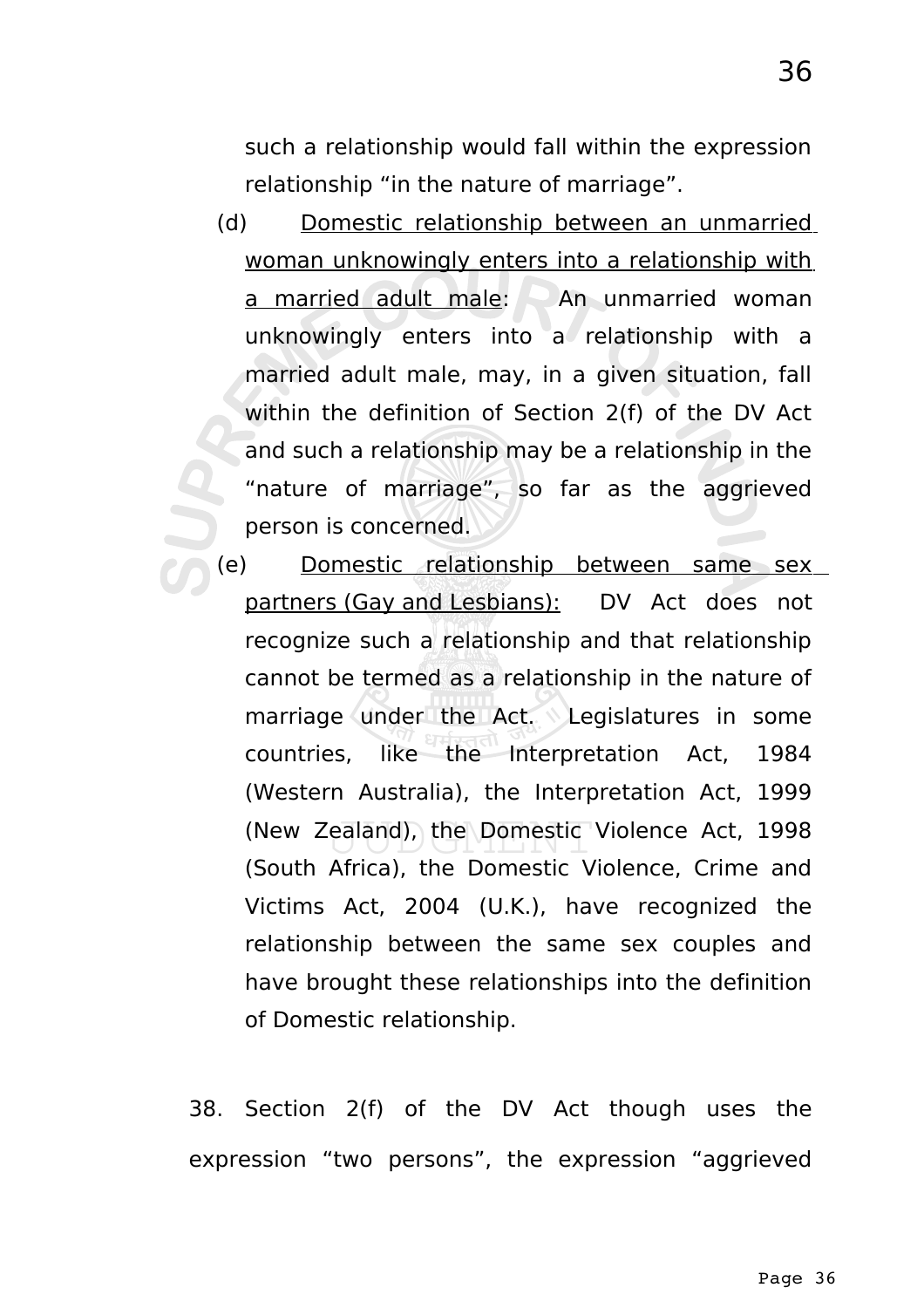person" under Section 2(a) takes in only "woman", hence, the Act does not recognize the relationship of same sex (gay or lesbian) and, hence, any act, omission, commission or conduct of any of the parties, would not lead to domestic violence, entitling any relief under the DV Act.

39. We should, therefore, while determining whether any act, omission, commission or conduct of the respondent constitutes "domestic violence", have a common sense/balanced approach, after weighing up the various factors which exist in a particular relationship and then reach a conclusion as to whether a particular relationship is a relationship in the "nature of marriage". Many a times, it is the common intention of the parties to that relationship as to what their relationship is to be, and to involve and as to their respective roles and responsibilities, that primarily governs that relationship. Intention may be expressed or implied and what is relevant is their intention as to matters that are characteristic of a marriage. The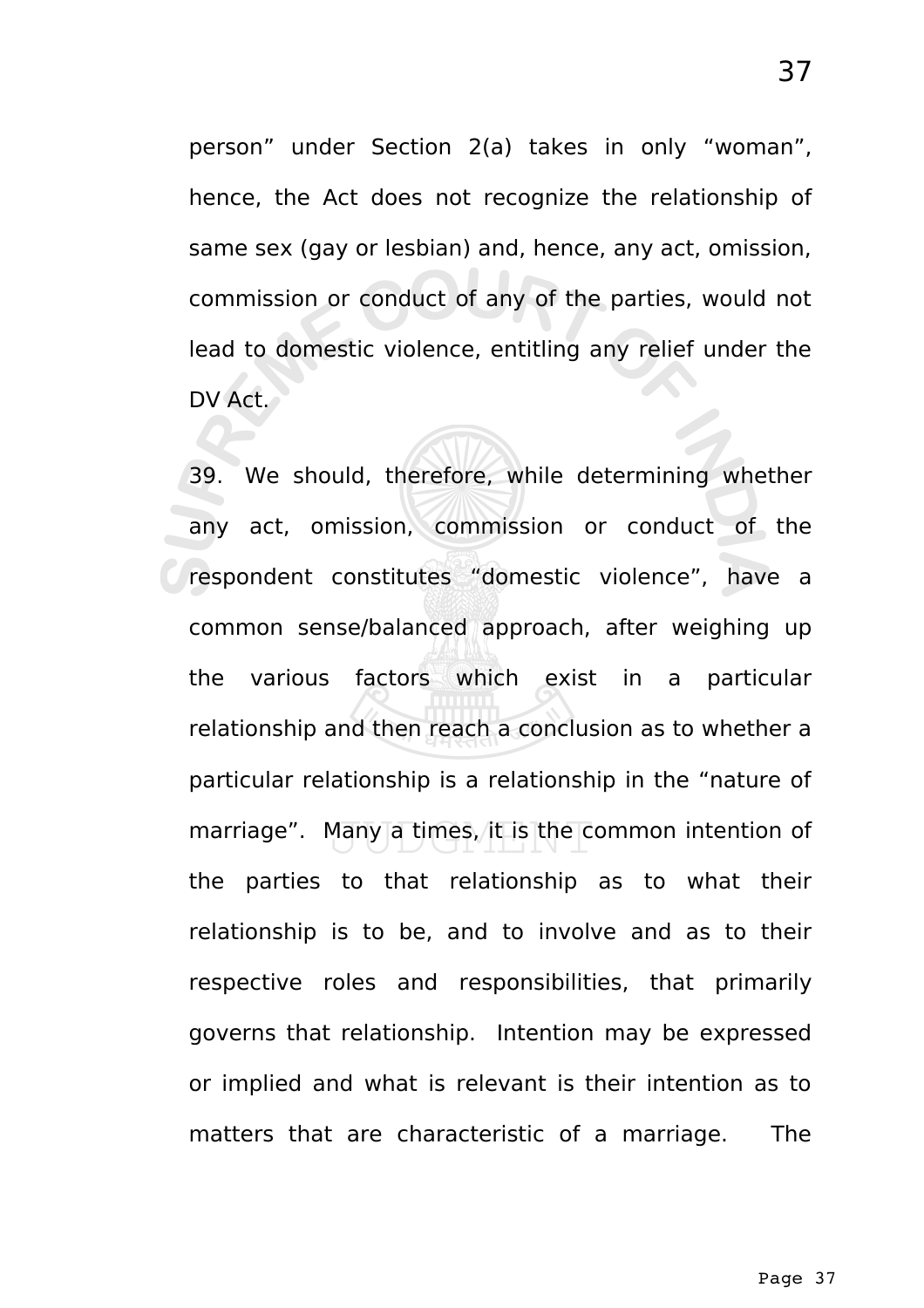expression "relationship in the nature of marriage", of course, cannot be construed in the abstract, we must take it in the context in which it appears and apply the same bearing in mind the purpose and object of the Act as well as the meaning of the expression "in the nature of marriage". Plight of a vulnerable section of women in that relationship needs attention. Many a times, the women are taken advantage of and essential contribution of women in a joint household through labour and emotional support have been lost sight of especially by the women who fall in the categories mentioned in (a) and (d) supra. Women, who fall under categories (b) and (c), stand on a different footing, which we will deal with later. In the present case, the appellant falls under category  $(b)$ , referred to in paragraph 37(b) of the Judgment.

40. We have, therefore, come across various permutations and combinations, in such relationships, and to test whether a particular relationship would fall within the expression "relationship in the nature of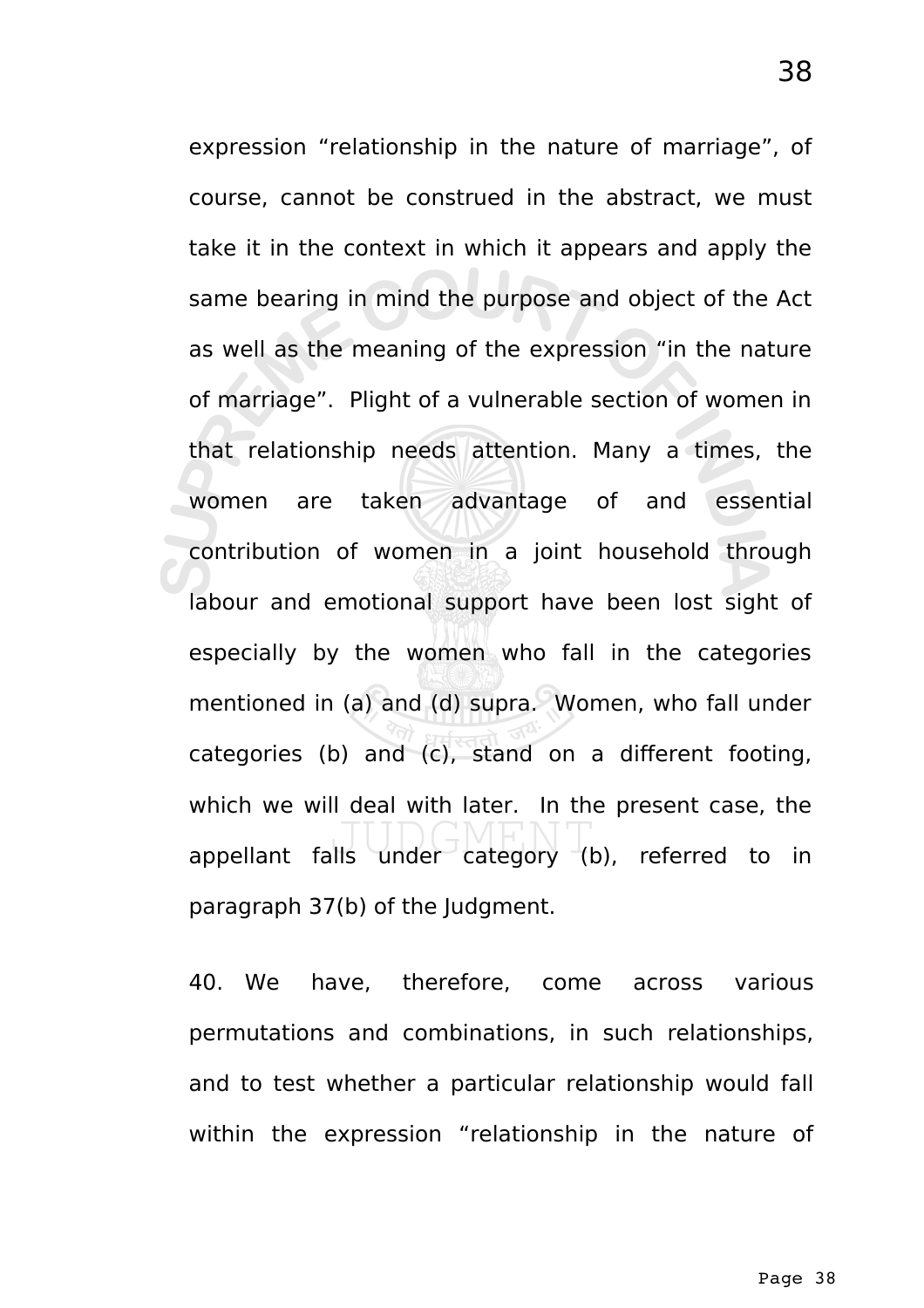marriage", certain guiding principles have to be evolved since the expression has not been defined in the Act.

41. Section 2(f) of the DV Act defines "domestic relationship" to mean, inter alia, a relationship between two persons who live or have lived together at such point of time in a shared household, through a relationship in the nature of marriage. The expression "relationship in the nature of marriage" is also described as defacto relationship, marriage – like relationship, cohabitation, couple relationship, meretricious relationship (now known as committed intimate relationship) etc. (27) suitered on

42. Courts and legislatures of various countries now began to think that denying certain benefits to a certain class of persons on the basis of their marital status is unjust where the need of those benefits is felt by both unmarried and married cohabitants. Courts in various countries have extended certain benefits to heterosexual unmarried cohabitants. Legislatures too,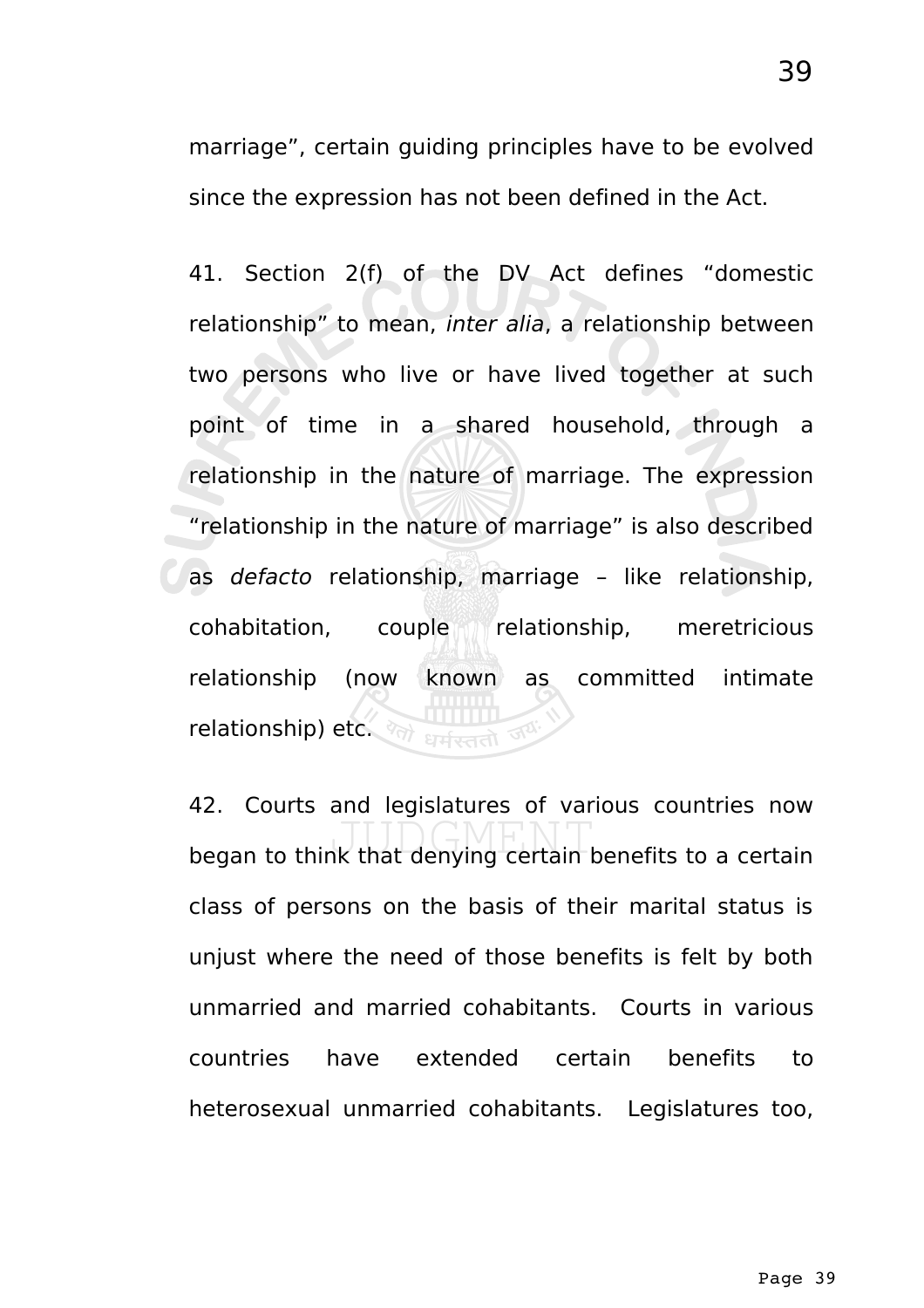of late, through legislations started giving benefits to heterosexual cohabitants.

43. In U.K. through the Civil Partnership Act, 2004, the rights of even the same-sex couple have been recognized. Family Law Act, 1996, through the Chapter IV, titled 'Family Homes and Domestic Violence', cohabitants can seek reliefs if there is domestic violence. Canada has also enacted the Domestic Violence Intervention Act, 2001. In USA, the violence against woman is a crime with far-reaching consequences under the Violence Against Women Act, 1994.

44. The Interpretation Act, 1984 (Australia) has laid down certain indicators to determine the meaning of "de facto relationship", which are as follows:

#### **"13A . De facto relationship and de facto partner, references to**

(1) A reference in a written law to a de facto relationship shall be construed as a reference to a relationship (other than a legal marriage) between 2 persons who live together in a marriage-like relationship.

(2) The following factors are indicators of whether or not a de facto relationship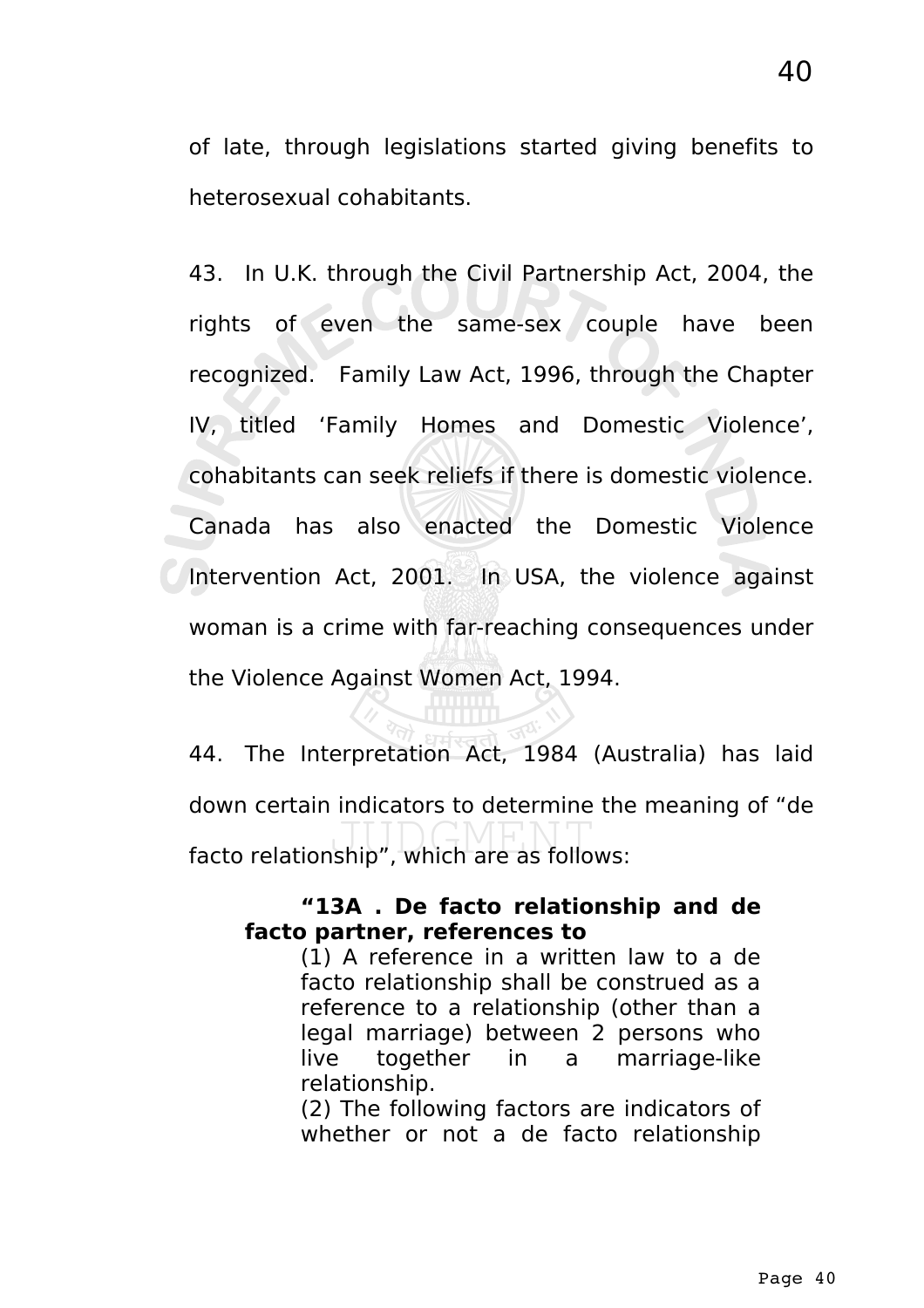exists between 2 persons, but are not essential —

(a) the length of the relationship between them;

(b) whether the 2 persons have resided together;

(c) the nature and extent of common residence;

(d) whether there is, or has been, a sexual relationship between them;

(e) the degree of financial dependence or interdependence, and any arrangements for financial support, between them;

(f) the ownership, use and acquisition of their property (including property they own individually);

(g) the degree of mutual commitment by them to a shared life;

(h) whether they care for and support children;

(i) the reputation, and public aspects, of the relationship between them.

| <b>XXX</b> | <b>XXX</b> | <b>XXX</b> |
|------------|------------|------------|
| <b>XXX</b> | XXX        | xxx"       |

45. The Domestic and Family Violence Protection Act, 2012 (Queensland) has defined the expression "couple

relationship" to mean as follows":

SUR

## "**18. Meaning of couple relationship**

- $(1)$  xxx xxx xxx
- (2) In deciding whether a couple relationship exists, a court may have regard to the following –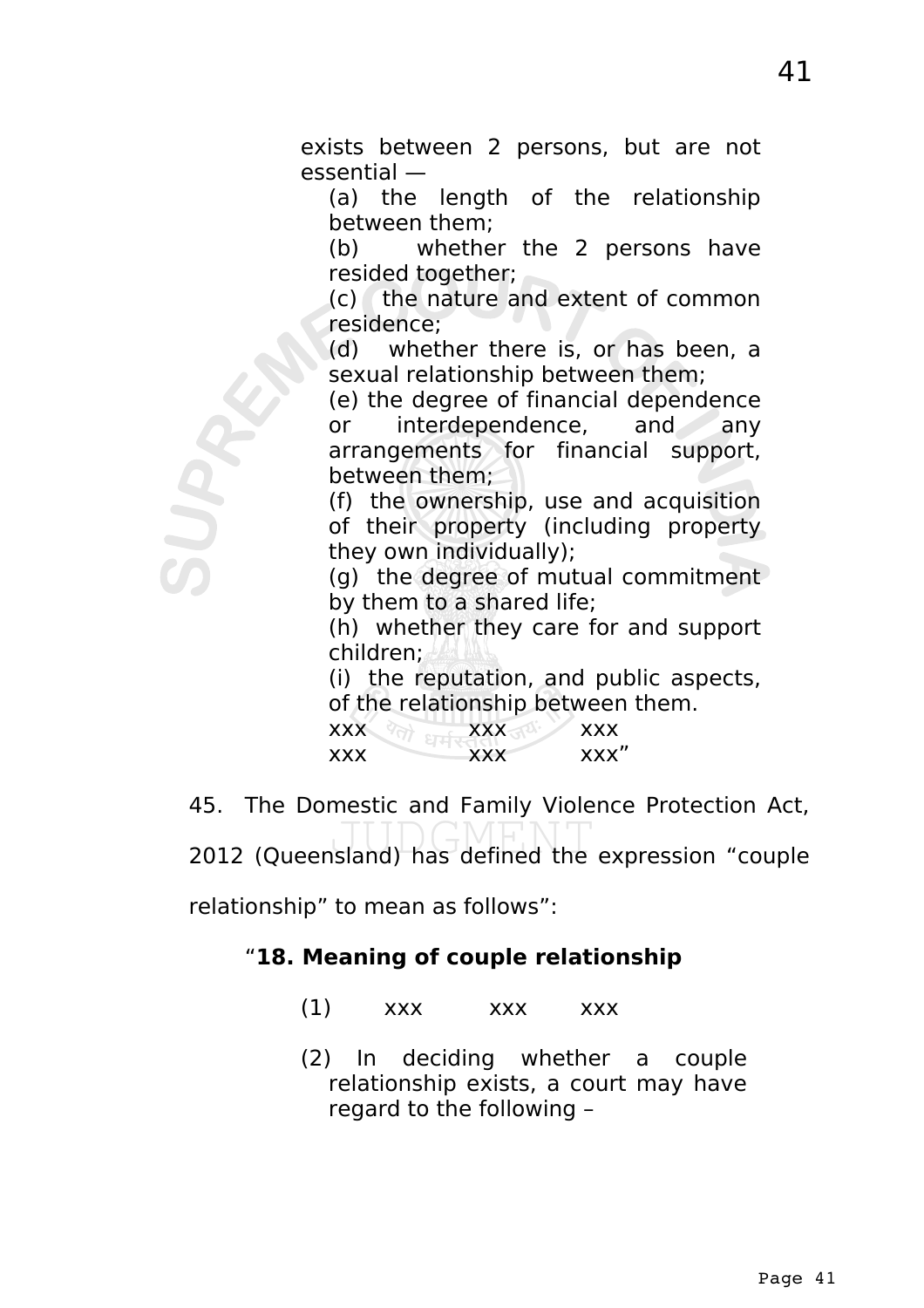- (a) the circumstances of the relationship between the persons, including, for example–
	- (i) the degree of trust between the persons; and
	- (ii) the level of each person's dependence on, and commitment to, the other person;
- (b) the length of time for which the relationship has existed or did exist;
- (c) the frequency of contact between the persons;
- (d) the degree of intimacy between the persons.
- (3) Without limiting sub-section (2), the court may consider the following factors in deciding whether a couple relationship exists-
	- (a) Whether the trust, dependence or commitment is or was of the same level;
	- (b) Whether one of the persons is or was financially dependent on the other;
		- (c) Whether the persons jointly own or owned any property;
		- (d) Whether the persons have or had joint bank accounts;
		- (e) Whether the relationship involves or involved a relationship of a sexual nature;
		- (f)Whether the relationship is or was exclusive.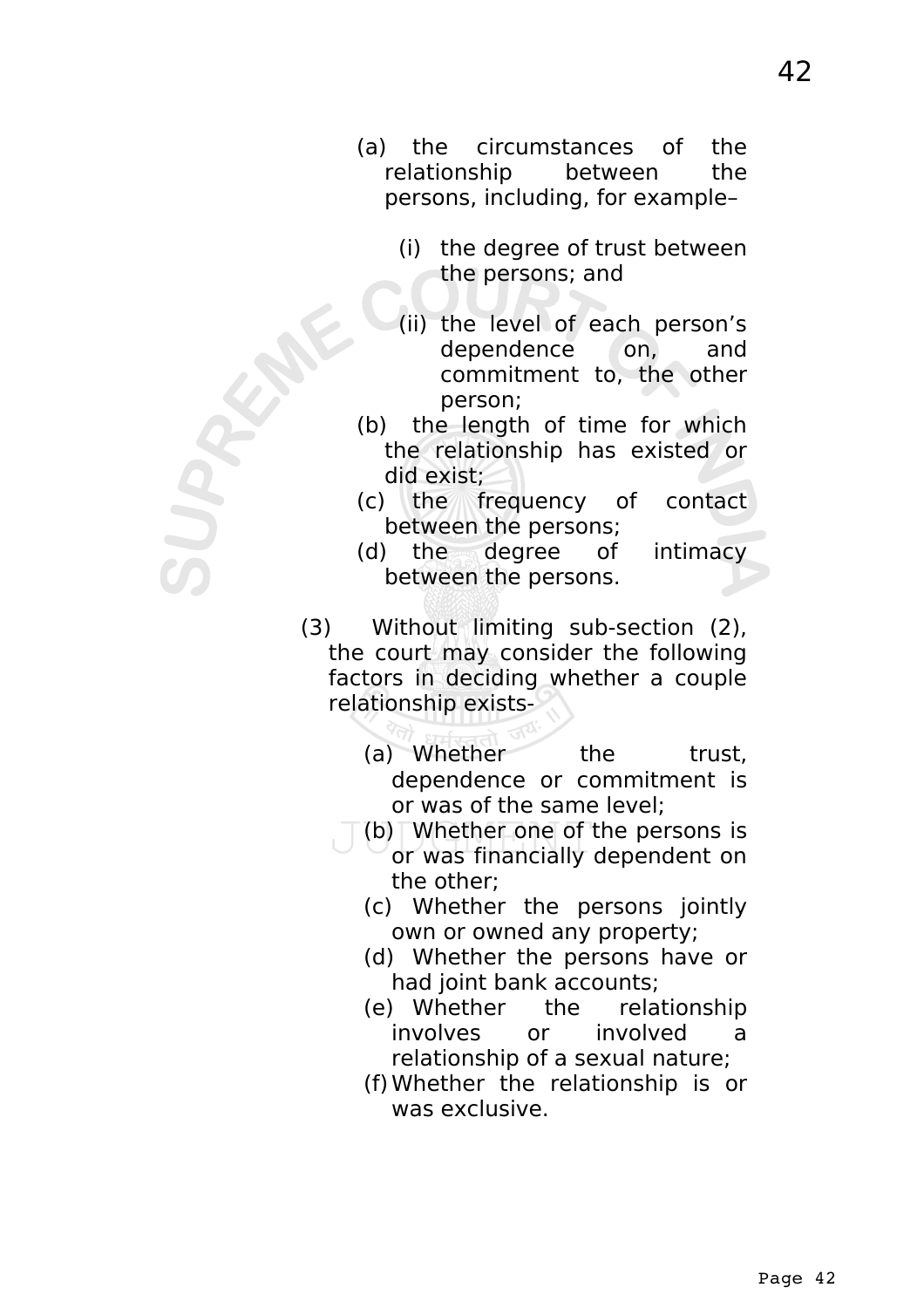- (4) A couple relationship may exist even if the court makes a negative finding in relation to any or all of the factors mentioned in subsection (3).
- (5) A couple relationship may exist between two persons whether the persons are of the same or a different gender.
- (6) A couple relationship does not exist merely because two persons date or dated each other on a number of occasions."

46. The Property (Relationships) Act, 1984 of North South Wales, Australia also provides for some guidelines with regard to the meaning and content of the expression "de facto relationship", which reads as धर्मरततो follows:

#### **"4 [De facto relationships](http://www.austlii.edu.au/au/legis/nsw/consol_act/pa1984298/s3.html#de_facto_relationship)**

(1) For the purposes of this Act, a [de facto](http://www.austlii.edu.au/au/legis/nsw/consol_act/pa1984298/s3.html#de_facto_relationship) [relationship](http://www.austlii.edu.au/au/legis/nsw/consol_act/pa1984298/s3.html#de_facto_relationship) is a relationship between two [adult persons:](http://www.austlii.edu.au/au/legis/nsw/consol_act/pa1984298/s3.html#adult_person)

- (a) who live together as a couple, and
- (b) who are not married to one another or related by family.

(2) In determining whether two persons are in a [de facto relationship,](http://www.austlii.edu.au/au/legis/nsw/consol_act/pa1984298/s3.html#de_facto_relationship) all the circumstances of the relationship are to be taken into account, including such of the following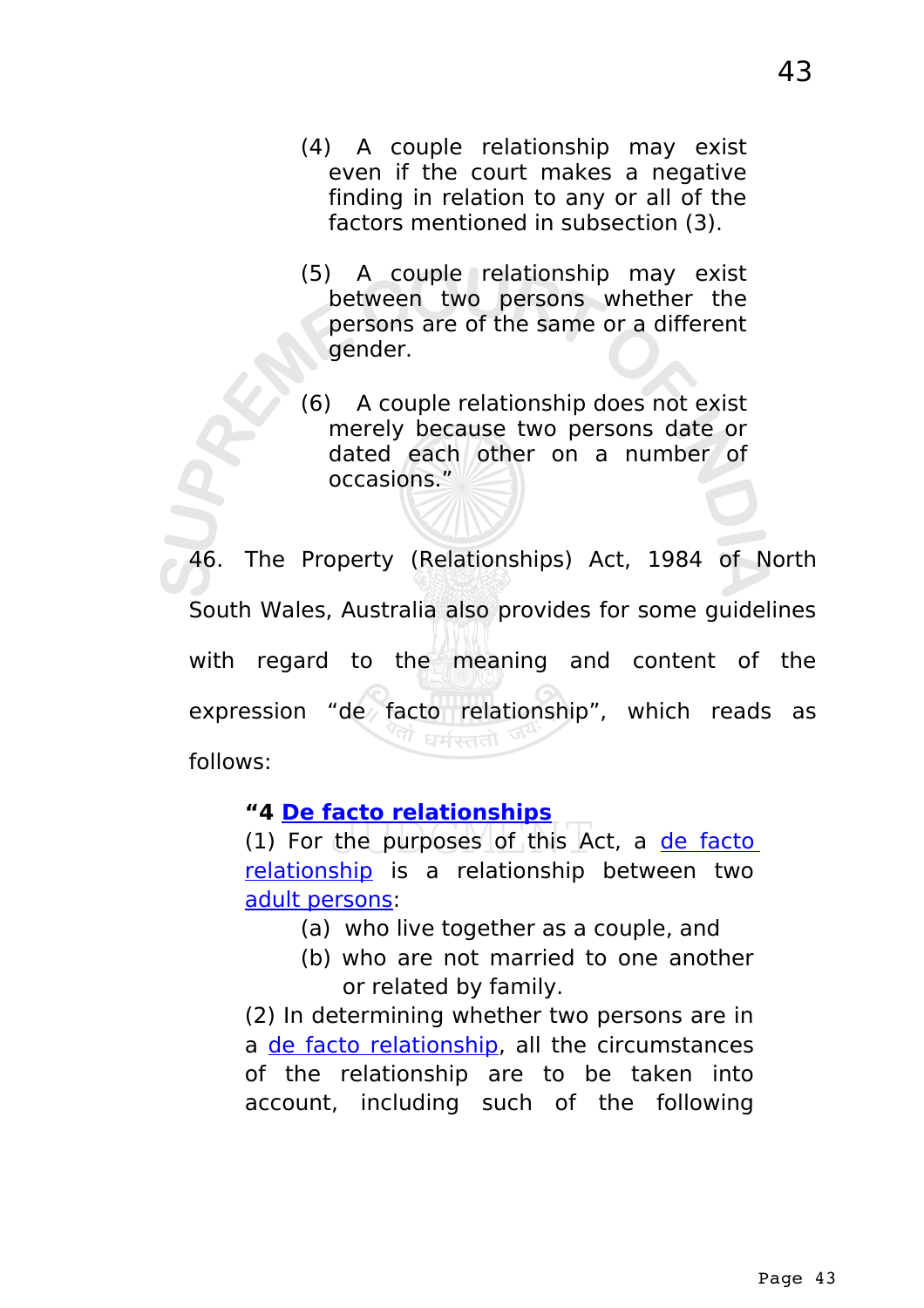matters as may be relevant in a particular case:

- (a) the duration of the relationship,
- (b) the nature and extent of common residence,
- (c) whether or not a sexual relationship exists,
- (d) the degree of financial dependence or interdependence, and any arrangements for financial support, between the parties,
- (e) the ownership, use and acquisition of [property,](http://www.austlii.edu.au/au/legis/nsw/consol_act/pa1984298/s3.html#property)
- (f) the degree of mutual commitment to a shared life,
- (g) the care and support of children,
- (h) the performance of household duties,
- (i) the reputation and public aspects of the relationship.

(3) No finding in respect of any of the matters mentioned in subsection (2) (a)-(i), or in respect of any combination of them, is to be regarded as necessary for the existence of a [de facto relationship,](http://www.austlii.edu.au/au/legis/nsw/consol_act/pa1984298/s3.html#de_facto_relationship) and a court determining whether such a relationship exists is entitled to have regard to such matters, and to attach such weight to any matter, as may seem appropriate to the court in the circumstances of the case.

(4) Except as provided by section 6, a reference in this Act to a party to a [de facto](http://www.austlii.edu.au/au/legis/nsw/consol_act/pa1984298/s3.html#de_facto_relationship) [relationship](http://www.austlii.edu.au/au/legis/nsw/consol_act/pa1984298/s3.html#de_facto_relationship) includes a reference to a person who, whether before or after the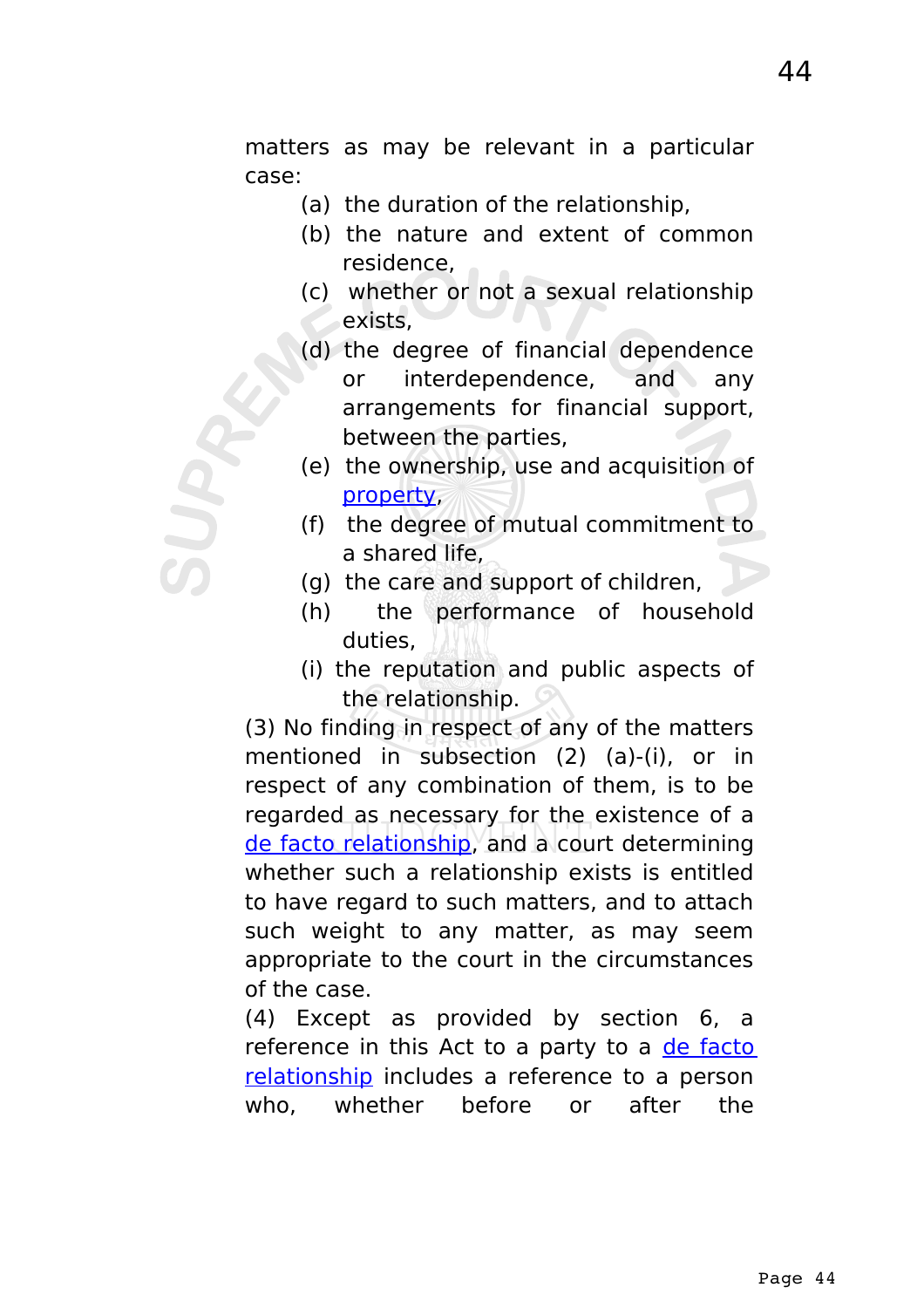commencement of this subsection, was a party to such a relationship."

47. "In **Re Marriage of Lindsay,** 101 Wn.2d 299 (1984), **Litham v. Hennessey** 87 Wn.2d 550 (1976), **Pennington** 93 Wash.App. at 917, the Courts in United States took the view that the relevant factors establishing a meretricious relationship include continuous cohabitation, duration of the relationship, purpose of the relationship, and the pooling of resources and services for joint projects. The Courts also ruled that a relationship need not be "long term" to be characterized as meretricious relationship. While a long term relationship is not a threshold requirement, duration is a significant factor. Further, the Court also noticed that  $a \succeq$  short term relationship may be characterized as a meretricious, but a number of other important factors must be present.

48. In **Stack v. Dowden** [2007] 2 AC 432, Baroness Hale of Richmond said:

"Cohabitation comes in many different shapes and sizes. People embarking on their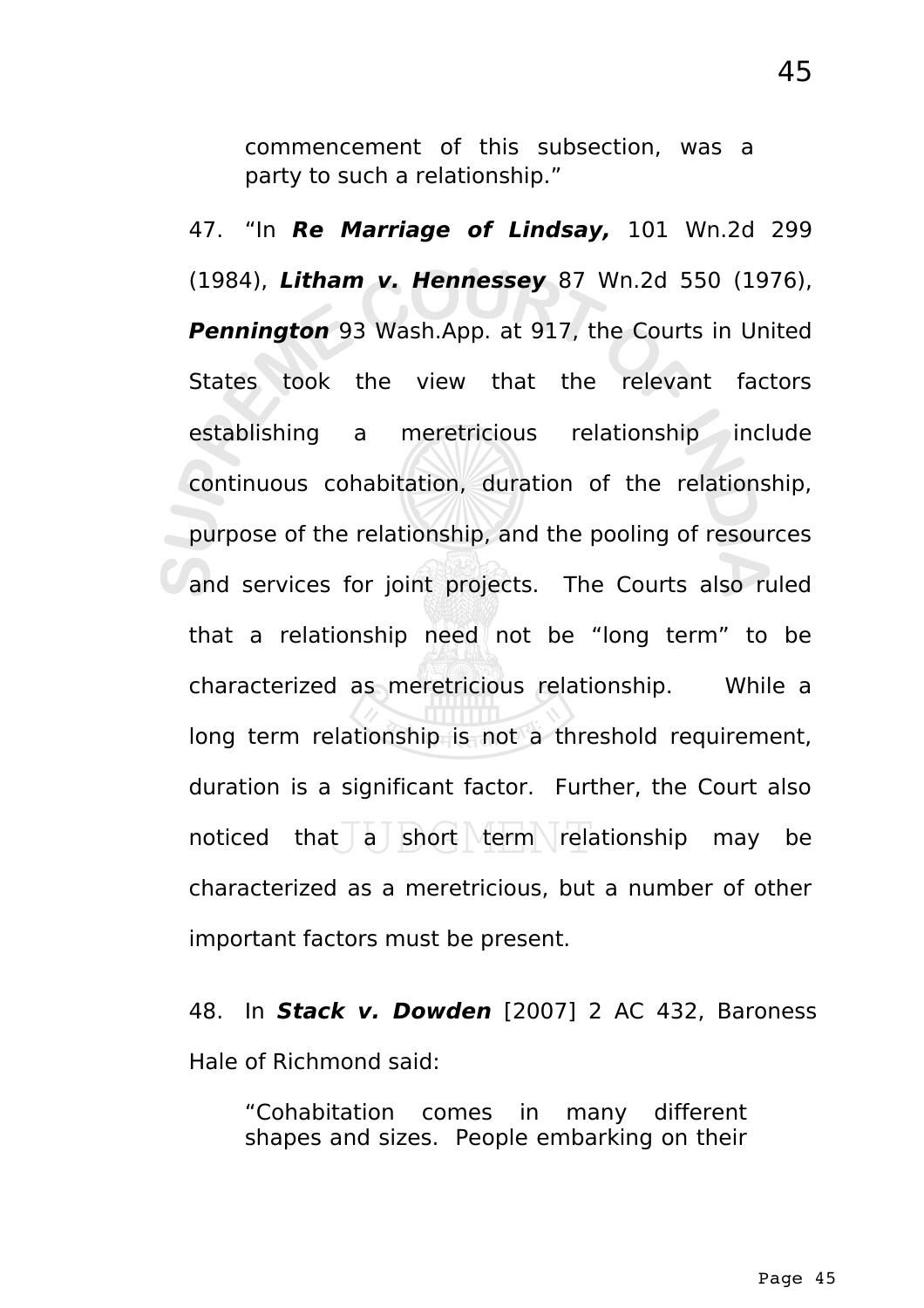first serious relationship more commonly cohabit than marry. Many of these relationships may be quite short-lived and childless. But most people these days cohabit before marriage….. So many couples are cohabiting with a view to marriage at some later date – as long ago as 1998 the British Household Panel Survey found that 75% of current cohabitants expected to marry, although only a third had firm plans: John Ermisch, Personal Relationships and Marriage Expectations (2000) Working Papers of the Institute of Social and Economic Research: Paper 2000- 27. Cohabitation is much more likely to end in separation than is marriage, and cohabitations which end in separation tend to last for a shorter time than marriages which end in divorce. But increasing numbers of couples cohabit for long periods without marrying and their reasons for doing so vary from conscious rejection of marriage as a legal institution to regarding themselves 'as good as married' anyway: Law Commission, Consultation Paper No 179, Part 2, para 2.45."

# 49. In **MW v. The Department of Community**

**Services** [2008] HCA 12, Gleeson, CJ, made the

following observations:

"Finn J was correct to stress the difference between living together and living together 'as a couple in a relationship in the nature of marriage or civil union'. The relationship between two people who live together, even though it is a sexual relationship, may, or may not, be a relationship in the nature of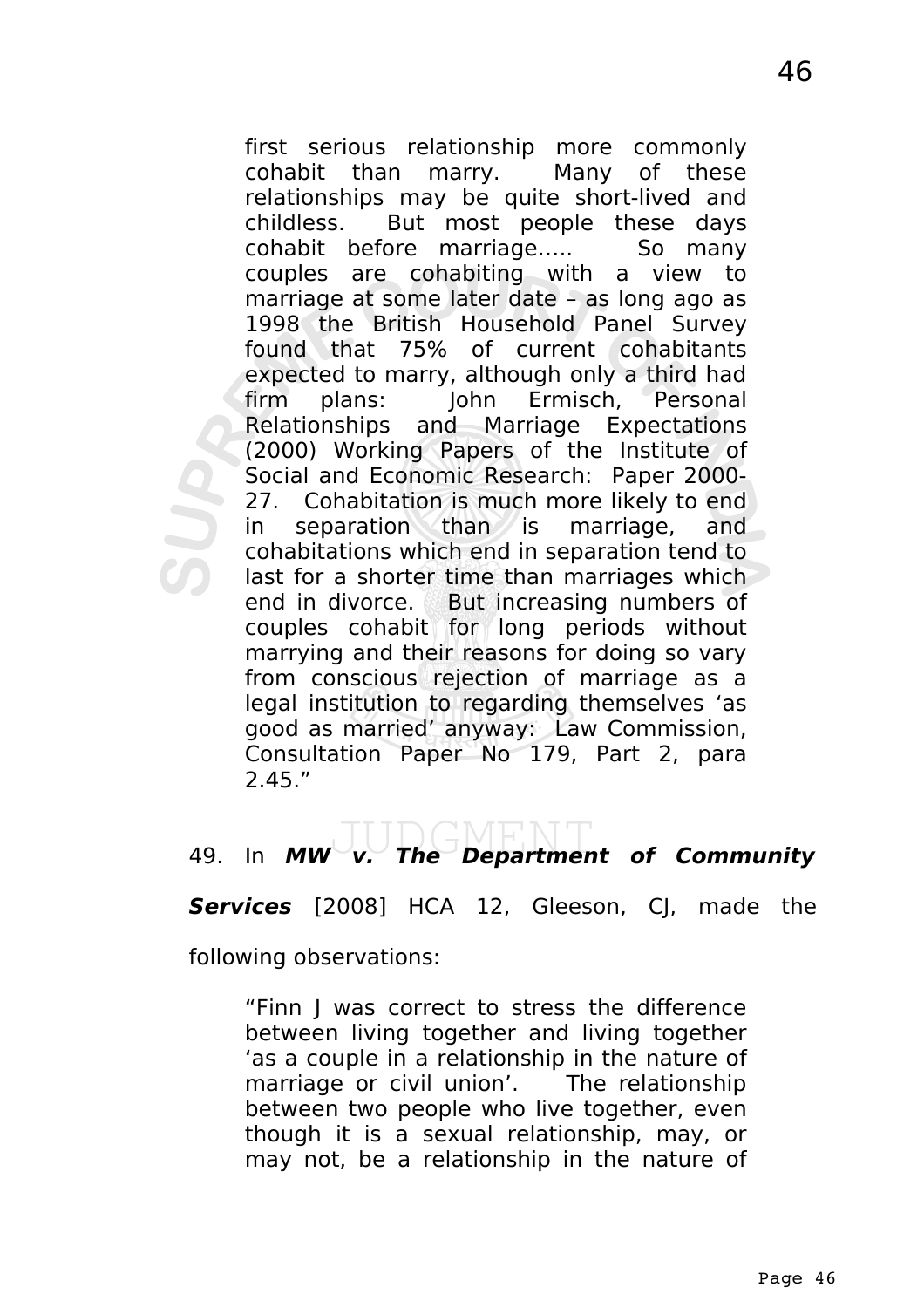marriage or civil union. One consequence of relationships of the former kind becoming commonplace is that it may now be more difficult, rather than easier, to infer that they have the nature of marriage or civil union, at least where the care and upbringing of children are not involved."

#### 50. In **Lynam v. The Director-General of Social**

**Security** (1983) 52 ALR 128, the Court considered whether a man and a woman living together 'as husband and wife on a bona fide domestic basis' and Fitzgerald, J.

said:

"Each element of a relationship draws its colour and its significance from the other elements, some of which may point in one direction and some in the other. What must be looked at is the composite picture. Any attempt to isolate individual factors and to attribute to them relative degrees of materiality or importance involves a denial of  $common$  experience and will almost inevitably be productive of error. The endless scope for differences in human attitudes and activities means that there will be an almost infinite variety of combinations of circumstances which may fall for consideration. In any particular case, it will be a question of fact and degree, a jury question, whether a relationship between two unrelated persons of the opposite sex meets the statutory test."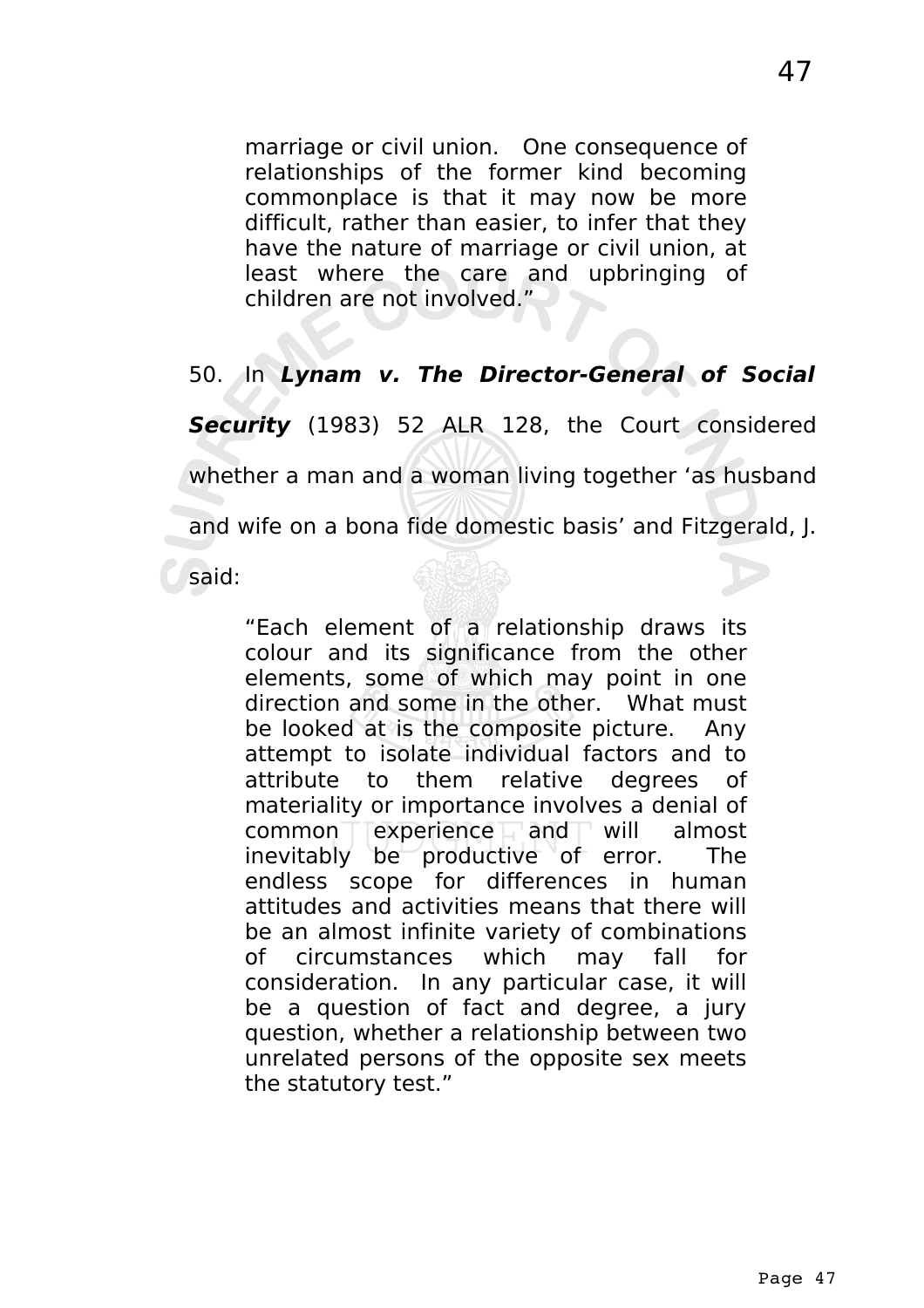### 51. Tipping, J. in **Thompson v. Department of Social**

**Welfare** (1994) 2 SZLR 369 (HC), listed few characteristics which are relevant to determine relationship in the nature of marriage as follows:

- "(1) Whether and how frequently the parties live in the same house.
- (2) Whether the parties have a sexual relationship.
- (3) Whether the parties give each other emotional support and companionship.
- (4) Whether the parties socialize together or attend activities together as a couple.
- (5) Whether and to what extent the parties share the responsibility for bringing up and supporting any relevant children.
- (6) Whether the parties share household and other domestic tasks.
- (7) Whether the parties share costs and other financial responsibilities by the pooling of resources or otherwise.
- (8) Whether the parties run a common household, even if one or other partner is absent for periods of time.
- (9) Whether the parties go on holiday together.
- (10) Whether the parties conduct themselves towards, and are treated by friends, relations and others as if they were a married couple."

52. Live-in relationship, as such, as already indicated, is a relationship which has not been socially accepted in India, unlike many other countries. In **Lata Singh v.**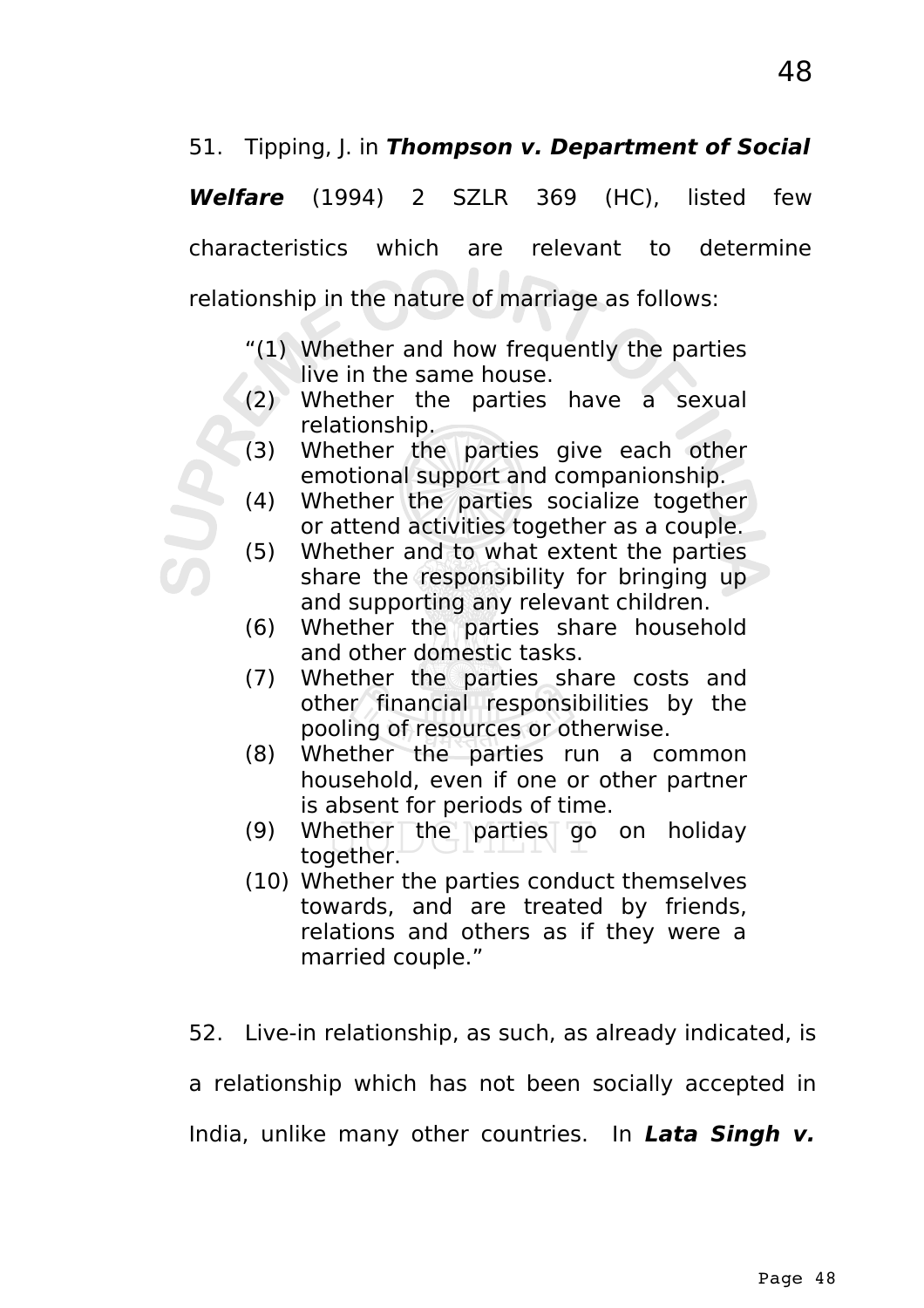**State of U.P.** [AIR 2006 SC 2522] it was observed that a live-in relationship between two consenting adults of heterosexual sex does not amount to any offence even though it may be perceived as immoral. However, in order to provide a remedy in Civil Law for protection of women, from being victims of such relationship, and to prevent the occurrence of domestic violence in the society, first time in India, the DV Act has been enacted to cover the couple having relationship in the nature of marriage, persons related by consanguinity, marriages etc. We have few other legislations also where reliefs have been provided to woman placed in certain vulnerable situations.

53. Section  $125$  Cr.P.C.,  $\Box$  of course, provides for maintenance of a destitute wife and Section 498A IPC is related to mental cruelty inflicted on women by her husband and in-laws. Section 304-B IPC deals with the cases relating to dowry death. The Dowry Prohibition Act, 1961 was enacted to deal with the cases of dowry demands by the husband and family members. The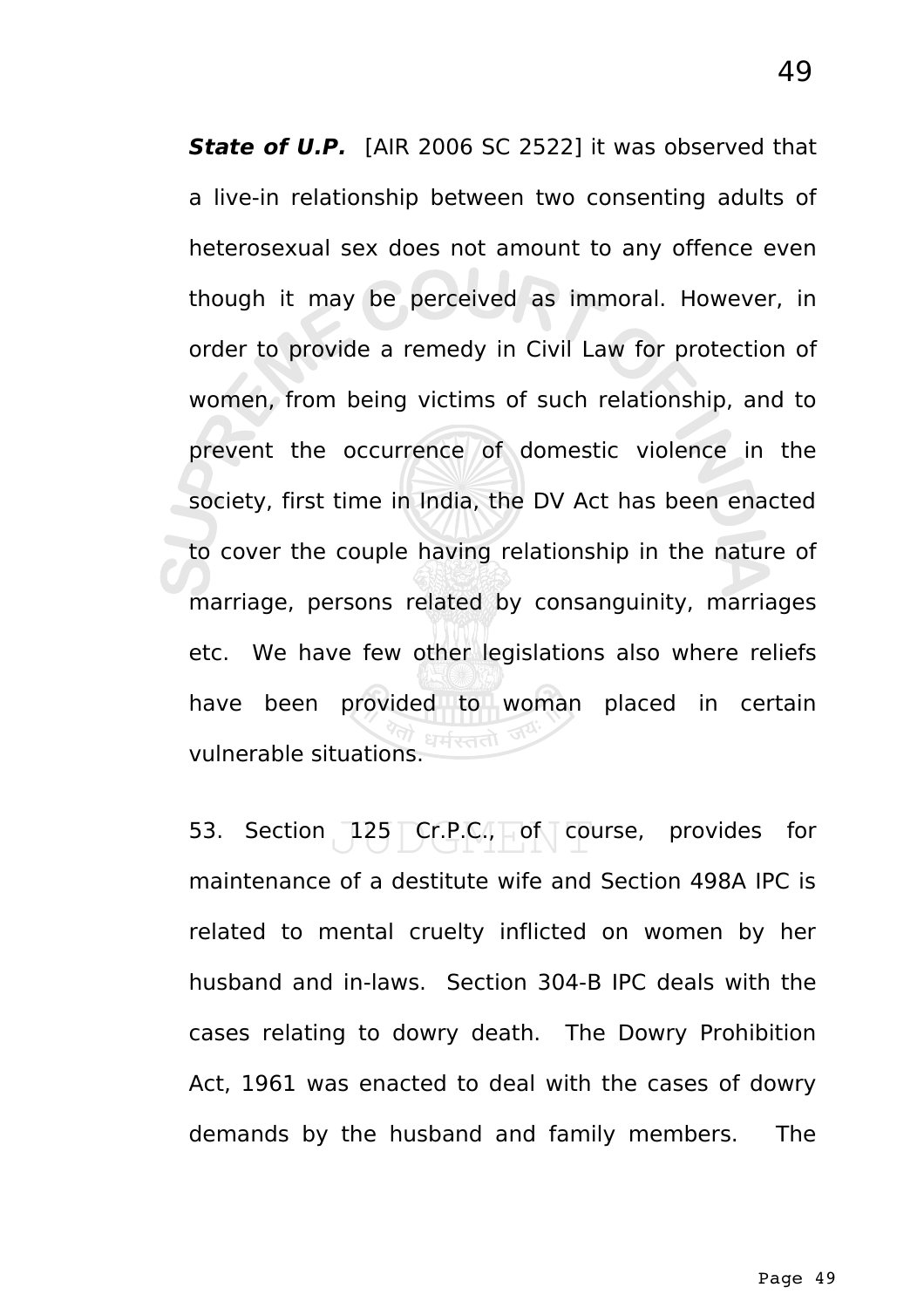Hindu Adoptions and Maintenance Act, 1956 provides for grant of maintenance to a legally wedded Hindu wife, and also deals with rules for adoption. The Hindu Marriage Act, 1955 refers to the provisions dealing with solemnization of marriage also deals with the provisions for divorce. For the first time, through, the DV Act, the Parliament has recognized a "relationship in the nature of marriage" and not a live-in relationship simplicitor.

54. We have already stated, when we examine whether a relationship will fall within the expression "relationship in the nature of marriage" within the meaning of Section 2(f) of the DV Act, we should have a close analysis of the entire relationship, in other words, all facets of the interpersonal relationship need to be taken into account. We cannot isolate individual factors, because there may be endless scope for differences in human attitudes and activities and a variety of combinations of circumstances which may fall for consideration. Invariably, it may be a question of fact and degree, whether a relationship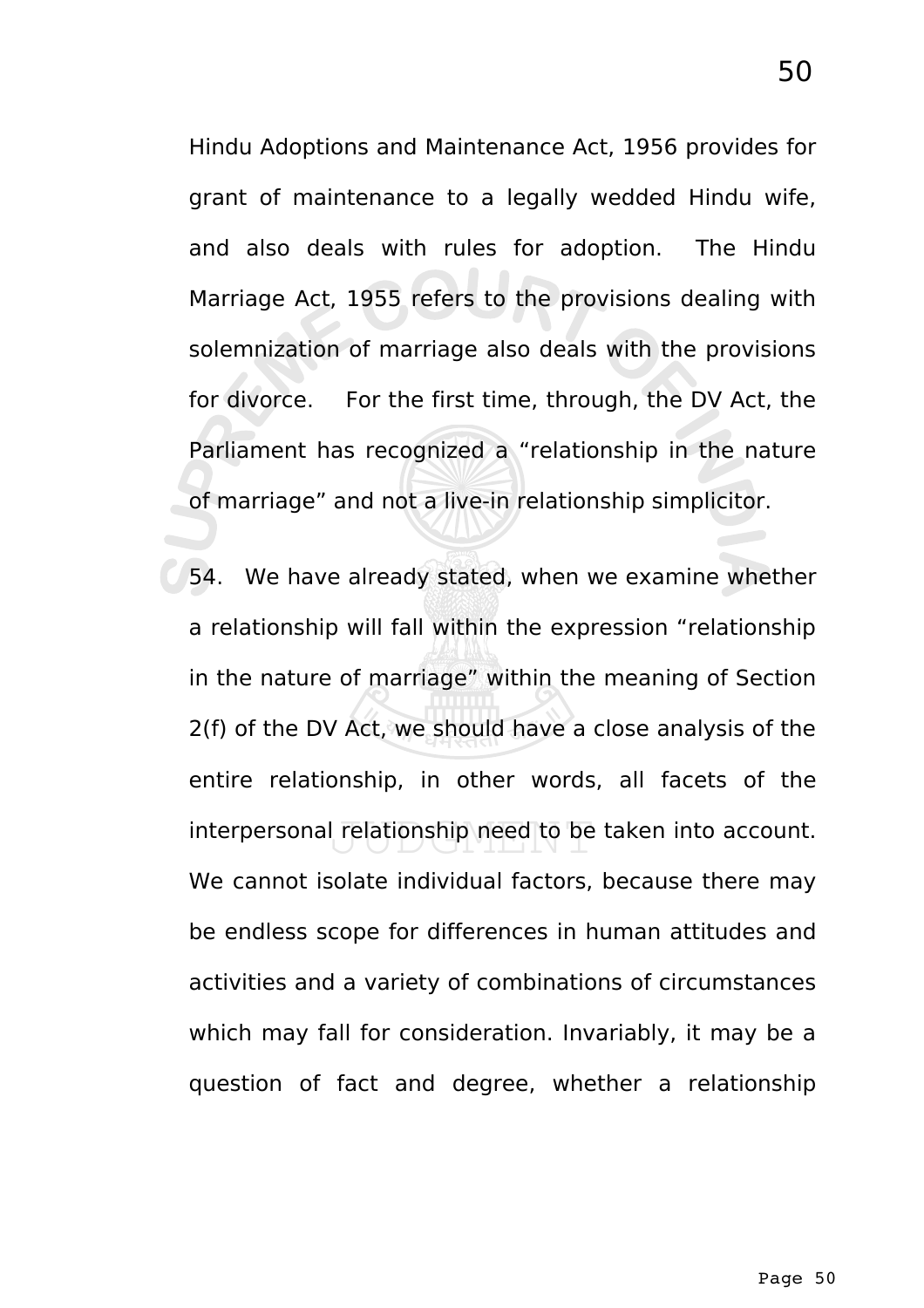between two unrelated persons of the opposite sex meets the tests judicially evolved.

55. We may, on the basis of above discussion cull out some guidelines for testing under what circumstances, a live-in relationship will fall within the expression "relationship in the nature of marriage" under Section 2(f) of the DV Act. The guidelines, of course, are not exhaustive, but will definitely give some insight to such relationships.

(1) Duration of period of relationship

Section 2(f) of the DV Act has used the expression "at any point of time", which means a reasonable period of time to maintain and continue a relationship which may vary from case to case, depending upon the fact situation.

(2) Shared household

The expression has been defined under Section 2(s) of the DV Act and, hence, need no further elaboration.

(3) Pooling of Resources and Financial Arrangements

Supporting each other, or any one of them, financially, sharing bank accounts, acquiring immovable properties in joint names or in the name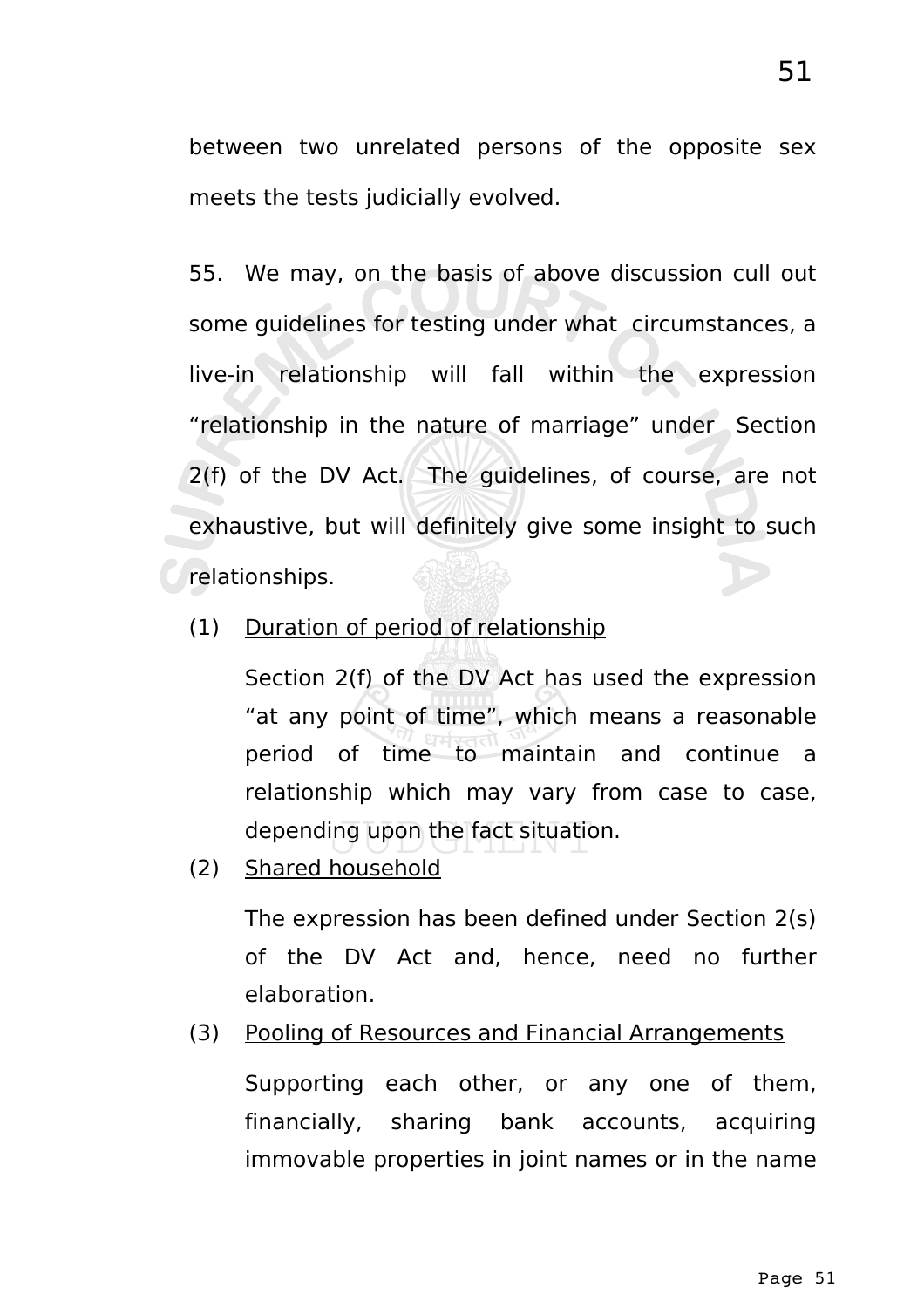of the woman, long term investments in business, shares in separate and joint names, so as to have a long standing relationship, may be a guiding factor.

(4) Domestic Arrangements

Entrusting the responsibility, especially on the woman to run the home, do the household activities like cleaning, cooking, maintaining or upkeeping the house, etc. is an indication of a relationship in the nature of marriage.

(5) Sexual Relationship

Marriage like relationship refers to sexual relationship, not just for pleasure, but for emotional and intimate relationship, for procreation of children, so as to give emotional support, companionship and also material affection, caring etc.  $\leftrightarrow$ धर्मरततो जय

(6) Children

Having children is a strong indication of a relationship in the nature of marriage. Parties, therefore, intend to have a long standing relationship. Sharing the responsibility for bringing up and supporting them is also a strong indication.

(7) Socialization in Public

Holding out to the public and socializing with friends, relations and others, as if they are husband and wife is a strong circumstance to hold the relationship is in the nature of marriage.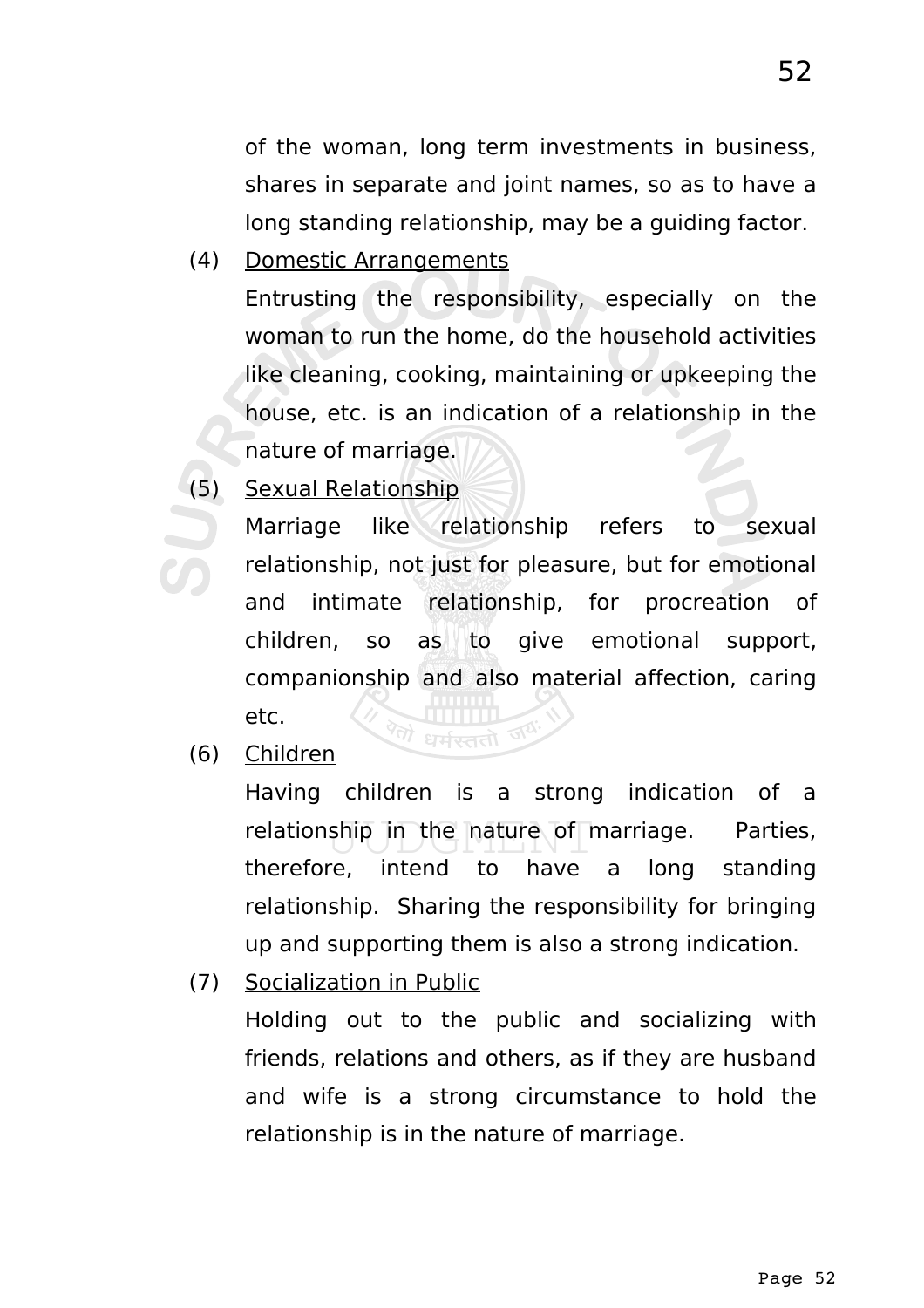Common intention of parties as to what their relationship is to be and to involve, and as to their respective roles and responsibilities, primarily determines the nature of that relationship.

# **STATUS OF THE APPELLANT**

56. Appellant, admittedly, entered into a live-inrelationship with the respondent knowing that he was married person, with wife and two children, hence, the generic proposition laid down by the Privy Council in **Andrahennedige Dinohamy v. Wiketunge Liyanapatabendage Balshamy**, AIR 1927 PC 185, that where a man and a woman are proved to have lived together as husband and wife, the law presumes that they are living together in consequence of a valid marriage will not apply and, hence, the relationship between the appellant and the respondent was not a relationship in the nature of a marriage, and the status of the appellant was that of a concubine. A concubine cannot maintain a relationship in the nature of marriage because such a relationship will not have exclusivity and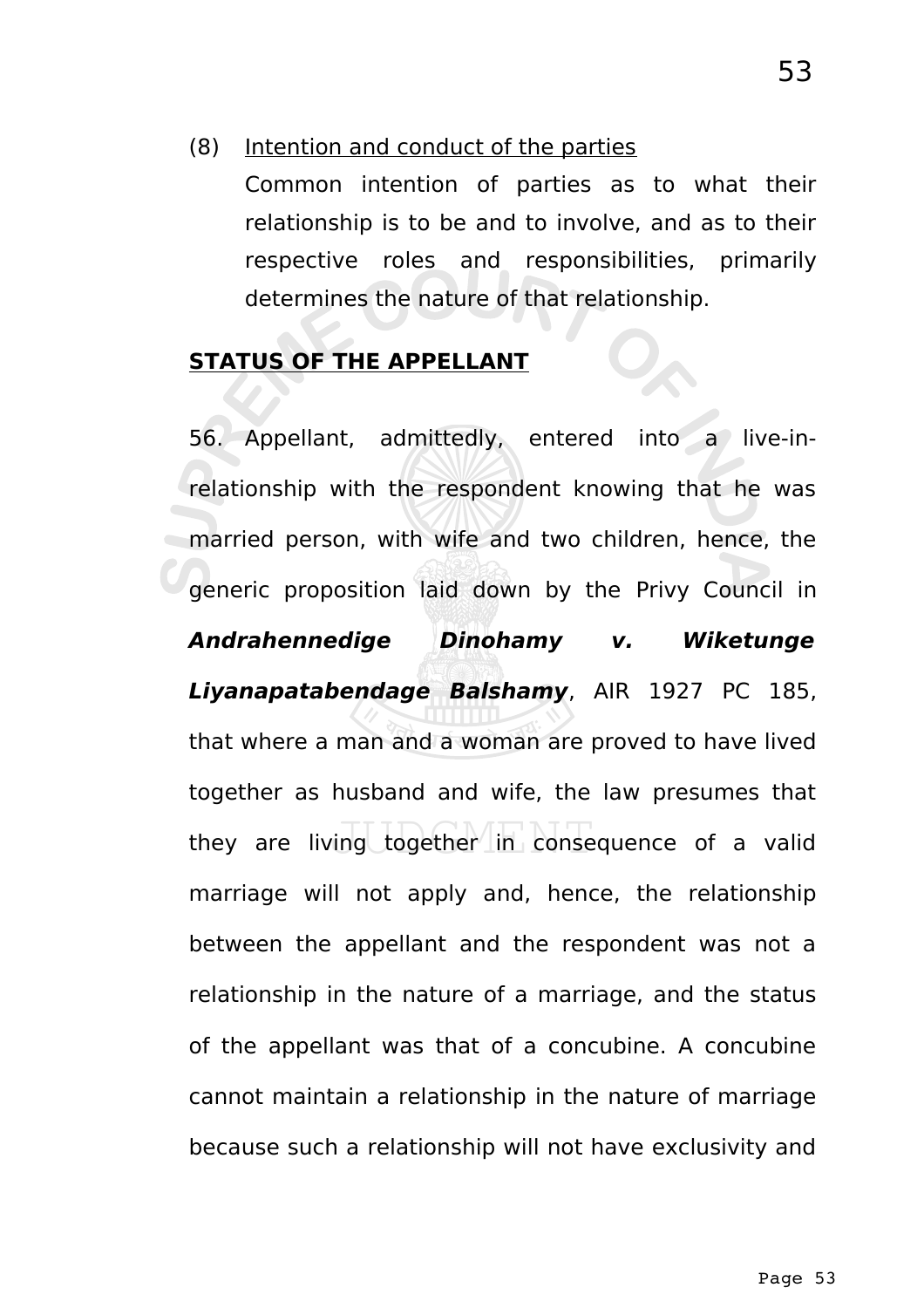will not be monogamous in character. Reference may also be made to the judgments of this Court in **Badri Prasad v. Director of Consolidation** 1978 (3) SCC 527 and **Tulsa v. Durghatiya** 2008 (4) SCC 520. In **Gokal Chand v. Parvin Kumari** AIR 1952 SC 231 this Court held that the continuous cohabitation of man and woman as husband and wife may raise the presumption of marriage, but the presumption which may be drawn from long cohabition is a rebuttable one and if there are circumstances which weaken and destroy that presumption, the Court cannot ignore them. Polygamy, that is a relationship or practice of having more than one wife or husband at the same time, or a relationship by way of a bigamous marriage that is marrying someone while already married to another and/or maintaining an adulterous relationship that is having voluntary sexual intercourse between a married person who is not one's husband or wife, cannot be said to be a relationship in the nature of marriage.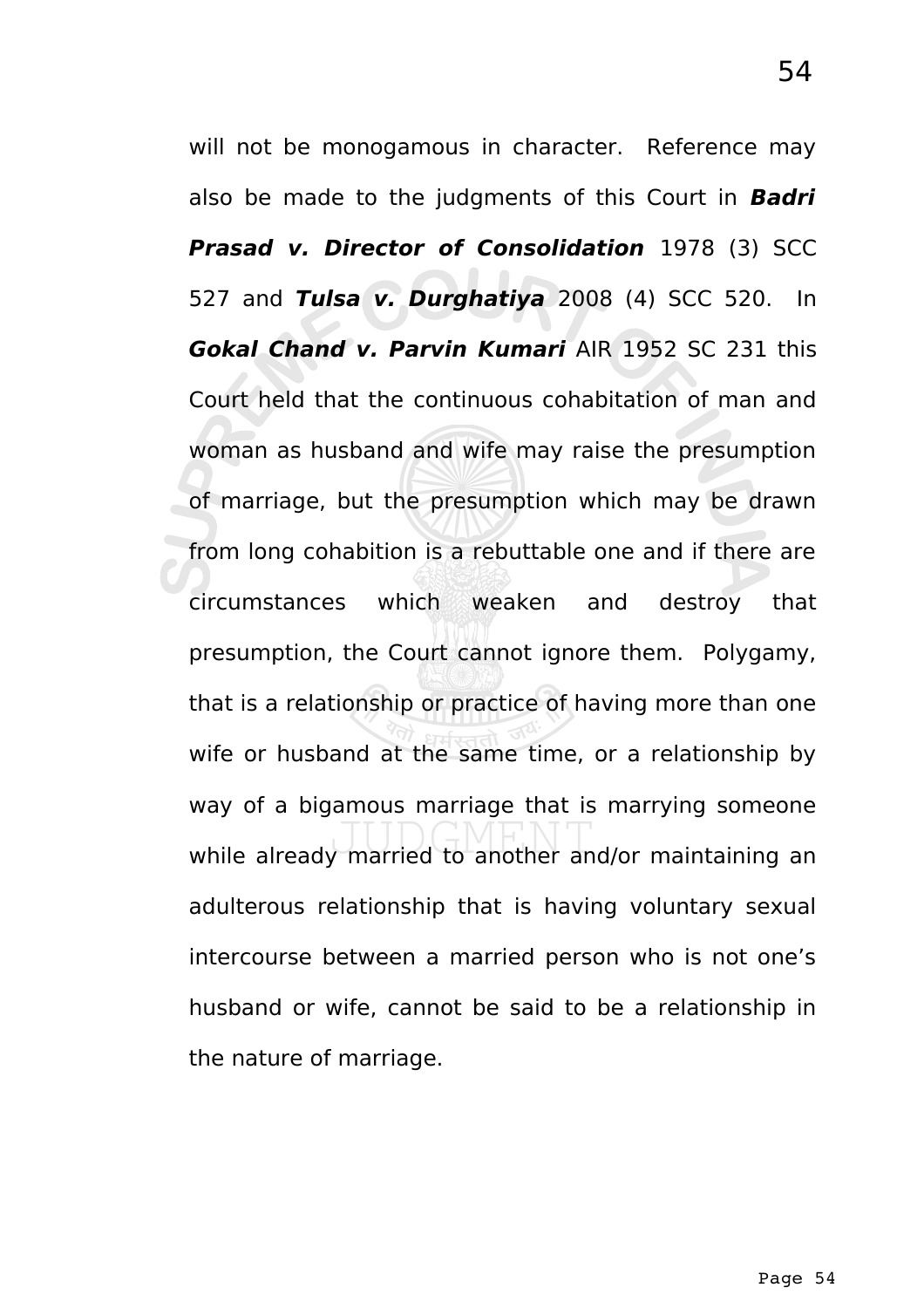57. We may note, in the instant case, there is no necessity to rebut the presumption, since the appellant was aware that the respondent was a married person even before the commencement of their relationship, hence the status of the appellant is that of a concubine or a mistress, who cannot enter into relationship in the nature of a marriage. Long standing relationship as a concubine, though not a relationship in the nature of a marriage, of course, may at times, deserves protection because that woman might not be financially independent, but we are afraid that DV Act does not take care of such relationships which may perhaps call for an amendment of the definition of Section 2(f) of the DV Act, which is restrictive and exhaustive.

# 4 FEND

58. **Velusamy** case (supra) stated that instances are many where married person maintain and support such types of women, either for sexual pleasure or sometimes for emotional support. Woman, a party to that relationship does suffer social disadvantages and prejudices, and historically, such a person has been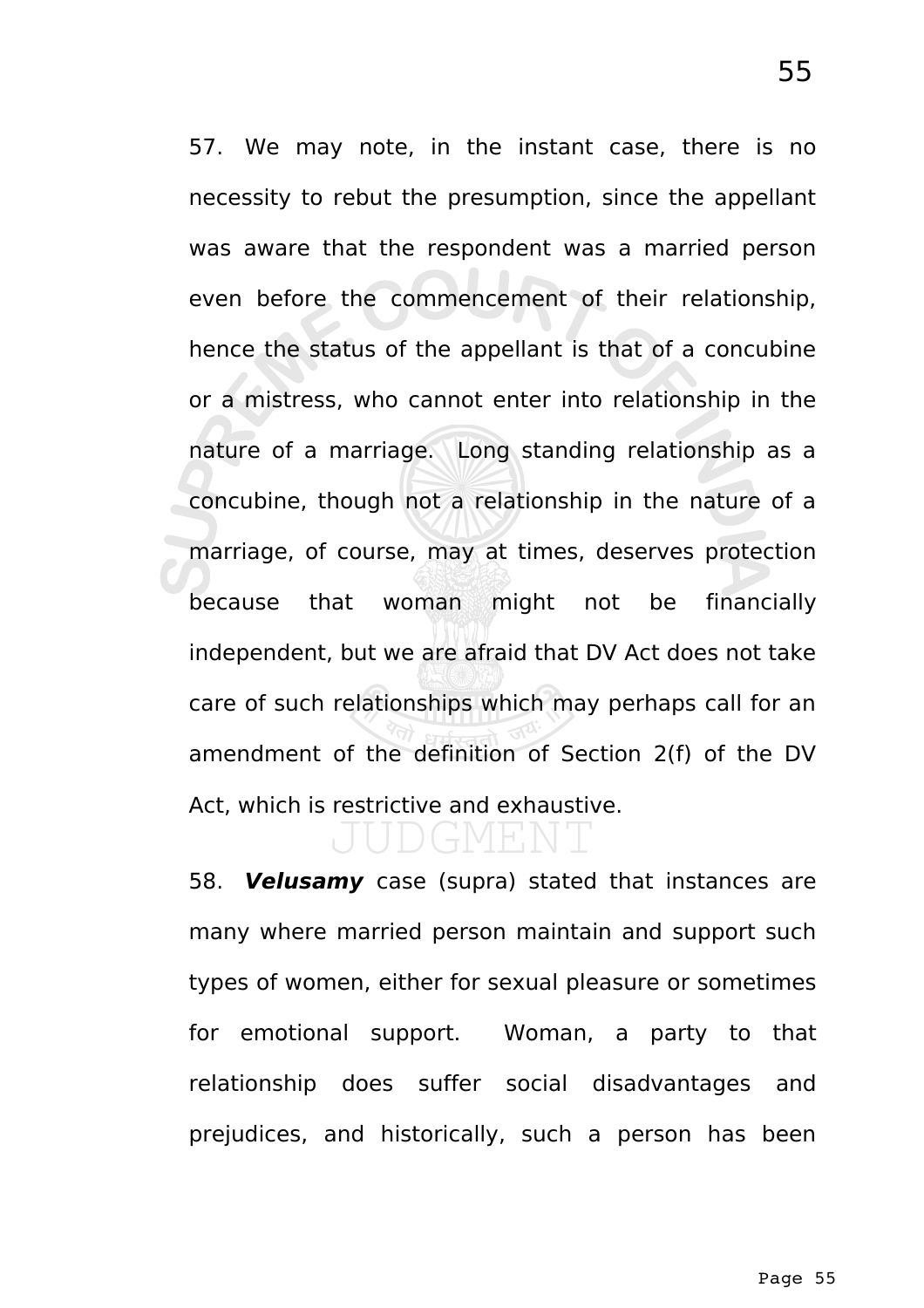regarded as less worthy than the married woman. Concubine suffers social ostracism through the denial of status and benefits, who cannot, of course, enter into a relationship in the nature of marriage.

59. We cannot, however, lose sight of the fact that inequities do exist in such relationships and on breaking down such relationship, the woman invariably is the sufferer. Law of Constructive Trust developed as a means of recognizing the contributions, both pecuniary and non-pecuniary, perhaps comes to their aid in such situations, which may remain as a recourse for such a woman who find herself unfairly disadvantaged. Unfortunately, there is no express statutory provision to regulate such types of live-in relationships upon termination or disruption since those relationships are not in the nature of marriage. We can also come across situations where the parties entering into live-inrelationship and due to their joint efforts or otherwise acquiring properties, rearing children, etc. and disputes may also arise when one of the parties dies intestate.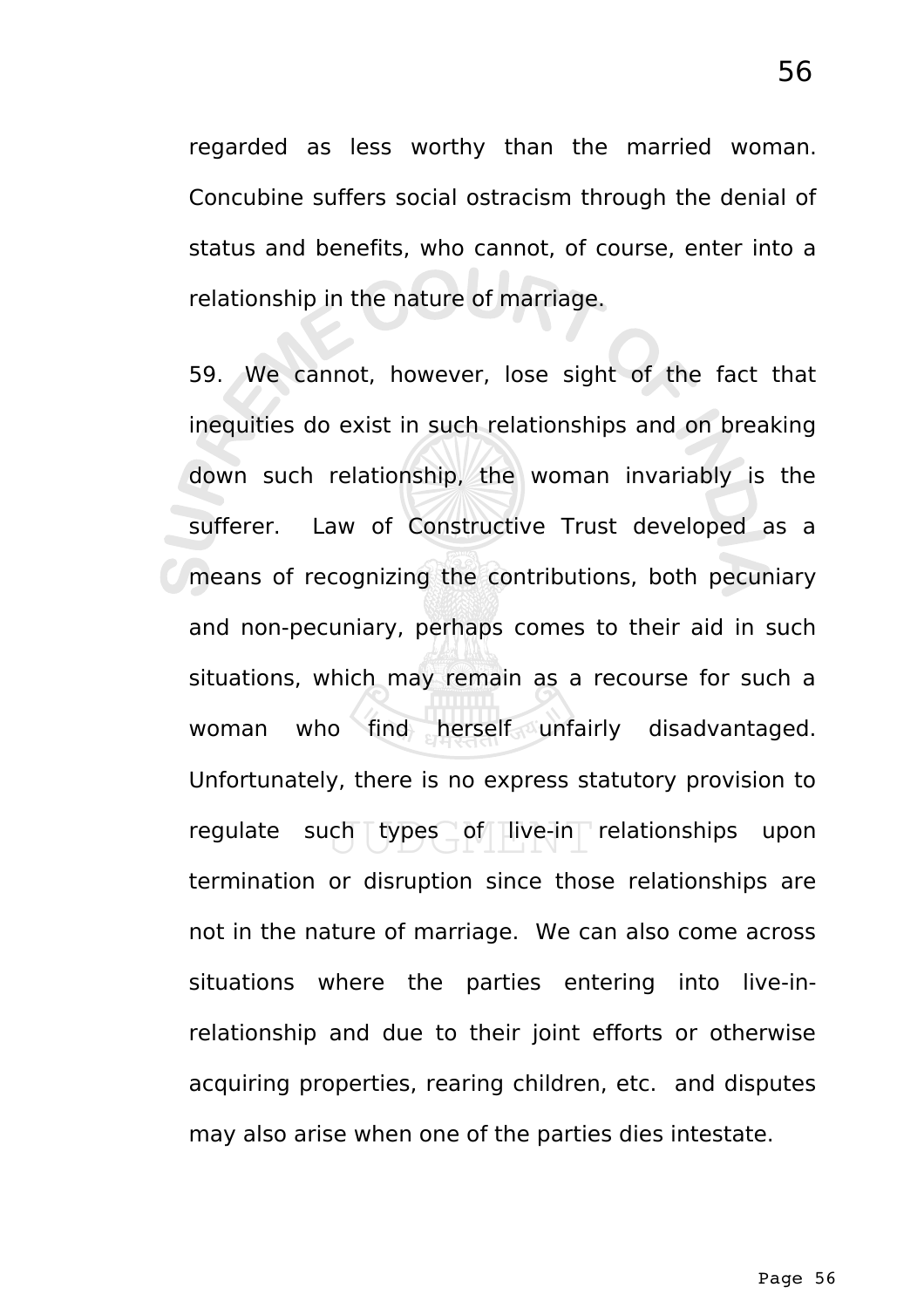60. American Jurisprudence, Second Edition, Vol. 24 (2008) speaks of Rights and Remedies of property accumulated by man and woman living together in illicit relations or under void marriage, which reads as under:

"Although the courts have recognized the property rights of persons cohabiting without benefit of marriage, these rights are not based on the equitable distribution provisions of the marriage and divorce laws because the judicial recognition of mutual property rights between unmarried cohabitants would violate the policy of the state to strengthen and preserve the integrity of marriage, as demonstrated by its abolition of common-law marriage."

61. Such relationship, it may be noted, may endure for a long time and can result pattern of dependency and vulnerability, and increasing number of such relationships, calls for adequate and effective protection, especially to the woman and children born out of that live-in-relationship. Legislature, of course, cannot promote pre-marital sex, though, at times, such relationships are intensively personal and people may express their opinion, for and against. See **S.**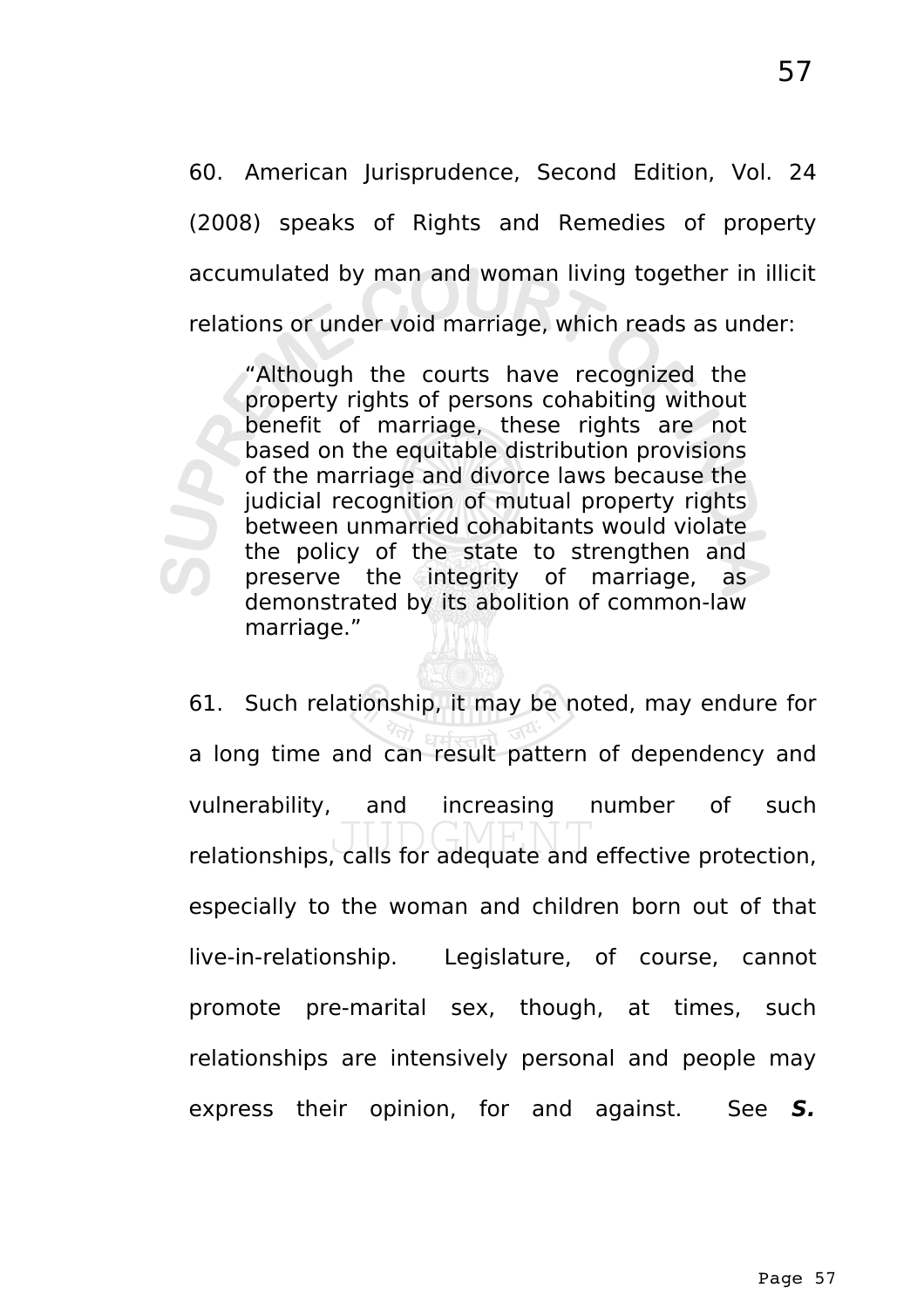**Khushboo** v. **Kanniammal and another** (2010) 5 SCC 600.

62. Parliament has to ponder over these issues, bring in proper legislation or make a proper amendment of the Act, so that women and the children, born out of such kinds of relationships be protected, though those types of relationship might not be a relationship in the nature of a marriage.

63. We may now consider whether the tests, we have laid down, have been satisfied in the instant case. We have found that the appellant was not ignorant of the fact that the respondent was a married person with wife and two children, hence, was party to an adulterous and bigamous relationship.  $\overline{A}$  Admittedly, the relationship between the appellant and respondent was opposed by the wife of the respondent, so also by the parents of the appellant and her brother and sister and they knew that they could not have entered into a legal marriage or maintained a relationship in the nature of marriage. Parties never entertained any intention to rear children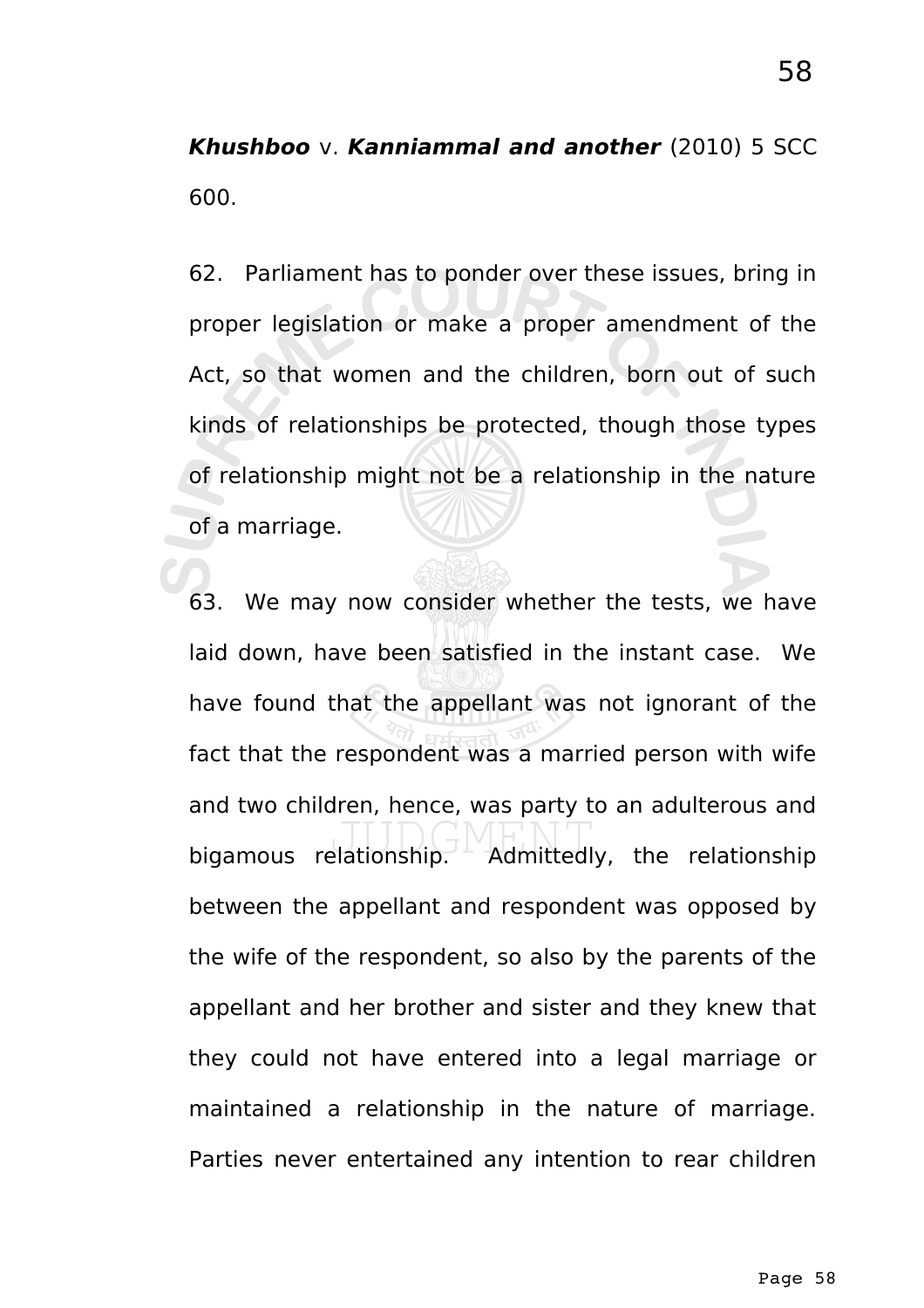and on three occasions the pregnancy was terminated. Having children is a strong circumstance to indicate a relationship in the nature of marriage. No evidence has been adduced to show that the parties gave each other mutual support and companionship. No material has been produced to show that the parties have ever projected or conducted themselves as husband and wife and treated by friends, relatives and others, as if they are a married couple. On the other hand, it is the specific case of the appellant that the respondent had never held out to the public that she was his wife. No evidence of socialization in public has been produced. There is nothing to show that there was pooling of resources or financial arrangements between them. On the other hand, it is the specific case of the appellant that the respondent had never opened any joint account or executed any document in the joint name. Further, it was also submitted that the respondent never permitted to suffix his name after the name of the appellant. No evidence is forthcoming, in this case, to show that the respondent had caused any harm or injuries or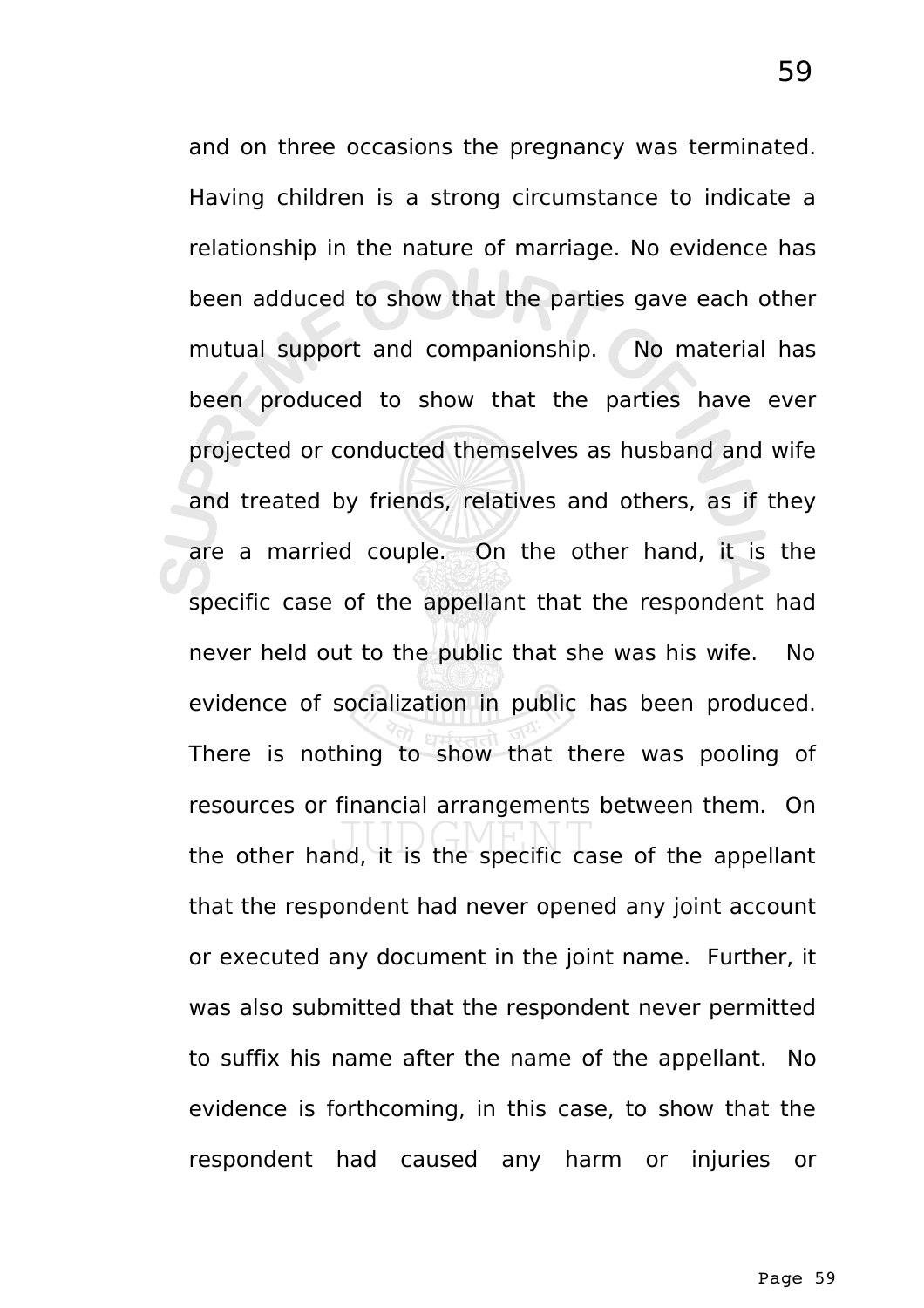endangered the health, safely, life, limb or well-being, or caused any physical or sexual abuse on the appellant, except that he did not maintain her or continued with the relationship.

#### **ALIENATION OF AFFECTION**

64. Appellant had entered into this relationship knowing well that the respondent was a married person and encouraged bigamous relationship. By entering into such a relationship, the appellant has committed an intentional tort, i.e. interference in the marital relationship with intentionally alienating respondent from his family, i.e. his wife and children. If the case set up by the appellant is accepted, we have to conclude that there has been an attempt on the part of the appellant to alienate respondent from his family, resulting in loss of marital relationship, companionship, assistance, loss of consortium etc., so far as the legally wedded wife and children of the respondent are concerned, who resisted the relationship from the very inception. Marriage and family are social institutions of vital importance.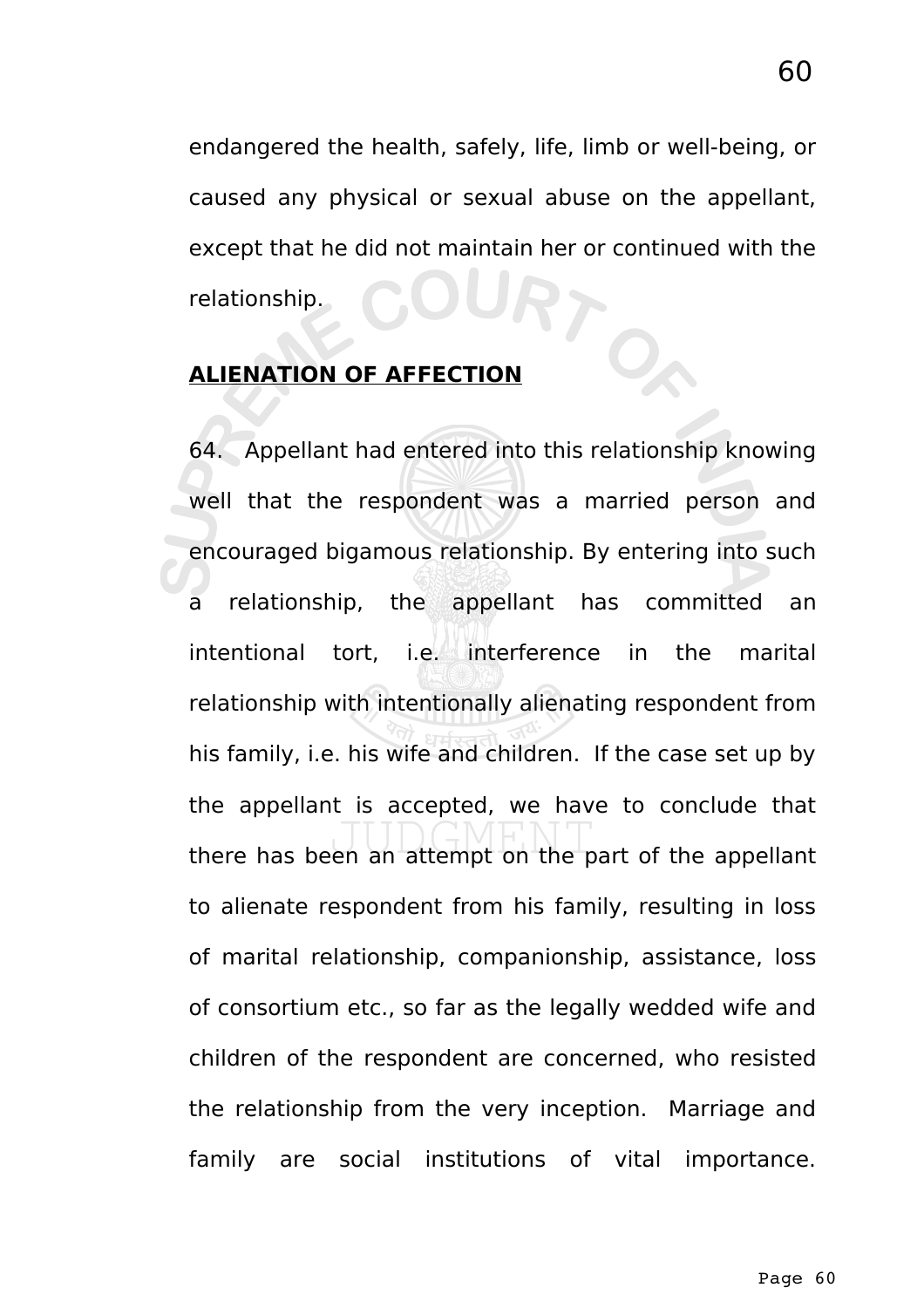Alienation of affection, in that context, is an intentional tort, as held by this Court in **Pinakin Mahipatray Rawal** case (supra), which gives a cause of action to the wife and children of the respondent to sue the appellant for alienating the husband/father from the company of his wife/children, knowing fully well they are legally wedded wife/children of the respondent..

65. We are, therefore, of the view that the appellant, having been fully aware of the fact that the respondent was a married person, could not have entered into a livein relationship in the nature of marriage. All live-inrelationships are not relationships in the nature of marriage. Appellant's and the respondent's relationship is, therefore, not a "relationship in the nature of marriage" because it has no inherent or essential characteristic of a marriage, but a relationship other than "in the nature of marriage" and the appellant's status is lower than the status of a wife and that relationship would not fall within the definition of "domestic relationship" under Section 2(f) of the DV Act.

61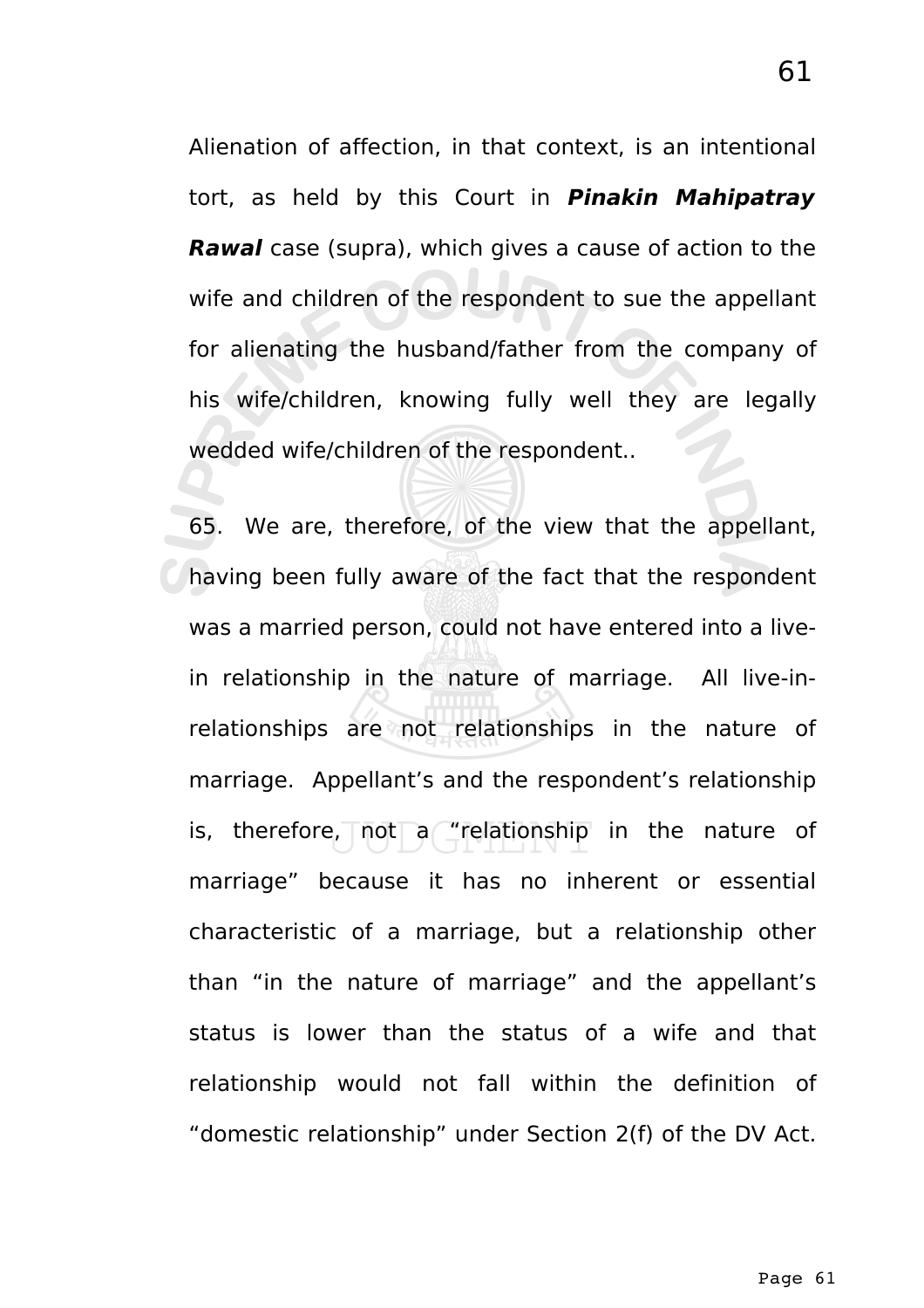If we hold that the relationship between the appellant and the respondent is a relationship in the nature of a marriage, we will be doing an injustice to the legally wedded wife and children who opposed that relationship. Consequently, any act, omission or commission or conduct of the respondent in connection with that type of relationship, would not amount to "domestic violence" under Section 3 of the DV Act.

66. We have, on facts, found that the appellant's status was that of a mistress, who is in distress, a survivor of a live-in relationship which is of serious concern, especially when such persons are poor and illiterate, in the event of which vulnerability is more pronounced, which is a societal reality. Children born out of such relationship also suffer most which calls for bringing in remedial measures by the Parliament, through proper legislation.

67. We are conscious of the fact that if any direction is given to the respondent to pay maintenance or monetary consideration to the appellant, that would be at the cost of the legally wedded wife and children of the